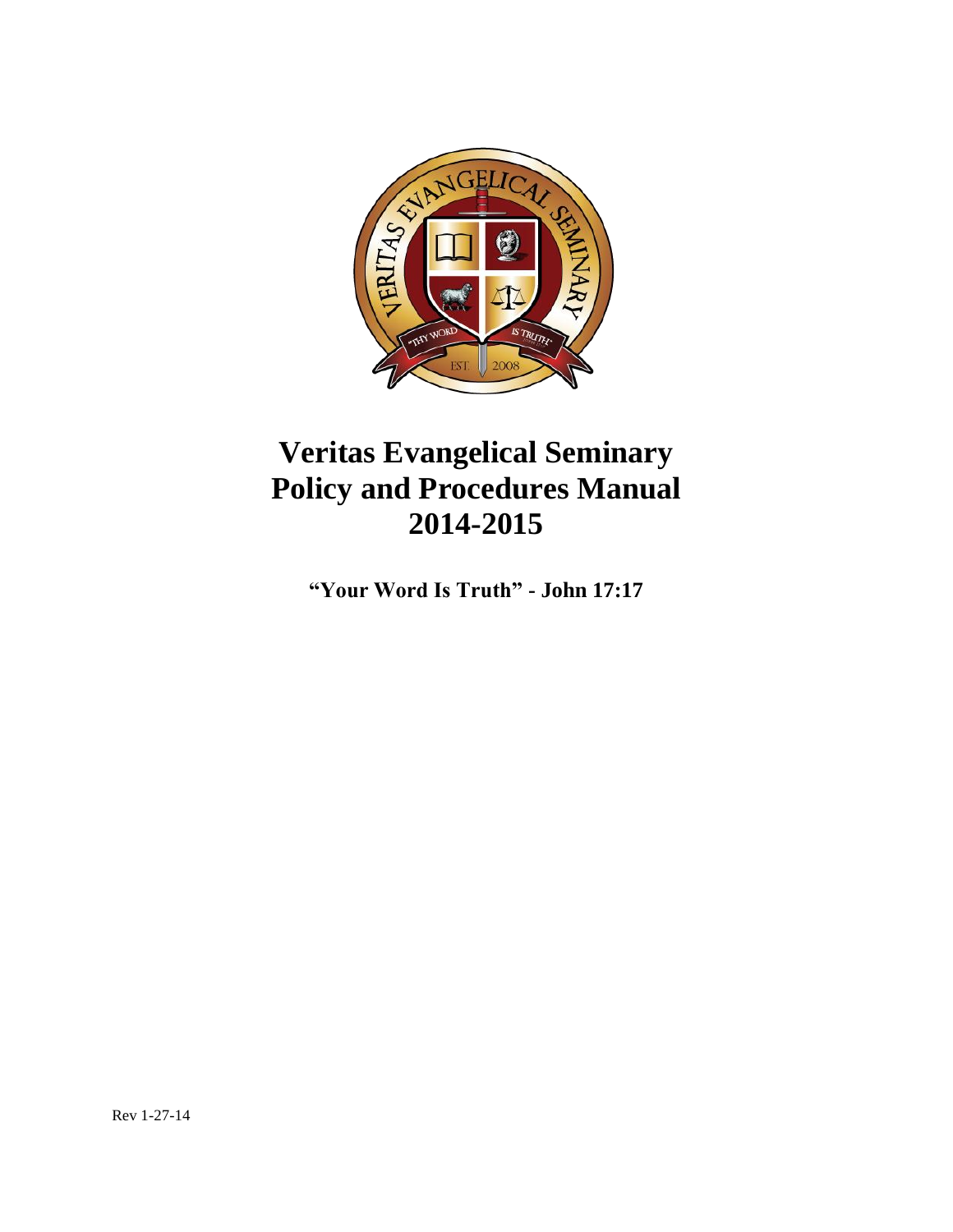#### **VERITAS EVANGELICAL SEMINARY**

Orange County Main Campus 3000 W. MacArthur Blvd Suite 220 Santa Ana, CA 92704

Murrieta Site 39407 Murrieta Hot Springs Rd. Murrieta, CA 92563

Phone: 951.698.6389 / 888.JOHN.1717 Fax: 951.677.7017 Email: info@veritasevangelicalseminary.com www.VeritasSeminary.com

Board approved Jan 2010; Feb 11, 2010; Dec 2011; Jan 2014

## **POLICY AND PROCEDURES MANUAL 2014-2015**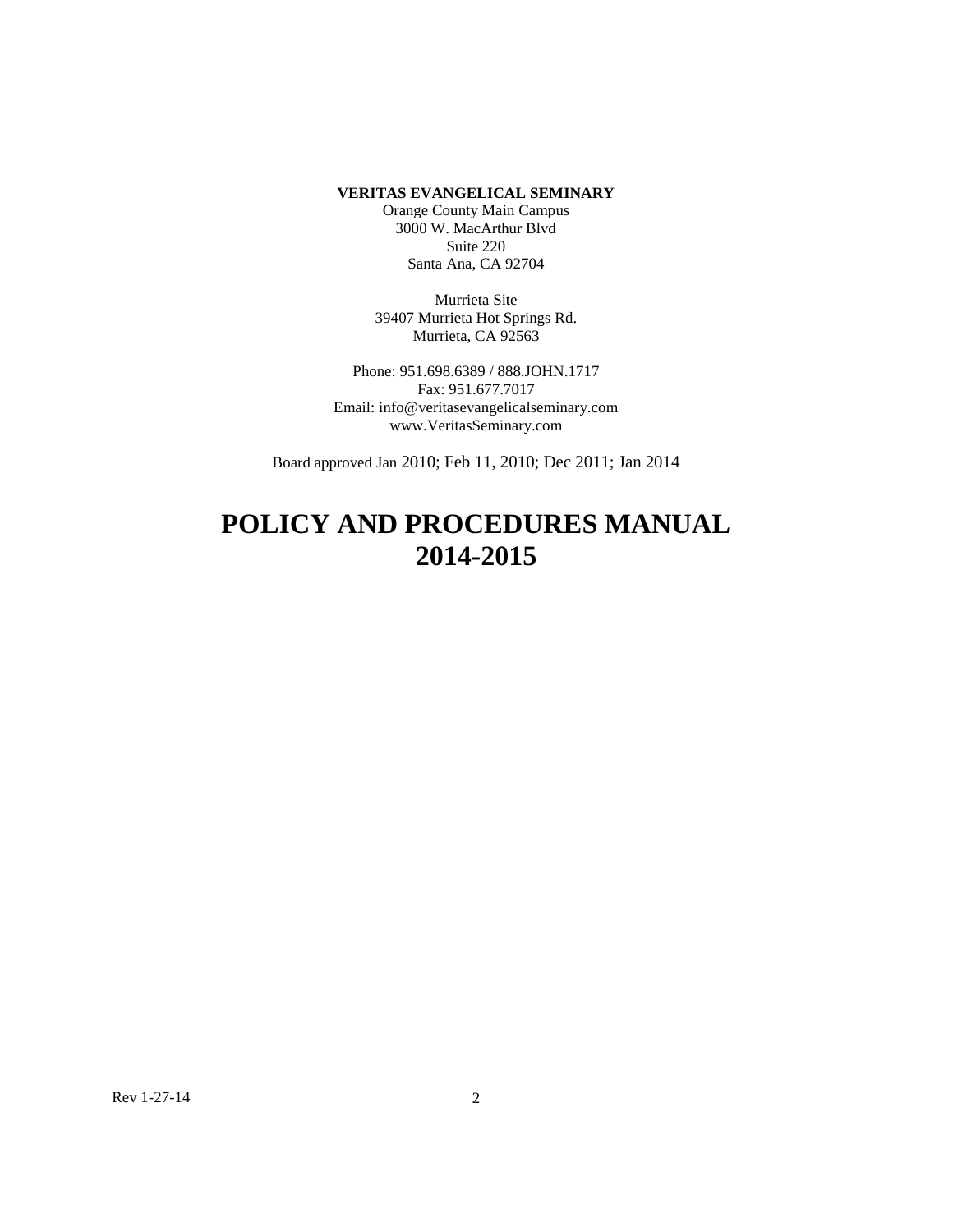## **Table of Contents**

| Rev 1-27-14<br>3 |  |
|------------------|--|
|                  |  |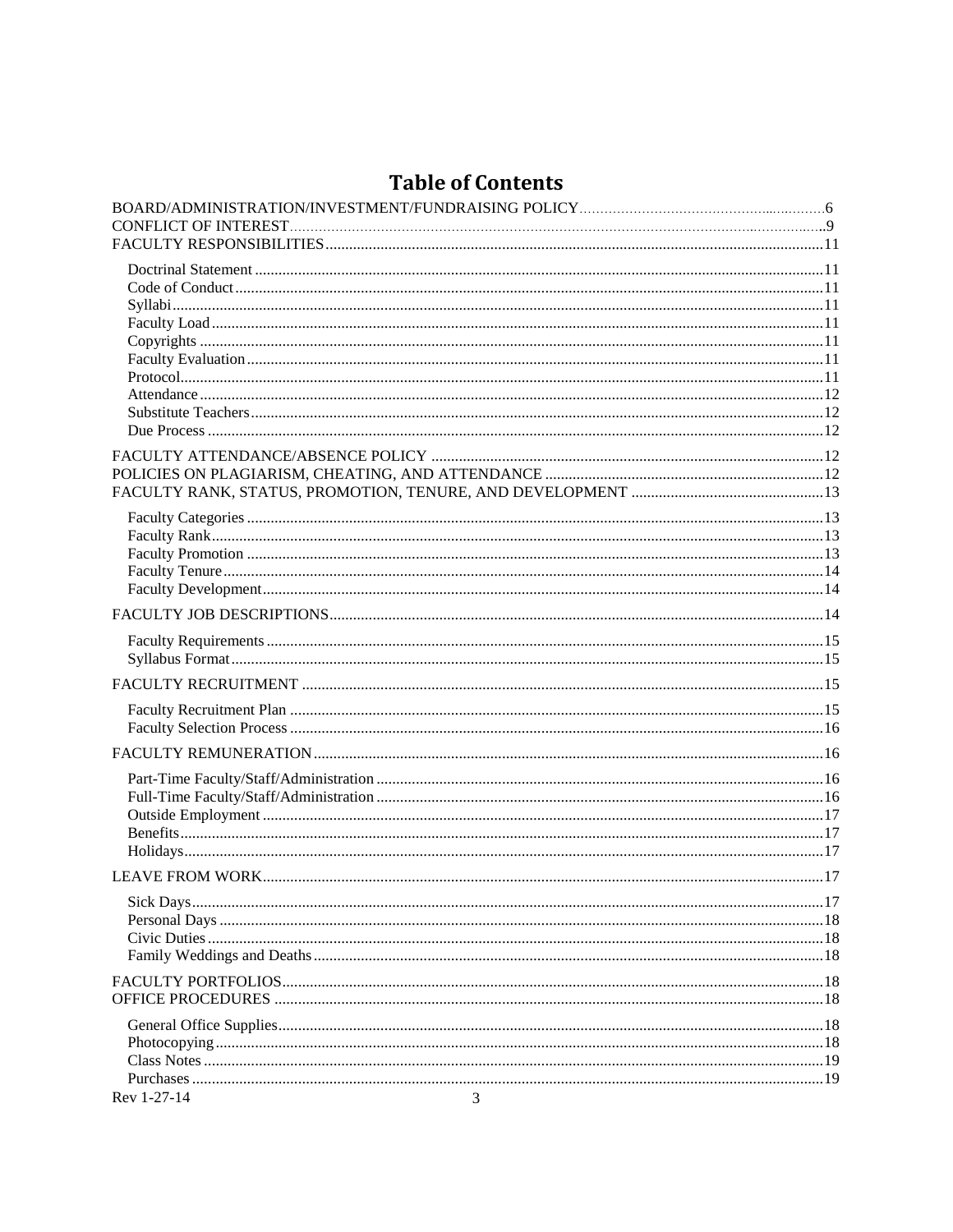Rev 1-27-14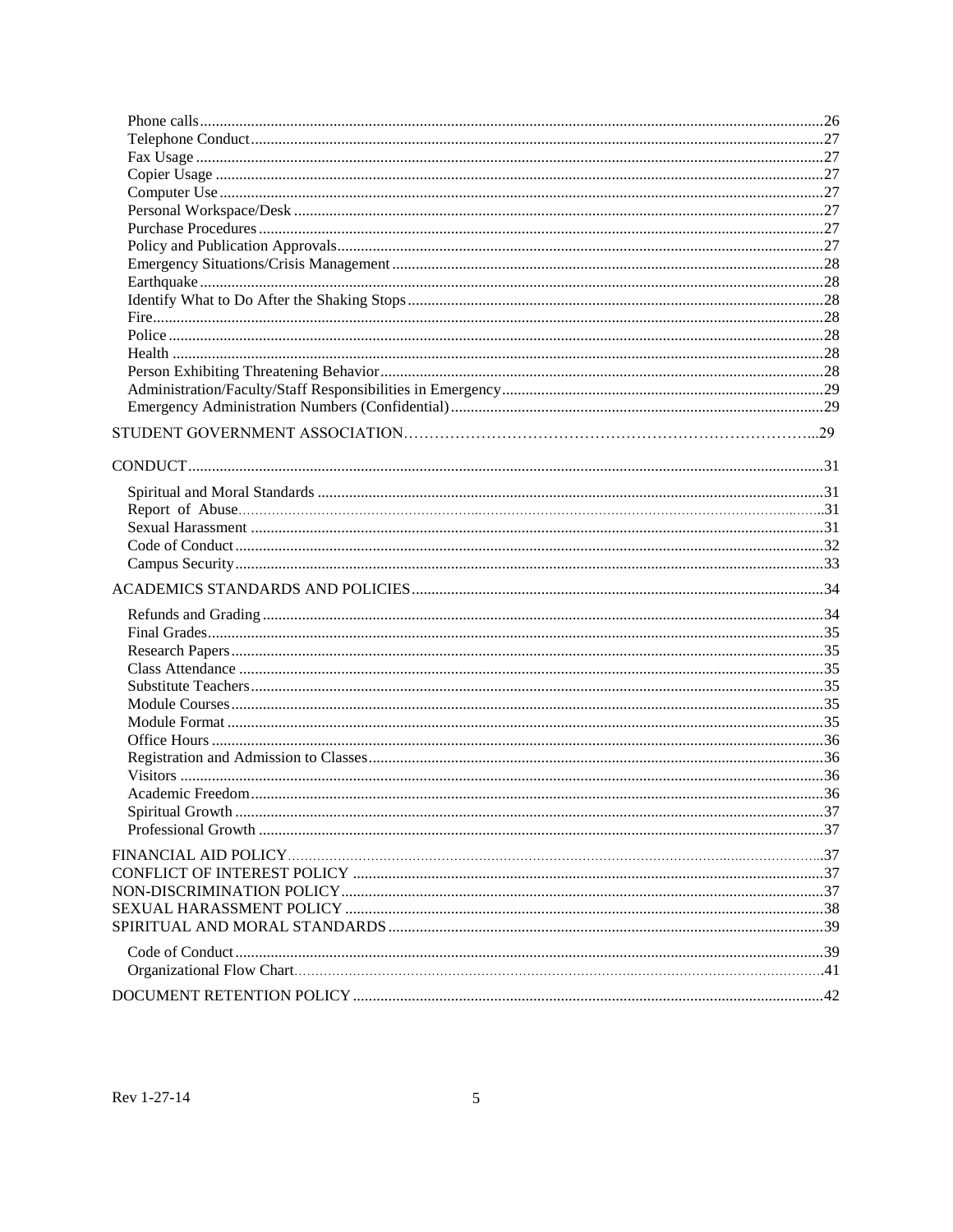## **BOARD/ADMINISTRATION/FINANCIAL POLICY**

## <span id="page-5-0"></span>**I. Authority and Responsibility of the Board of Directors**

- A. To fully support the Seminary's Mission, Doctrinal Statement, policies, and programs established by the Board of Directors.
- B. To employ/terminate the Chief Executive officer (President) who is to oversee the Seminary's Mission, Doctrinal Statement, and rules and regulations of the Seminary.
- C. To fully support, encourage, and counsel with the Chief Executive Officer (President) on all matters of the Seminary.
- D. To establish and oversee the finances and budget of the Seminary.
- E. To approve the ongoing expansion of the Seminary with respect to approving the purchase or sale of all real estate and physical plant (location).
- **F.** To preserve, in confidence, all discussions and decisions of the Board of Directors except those approved by the Board for public consumption.

## **II. Authority and Responsibility of the Administration**

- A. To fully support the Mission, Doctrinal Statement, and policies established by the Board of Directors.
- B. To administer all programs, rules, and regulations established by the Board of Directors of the Seminary.
- C. To employ or terminate all faculty and staff needed to accomplish their duties with the Seminary stated Mission, Doctrinal Statement, and budget parameters established by the Board of Directors.
- D. To preserve in confidence, all discussion and decisions of the Board of Directors appropriate to administration of the Seminary unless otherwise designated.
- E. To keep the Board of Directors informed, in a timely manner, about the status and progress of the Seminary.

## **III. Relation Between the Board and the Administration**

- A. Only the Board of Directors shall have sole authority and responsibility to set policy. The administration shall have sole authority to administer policy.
- B. The responsibility and authority to execute all policy matters, established by the Board of Directors, shall rest with the Chief Administrative Officer.
- C. The Board of Directors is responsible for selecting and employing the Chief Executive Officer (President) and may terminate him in accordance with his contract.
- D. Official and approved Seminary business must be conducted within the procedures and authority established by the by-laws and rules directed by the Board of Directors.
- E. Other than their official function as a member of the Board as a whole, individual Board members must be careful not to instruct or otherwise attempt to persuade the CEO (President) or any other staff person to perform their duties in a certain way.

## **IV. Board Records Policy**

The Board Policy Handbook, all records, all discussion, and all actions taken by the Board of Veritas Evangelical Seminary are confidential and to be held in the strictest confidence, with exception of information that is designated by the Board to be released to the public.

## **V. Board Evaluations**

 $\text{Rev } 1 - 27 - 14$  6 The Board self-evaluation forms are passed out annually prior to December 31. Each Board member completes a form. The President receives the forms, collates the results, and reports the findings to the Board members. The results are available in confidential files in the President's office. Also, each Board member is given an evaluation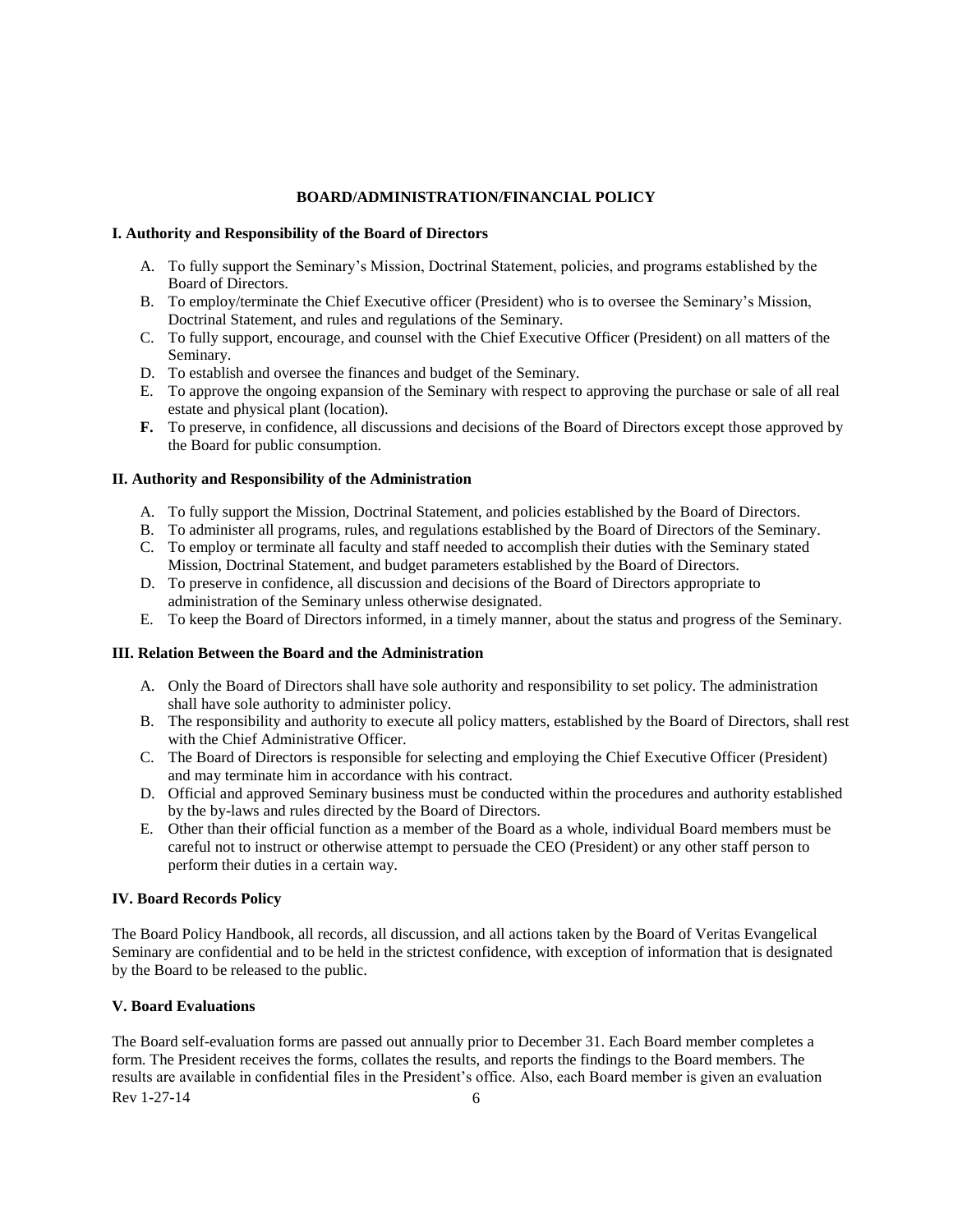form for the President to fill out. The completed forms are given to the Secretary of the Board, who collates the results. The forms and collated results are stored in the Secretary's files. Each Board Member shall affirm the VES doctrinal statement annually. This affirmation will be confirmed by a signed VES doctrinal statement.

#### **VI. Board of Directors Meetings and Procedures**

See enclosed Article III in the VES by-laws

#### **VII. Board Authority Over Annual Budget, Input, and Procedure**

The institutional budget process shall involve the VES Board of Directors who shall review, revise, approve, or reject the annual budget as well as have the final authority (verbal and written) over the approval of such budget. Prior to Board final approval, input must be gained from grassroots personnel which includes Director of Student Services, Registrar/Admissions Coordinator, Business Manager, Events Coordinator, IT Personnel, Library Director, and other grassroots offices. Grassroots input may be delivered directly to the President or to the President through their immediate supervisors. Input may be verbal or written with specific amounts of monies along with their corresponding designated areas identified. All input shall be delivered to the President no later than December 1 prior to the new budget year. All input shall be collated by the President prior to the December Board meeting for Board analysis, evaluation, review, and final approval. Each budget solicitation shall be accompanied by a signature page which must be returned to the Business manager's office where they will be placed in the employee's file. All Board decisions regarding the final approval of the annual budget shall be arrived at by majority vote and evidenced by written minutes

## **VIII. Investment/Management Policy**

All investment proposals, investment policies, and investment procedures are to be prepared in writing and approved by the VES governing Board. All Seminary investments (if any) should be of a legal, moral, secure and conservative nature. Conservative and secure investments are considered insured accounts, government guaranteed instruments, Certificate of Deposits (CDs), approved stock, real property as it must relate to the institutions mission and development, investments rated by professional analysts as highly secure and conservative, and other such low-risk investments. Any investment(s) will be managed by an Investment Manager appointed by the VES Board of Directors. The Manager may be a competent Board member, or a competent individual appointed by the Board, or a professional Investment Manager if so desired. The following will articulate the VES policy on investments and its managers:

**Purpose:** To establish guidelines for the effective management of Veritas Evangelical Seminary's (i.e. the Institution or Seminary) funds, assets, and endowments.

#### **Financial Objectives**

The primary long-term financial objective for the Institution is to preserve purchasing power of assets and income after accounting for investment spending, inflation, and costs of portfolio management.

**General Guidelines:** It is required that the institutions funds/assets be invested in a diversity of instruments using a range of investment styles to provide reasonable assurance that no single security, or class of securities, will have a disproportionate impact of the performance of the total fund. The goal for Veritas Evangelical Seminary's investment pool is to provide a real total return that preserves the purchasing power of the assets, while generating an income stream to support the academic activities and development of the Institution. The investment's real total return will be sought from an investment strategy that provides an opportunity for superior total returns within acceptable levels of risk and volatility.

**Management of Investments:** Veritas Evangelical Seminary has delegated responsibility for investments to the Board of Directors, which shall recommend and implement investment policy with regard to asset/funds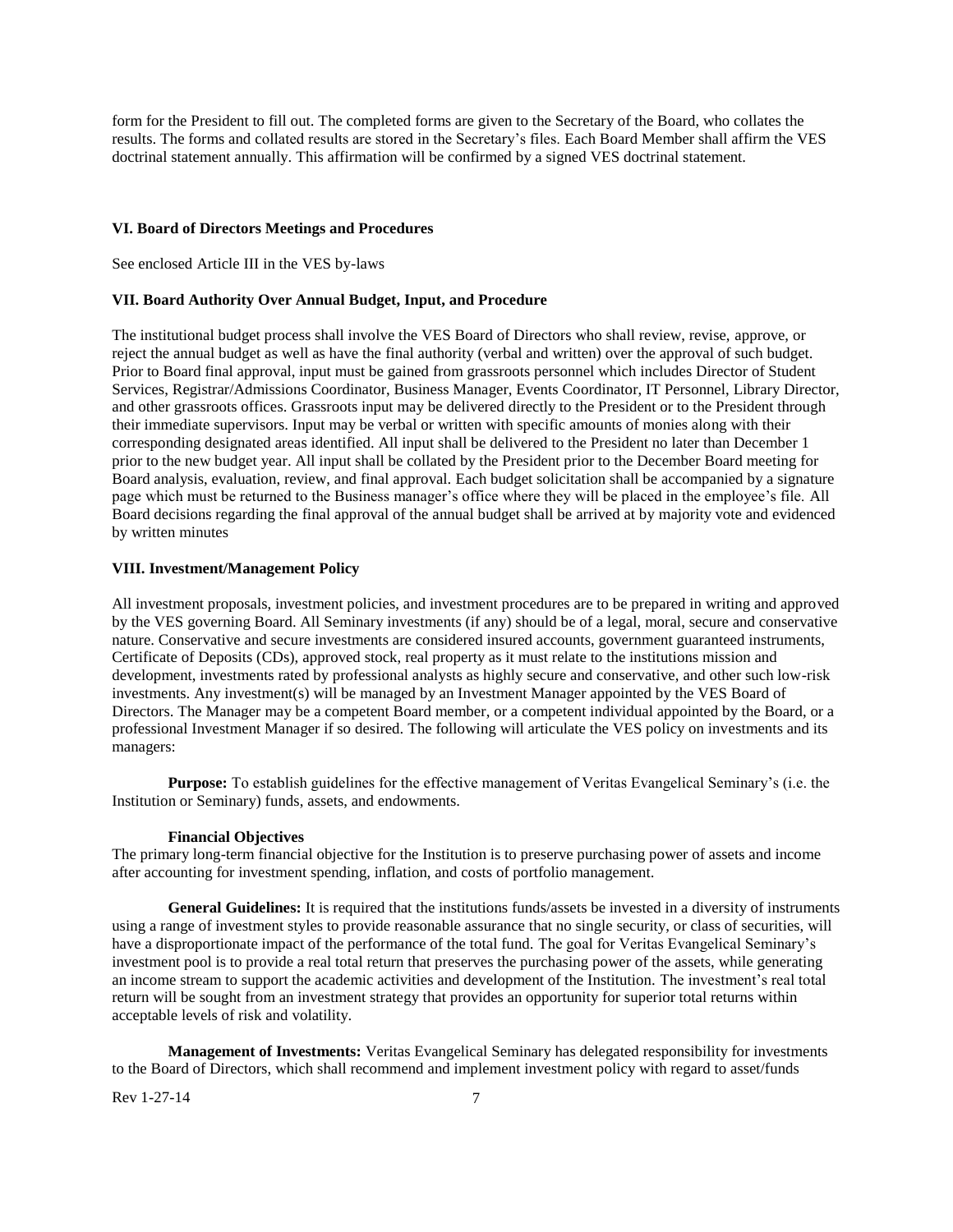allocation, manager selection and portfolio supervision. The Board should discuss its activities every year for the Board approval and review. Investments will be overseen by the Board in accordance with the established investment policies and within the confines of all government law. The Board of Director functions relating to investments are as follows:

 $\triangleright$  Develop and recommend to the Seminary such investment and investment-related policies, as it deems appropriate.

 $\triangleright$  Recommend to the Seminary appropriate policies and procedures for custodianship and access to securities held by the funds, as it may deem appropriate.

 $\triangleright$  Set asset allocation and manager structure policies for the investments.

Establish and continue to update the investment policy, and report the recommended changes to the Institution.

 $\triangleright$  Select, and as appropriate terminate, investment managers, fund custodian, and the investment consultant for the investments.

Establish, monitor, and update the investment process.

Review investment performance against established objectives.

Review, at least annually, investment activities to ensure compliance with investment policy.

**Investment Managers:** An Investment Manager shall be appointed by the Board of Directors to oversee any investment. This individual may be a professional independent Investment Manager, or a competent individual appointed by the Board, or a competent VES Board member. The role and duties of the Investment Manager is to make Board approved investments, as well as maintain and oversee the investment, report investment status once per year (or as often as the Board requests) to the Chief Financial Officer (CFO/Treasurer) of the Board of Directors, make recommendations to the VES Board, and manage VES investments. The Investment Manager will ensure through his/her oversight the investment is secure and required to submit all substantial investment requests to the VES Board for approval. The Investment Manager, who will be supervised by the VES CFO, will abide by all local, state, and federal (IRS) regulations for all VES investments.

Investment managers of marketable securities are expected to produce a cumulative, annualized total return net of fees and commissions that exceed an appropriate benchmark index over a three- to five-year period, and should be above a median for active investment managers using similar investment philosophies over the same time periods. The primary long-term investment objective will be to earn a total rate of return that exceeds the spending rate plus the costs of managing the investment fund.

Investment managers have discretion to manage the assets in each portfolio to best achieve the investment objectives, within the policies and requirements set forth in this statement, the investment manager agreement with the Seminary including the guidelines for each investment manager, and subject to the usual standards of fiduciary prudence.

Investment managers will report performance quarterly consistent with these objectives and also indicate current annualized income and yield. Investment managers that fall below market performance for 3 consecutive quarters can lead to termination.

Each investment manager will be provided copies of the investment policy along with any updates, changes, and/or corrections established by the University.

**Endowment Spending:** The University may spend up to 10% (which includes the payout plus the costs of managing the investment fund) of the principle of the accounts each year starting after the first year of receipt of the completed endowment. The earnings in excess of 10% shall become part of the principal of the endowment or may be used in the general operating budget of the institution. The VES Board of Directors may make exceptions to this policy when in the best interest of the University.

**Mishandling of Funds:** There shall be no conflicts of interest associated with any Seminary investments. No investment will be for the purpose of personal benefit of the Board members, but for the development and benefit of the institution. An annual review of any potential (or real) conflicts of interest will be addressed by the VES Board of Directors. The "Conflict of Interest Policy" stated in the VES *Board Policy Handbook* shall be the official VES policy and procedure which governs issues of conflict of interest.

The VES Board of Directors will review any competency or legal issues, as well as issues related to the violation of VES investment policy associated with the mishandling of funds during bi-annual Board meetings or upon request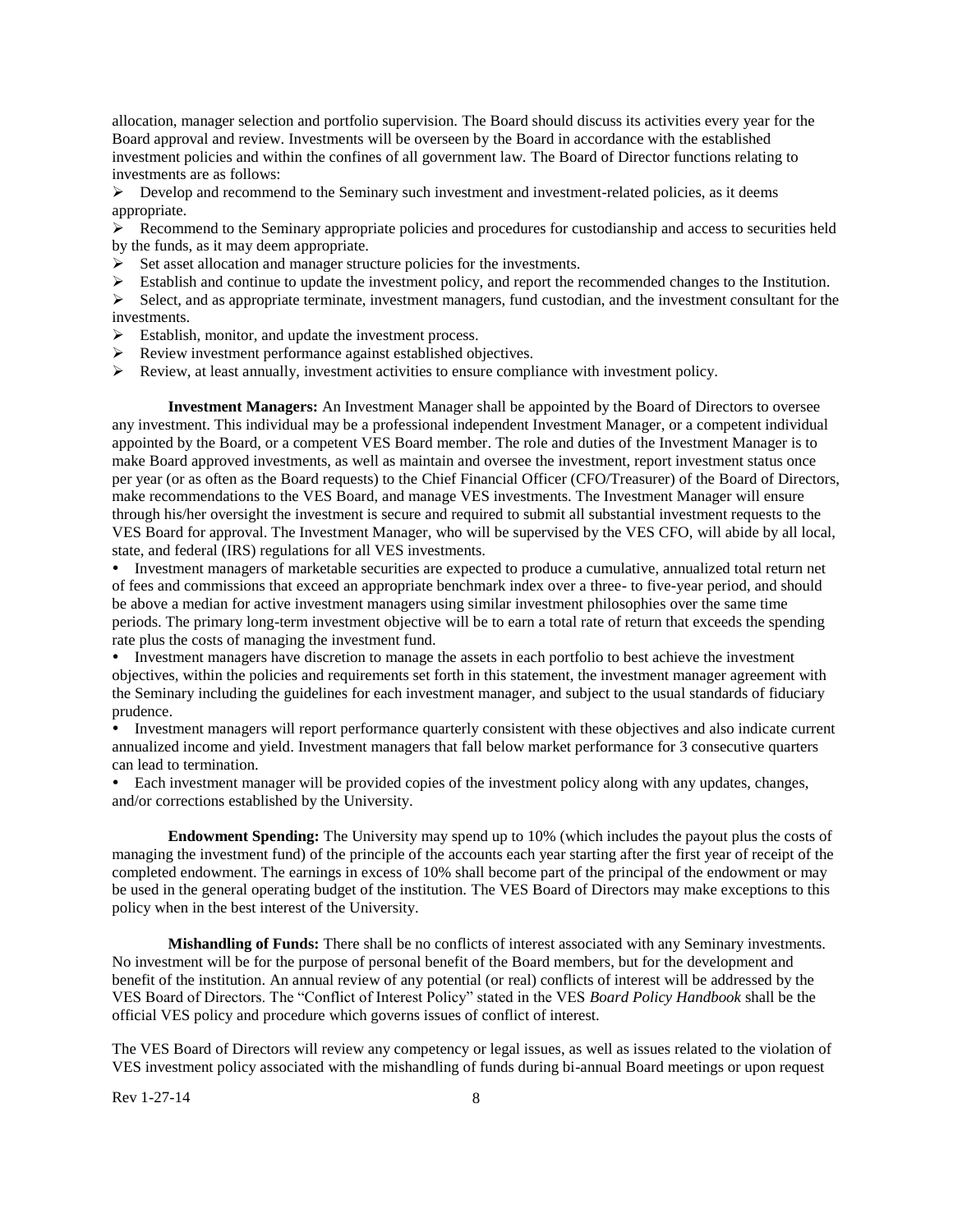by an individual Board member. The request for a meeting must be given to the other Board members in writing describing any alleged mishandling of funds or policy violation issues. The request will be reviewed by the Board, and if needed consult law enforcement personnel, government agencies, and/or investment consultants to render a decision on the matter. Any decision issued by the Board of Directors regarding the mishandling of funds shall be the result of a written vote with the one accused abstaining from the vote (if the accused is a Board member). If the mishandling of funds was for personal gain, the accused Board member shall be immediately terminated from his Board membership. Seminary funds shall be audited by an external accounting agency to ensure the handling of funds is both legal and corresponds to our investment policy. Any mishandling of funds shall be dealt with according to VES investment policy, Code of Conduct as stated in the VES *Administrative/Employee Handbook* and government law.

**Conflict of Interest:** There shall be no conflicts of interest associated with any Seminary investments. No investment will be for the purpose of personal benefit of the Board members, but for the development and benefit of the institution. An annual review of any potential (or real) conflicts of interest will be addressed by the VES Board of Directors. The "Conflict of Interest Policy" stated in the VES *Board Policy Handbook* shall be the official VES policy and procedure which governs issues of conflict of interest.

#### **IX. Debit Card Policy**

Veritas Evangelical Seminary shall maintain a debit card that shall be utilized for various expenditures. The card may be used for the following expenditures:

1) gasoline for VES and volunteer vehicles, 2) maintenance for VES vehicles, 3) meals for VES related business (e.g. meetings, staff development, student recruiting, conference speakers, faculty hosting, etc), 4) office supply purchases, 5) VES business or conference related airfare tickets, 6) VES business or conference related hotel lodging, and 7) library resources

All expenditures, except VES related meals and gasoline expenditures, shall require prior pre-approval by submitting a Purchase Order (PO) which must be approved by the Business Manager (Budgeting Office) or the President after a budgetary review.

Authorized use and custody of the debit card shall be restricted to the President and Business Manager only, or to whom they approve for specific purchases. These third party approvals shall be written in a Debit Card Log (maintained by the Business Manager) which describes: 1) the date of permission, 2) who was given permission, 3) the purpose of the expenditure, 4) amount of the purchase, and 5) the initial of the one (President or Business Manager) giving permission.

## **X. Fundraising Policy**

The term "fundraising" used within the framework of this policy refers to all funding or funding requests from nongovernment sources. This includes philanthropic gifts or sponsorship funding from corporations, private donors, trusts and foundations. This Policy applies to all forms of fundraising campaigns for the benefit of the Institution whether conducted by the Seminary or organizations outside the Seminary. The Policy does not apply to instances when family or friends of a deceased person announce that contributions may be sent to the university in lieu of other remembrances.

The President of the Seminary serves as the main fundraiser of the Institution Though the President may work in cooperation with the Chancellor, Academic Dean, and the Board of Directors to accomplish fundraising goals. All persons and departments shall acquire approval for any fundraising activity from the President prior to taking action. Student Services/Alumni Affairs, Institutional Development, and the Faculty may function as advisory groups (with no final authority) for any fundraising events or letters.

**Purpose:** It is necessary that all fundraising events and/or letters be coordinated for the purpose of avoiding saturating potential donors with solicitations. This is accomplished by gaining approval from the President prior to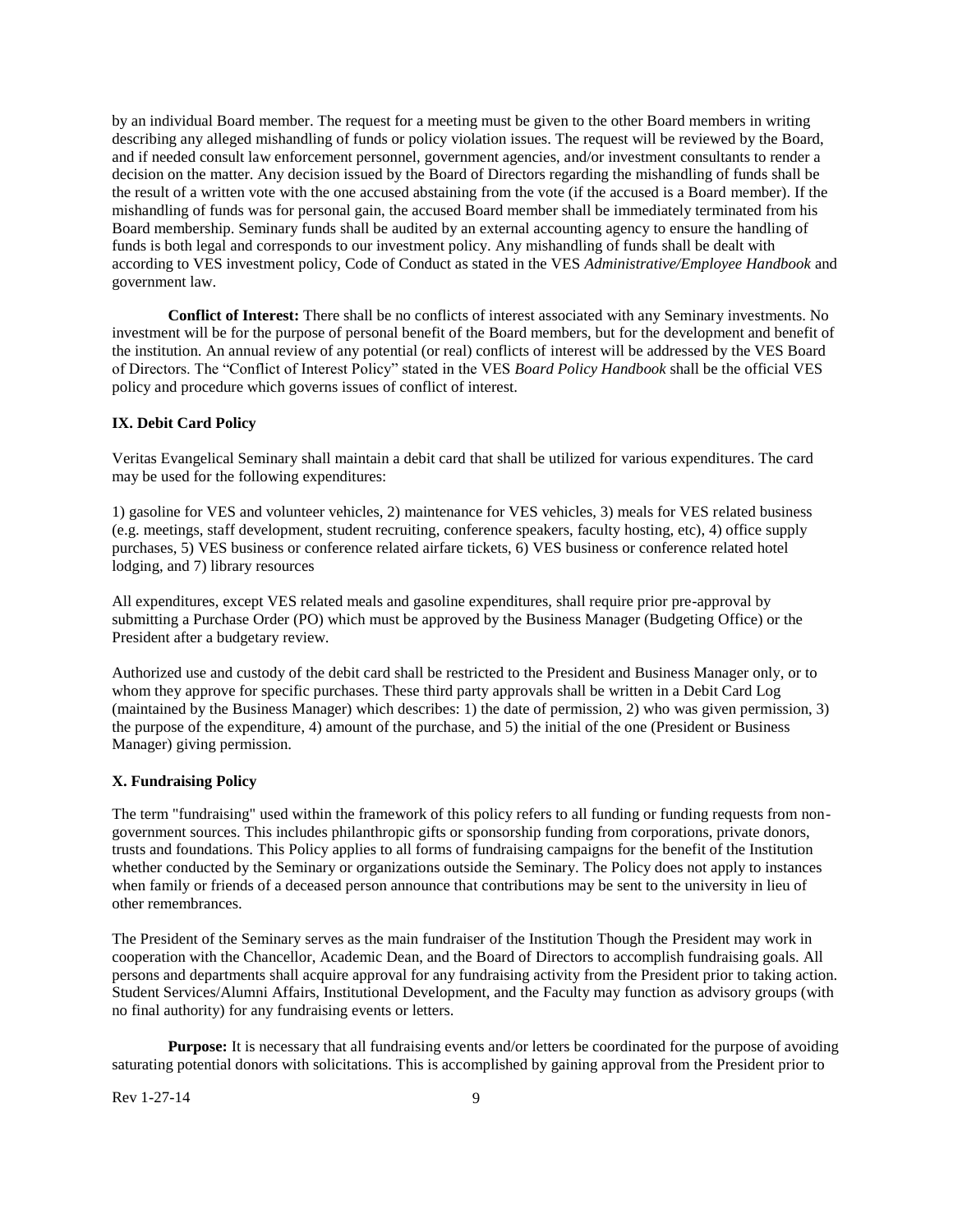forming fundraisings events and/or letters. The purpose of this policy is to put in place fundraising procedures designed to assist the Seminary in maximizing its fundraising potential and to ensure that 1) all Seminary fundraising is consistent and of a high standard, 2) the duplication of approaches and submissions is eliminated, 3) donors are properly recorded and acknowledged, 4) a high degree of coordination and discipline exists between groups/departments which demonstrates unity within the Institution, and 5) all campaigns and appeals receive the support and endorsement of the Institution.

**Policy Statements:** The President assumes full administrative responsibility for basic fundraising efforts. Any literature that may be prepared to cultivate or solicit private funds by any department or program is to be approved by the President first, then the Director of Institutional Development to ensure a consistent quality to potential donors. The Director of Institutional Development is the university's internal consultant on all matters relating to fundraising. He/she is charged with the responsibility of providing best practical advice and assistance on:

- · Major gift campaigns
- · Capital campaigns
- · Annual giving appeals
- · Corporate giving and sponsorship
- · Bequest & planned giving programs
- · Campaign Committee and volunteer development
- · Prospect research and tracking
- · Donor and sponsor stewardship
- · Tax consideration relating to gifts made to the university

The president shall submit for review and approval by the Board of Directors any proposal:

- · for the public phase of a fundraising campaign with a goal of \$100,000 or more;
- · for a campaign which involves the solicitation of real property or funds for the purchase of real property.

The president is authorized to approve all other fundraising campaigns.

The conduct of all fundraising campaigns shall be subject to the following conditions:

- · All fundraising activities shall conform to established Seminary programs and policies.
- · Fundraising activities shall not obligate the Seminary to expend funds in excess of budgeted items.
- · A capital improvement project shall be subject to government laws and codes and subsequent Board approval of the site and design of the project.

Fundraising programs that are to be coordinated by the President, Chancellor, and/or Director of Institutional Development include but are not limited to:

· Annual giving from alumni and other supporters through written correspondence.

- · All capital campaigns or building campaigns.
- · Deferred or planned giving programs (estate planning for the benefit of the Seminary).
- · Special projects or gifts.
- · Special efforts directed to various constituencies (targeted audiences and for special purposes).

All fundraising departments and individuals shall respect the confidentiality of all campaign information and individuals. The President, Chancellor, and Director of Institutional Development shall:

- · Donor and prospective donor records on database are kept up to date and confidential
- · Donors are appropriately acknowledged and thanked according to the level of their giving (emails, or personal letter, and/or phone call)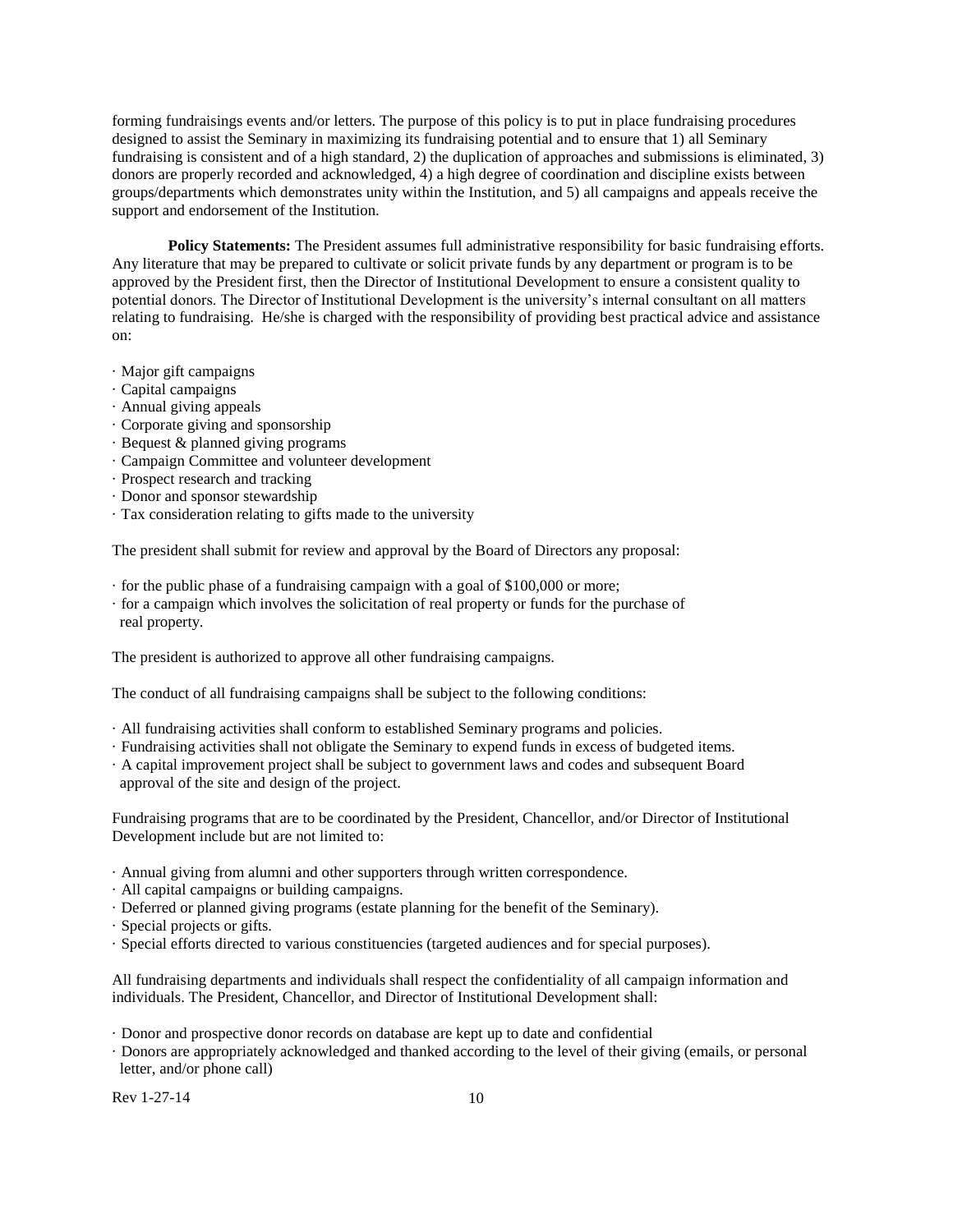· Gifts are properly recorded and processed through database and the Seminary Business Office

· Pledged gifts and installment dates are recorded for reminder/follow-up by the assigned fundraiser

· The President, Chancellor, and VES Board members may be informed of Seminary fundraising activities and results

#### **Conflict of Interest Policy**

At each bi-annual meeting the full Board, officers, directors or trustees, and key employees shall address actual or potential conflict of interest issues.

- 1. The Board shall request each member to give a full report of all related party transactions which have or shall occur between any Board member, officer, or senior management person of Veritas Evangelical Seminary.
- 2. The Board shall cause any transaction in question to be examined as to best interests, comparative valuation, and legality.
- 3. All transactions shall be approved by the Board in advance.
- 4. The related party shall make full disclosure and make themselves available for questioning by the Board or its assigns.
- 5. The related party shall not attend the Board's deliberations, nor shall they be allowed to participate in a vote on the subject issue.
- 6. Discussions and disclosures should not be governed as deliberations; and the latter parties shall participate in the same.
- 7. Any transaction at issue shall meet all the VES and Board guidelines regulating the issue, and be in full compliance with the spirit and letter thereof.

#### <span id="page-10-1"></span>**Doctrinal Statement**

## <span id="page-10-0"></span>**FACULTY RESPONSIBILITIES**

All administration and faculty members must sign that they agree with the Doctrinal Statement of Faith annually and are responsible for upholding it in teaching and practice.

## <span id="page-10-2"></span>**Code of Conduct**

The faculty is responsible to exemplify and uphold the "spiritual and moral" standards of the Seminary as well as the Code of Conduct.

#### <span id="page-10-3"></span>**Syllabi**

Each faculty member is responsible for posting either on their syllabus or office door a minimum of four (4) hours per week when he/she is available for advising students. Module courses taught by adjunct faculty must contain some form of contact information (e.g. email/phone) for student-teacher communication.

#### <span id="page-10-4"></span>**Faculty Load**

The regular full-time faculty teaching load is a maximum of 12 hours per semester, unless it is reduced for Administrative duties. In the case of modules, it is 24 hours per year.

## <span id="page-10-5"></span>**Copyrights**

The faculty is responsible for abiding by the United States copyright laws in their use of materials, including software, for their classes.

## <span id="page-10-6"></span>**Faculty Evaluation**

The faculty is responsible for taking regular student evaluations of their course as provided by the Academic Dean.

<span id="page-10-7"></span>**Protocol**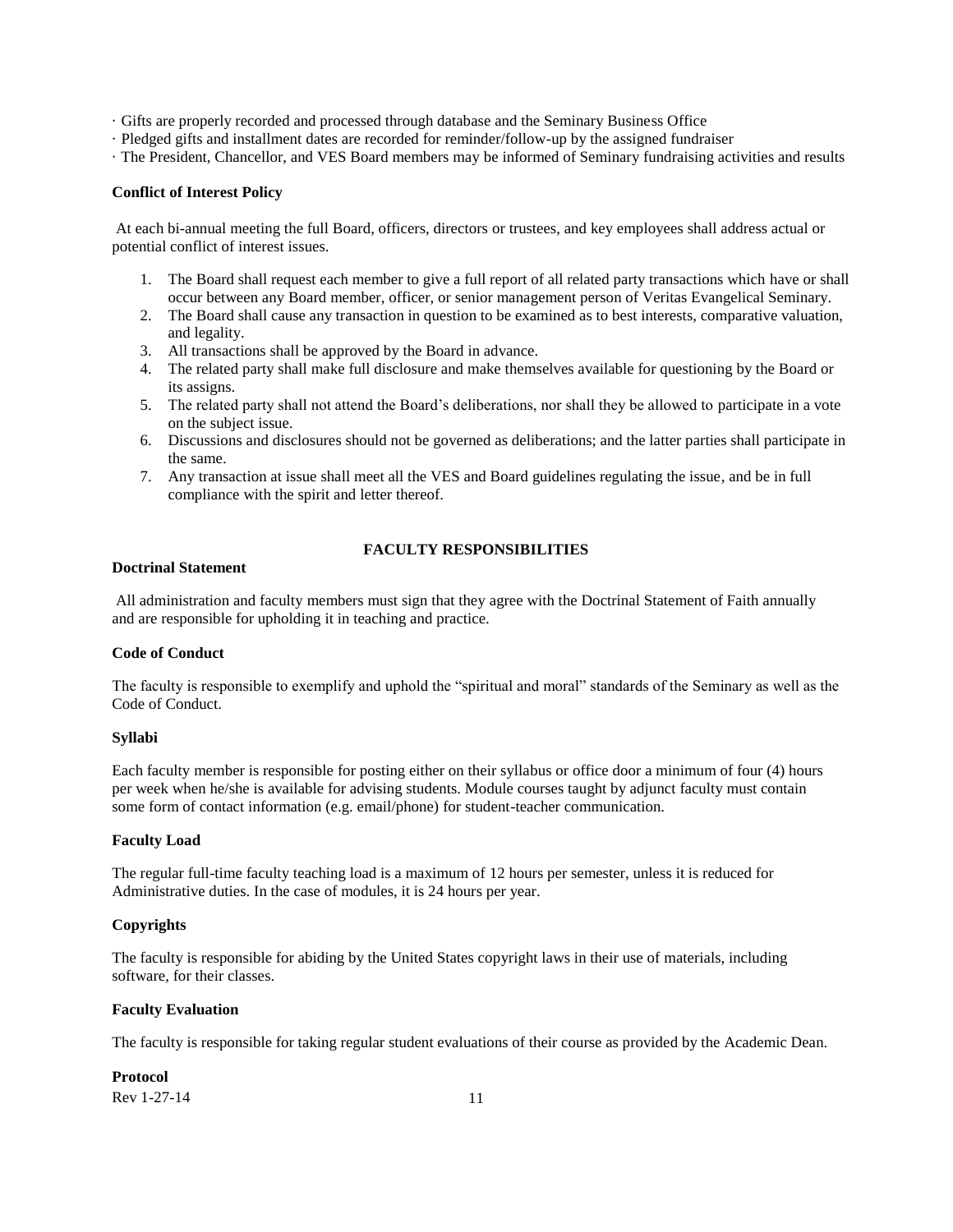The faculty is directly responsible to the Academic Dean and should report all matters of academic concern to the Academic Dean.

#### <span id="page-11-0"></span>**Attendance**

Faculty members are expected to be on time and present for all classes (see below).

## <span id="page-11-1"></span>**Substitute Teachers**

When absent, a teacher is responsible to get his/her own substitute. All substitute instructors must be approved in advance by the Academic Dean. If the Academic Dean is unavailable, appeal shall be made to the President.

#### <span id="page-11-2"></span>**Due Process**

<span id="page-11-3"></span>All matters not covered in the faculty policies and procedures should be taken to the Academic Dean first. If the problem is not resolved satisfactorily, faculty members may then make final appeal to the President.

## **FACULTY ATTENDANCE/ABSENCE POLICY**

Classroom sessions must meet the following requirements. For additional information, see next page.

All faculty and students are expected to attend and complete every semester class period, 6:30 p.m. until 9:30 p.m. This will allow one 15 minute break during that period. This is especially important since the classes meet only one time per week (in the case of modules, which meet from 6:00 pm -10:30 pm, the breaks are three 10 minute periods). The maximum number of absences allowed per course is one (1). If students are absent more than one class session per term, their grades will be reduced by the professor (see below). If a class is canceled because a faculty member is absent, that absence is not counted in the total number of absence students are permitted during the term. This makes it imperative for the faculty to observe strictly the Faculty Absence Policy.

When a faculty member is absent from class due to sickness or pressing personal concerns, the following steps should be taken:

- 1. Inform the Academic Dean personally of proposed absence as soon as possible so arrangements for that particular class can be made.
- 2. It is the responsibility of the Professor to contact a substitute subject to approval by the Academic Dean.
- 3. If substitute has not been secured, the instructor is to notify class members in person or by phone.
- 4. If the class session does not meet as scheduled, the instructor must provide for a library reading or other appropriate assignment approved by the Academic Dean.

Other than special advanced approval of the Academic Dean (or the President if the Academic Dean is not available) for extenuating circumstances, no faculty member may be absent more than one class session for semester courses or one four (4) hour session per module.

#### **POLICIES ON PLAGIARISM, CHEATING, AND ATTENDANCE**

<span id="page-11-4"></span>The following policies are stated in the VES Student Handbook and should be referenced in each Veritas syllabus:

*Attendance Policy:* Three-hour courses will meet for one, 165- minute session each week Attendance is expected at all class sessions, except in cases of emergency. Students are expected to attend classes regularly. Students will be granted one absence. Students who are absent from two (2) classes will have their course grade reduced by 1/3 a letter grade. Students who are absent from three (3) classes will have their course grade reduced by an additional 1/3 letter grade. Students who are absent more than 25% of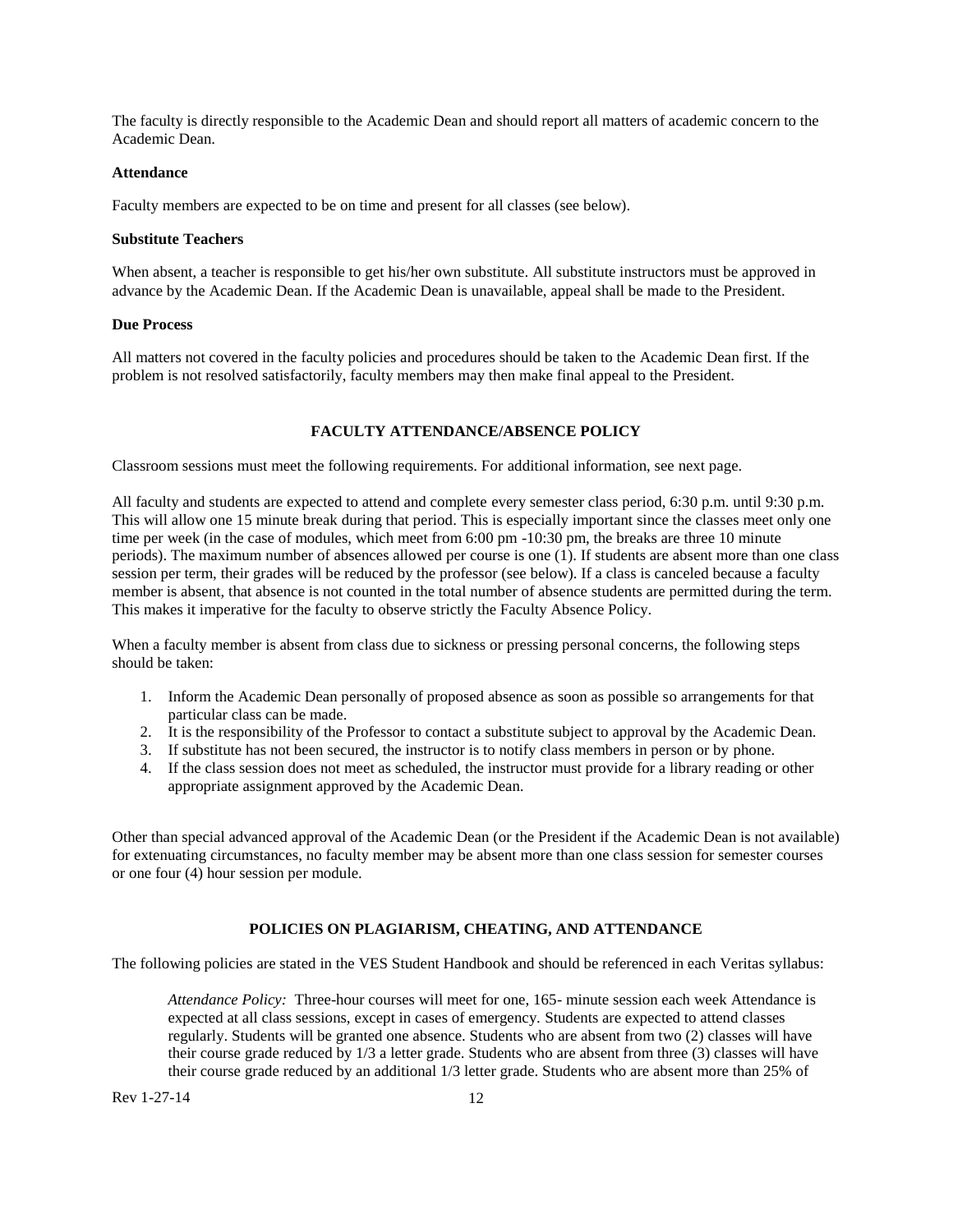class meetings will be given automatic academic failure as a consequence. The student may appeal this to the Academic Committee in extenuating circumstances. Students may recover no more than 1/3 a letter grade by appropriate extra credit work relevant to the course, to be assigned by the professor. Additionally, the student is responsible for making up the content and/or assignments that were missed. Professors are required to take attendance in their classes (including modules) and submit an attendance report to the Registrar's Office prior to the end of the last month of the semester. If a class session is canceled because a faculty member is absent, that absence will not be counted in the total number of absences permitted during the term. Students are not allowed to take a Module for credit if the student misses the final Saturday of the Module.

*Cheating and Plagiarism Policy:* Plagiarism and cheating, regardless of the reason, are considered unethical and a violation of the Veritas Evangelical Seminary student code of conduct. The first offense will result in automatic academic failure for the assignment and/or the course by a decision first by the professor, then to the Academic Dean, then to the Executive Committee, for a decision. Any student appeal must be made before the Executive Committee's final decision. Subsequent offenses or those involving a thesis or project may involve suspension from the Seminary upon recommendation of the Executive Committee and decision by the respective professor for dismissal from the Seminary, and/or the revocation of a degree. All decisions by the Executive Committee are final.

## **FACULTY RANK, STATUS, PROMOTION, TENURE, AND DEVELOPMENT**

#### <span id="page-12-1"></span><span id="page-12-0"></span>**Faculty Categories:**

There are two general categories of faculty, full-time and part-time. Full-time faculty are those who receive an annual full-time contracted salary from the Seminary and who are assigned full-time teaching and/or administrative loads. Part-time faculty are those who are paid by the course and/or do not receive an annual salary.

#### <span id="page-12-2"></span>**Faculty Rank:**

There are three faculty ranks: Instructor, Associate Professor, and full Professor. Faculty remuneration is based on this ranking. The Librarian has faculty status by virtue of the position and the possession of the M.L.S. degree.

Specific criteria for promotion to the various faculty ranks within the Seminary are as follows:

*To Instructor:* (a) Promise of teaching competence, (b) Possession of the M.A. or its equivalent, (c) Potential and interest in further study, (d) Qualities of character expected in a seminary teacher, and (e) Wholehearted acceptance of the doctrinal position and philosophy of the seminary.

*To Associate Professor:* (a) Fulfillment of all criteria for instructor; (b) At least three years of full-time successful teaching experience at VES or elsewhere; (c) Evidence of teaching ability; (d) Possession of an appropriate accredited doctoral degree (or completion of nearly all coursework but the dissertation for an earned academic degree); (e) Ability in professional growth and scholarly research as shown, for example, by participation in professional societies, publication of articles, and/or book reviews in scholarly journals and other publications, or other special attainments or recognition in his or her field; and (f) Usefulness to the Seminary in performing various faculty responsibilities.

*To Full Professor:* (a) Fulfillment of all criteria for an Associate Professor; (b) At least five years of successful teaching experience at VES or elsewhere; (c) Possession of an earned academic doctorate degree; (d) Evidence of outstanding qualities as a teacher; (e) Professional competence evidenced by significant publications in his or her field of study, substantial research, respectable scholarship, and/or other significant attainments in his or her discipline.

#### <span id="page-12-3"></span>**Faculty Promotion:**

Faculty promotion is based on merit. Promotion from one level to another must begin by the recommendation of the Academic Dean, then upon recommendation of the President. Then the President shall present the matter to the Board of Directors for final decision. Based on the above criteria, and for the purpose of faculty development, (a)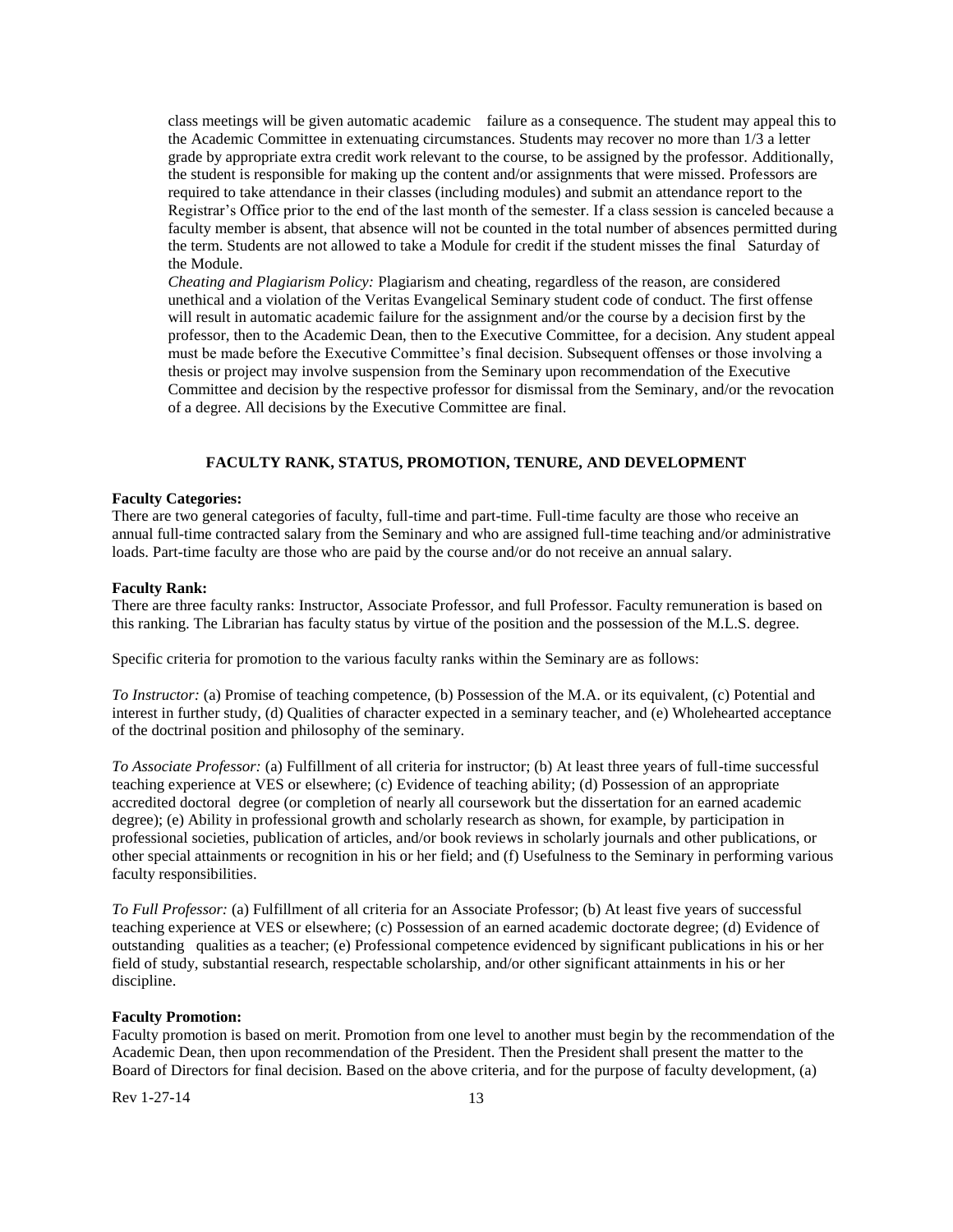each faculty member is encouraged to attend professional meetings in her or her own discipline, to write scholarly papers and books, and to continue to develop his or her educational expertise through reading, seminars, etc. Further, (b) each faculty member is required to read the Dean's Instructor's Manual at least once a year. In each addition, (c) each faculty member is required to submit a class syllabus for each course before the actual class begins, for the purpose of the Dean's evaluation and editing. Additionally, (d) each Department Head is required to sit in on at least one class a semester of each of his faculty members, as well as to meet with each faculty member at least once a semester in order to give the faculty member appropriate feedback and encouragement. And finally, (e) the Academic Dean is required to sit in on at least one class a semester in order to give each faculty member appropriate evaluation and encouragement.

## <span id="page-13-0"></span>**Faculty Tenure:**

Tenure means that a faculty contract will be offered automatically each successive year the seminary and that particular department are in existence, provided that the professor continues to meet the doctrinal, spiritual, and contractual qualifications set forth by the seminary. At VES, there will be no tenure as such, rather, each instructor/professor will be employed "at will," (see Administrative/Staff Handbook).

## <span id="page-13-1"></span>**Faculty Development:**

<span id="page-13-2"></span>Faculty members are encouraged to attend professional meetings in their discipline and to write scholarly papers and books. A stipend is provided annually for each full-time faculty member to accomplish this goal.

## **FACULTY JOB DESCRIPTIONS**

The following is a general job description for all Veritas Evangelical Seminary faculty members. All VES faculty members are required to participate in the following:

- 1. All faculty members are expected to adhere to the VES doctrinal statement and affirm it annually (by signed statement).
- 2. All faculty members are expected to adhere to the VES code of conduct.
- 3. All faculty members are expected to begin every class with prayer.
- 4. All faculty members are expected to read the VES Faculty Handbook prepared by the Academic Dean's Office.
- 5. The regular full-time teaching load is a maximum of nine (9) hours per semester, unless reduced for administrative duties. Regular full-time teaching load is eighteen (18) hours per year.
- 6. All faculty members are expected to adhere to all of the United States copyright laws in the use of materials, including software, for all classes.
- 7. In all protocol matters, faculty members are directly responsible to the Academic Dean (if unavailable, to the President) and should report all matters of academic concern to him.

Classroom sessions must meet the following requirements:

Three-hour courses will meet for one 270-minute session each week. In a semester schedule, this means that weekly classes should commence at 6:00 p.m. and continue until 10:30 p.m. There may be three 10 minute breaks during that period.

Three semester hour module courses will meet for one 270-minute class session each evening Monday through Friday with three 10 minute breaks during these periods, and meet for one 510-minute in class session on Saturday allowing for three 10 minute breaks and 45-60 minute lunch.

When a faculty member is absent from class due to sickness, travel complications, or pressing personal concerns, the following steps should be taken:

- 1. Inform the Academic Dean (or the President if the Academic Dean is not available) personally of the proposed absence as soon as possible so arrangements for that particular class can be made.
- 2. If the class session does not meet as scheduled, the instructor must provide for a library reading or other appropriate assignment approved by the Academic Dean (or the President if the Academic Dean is not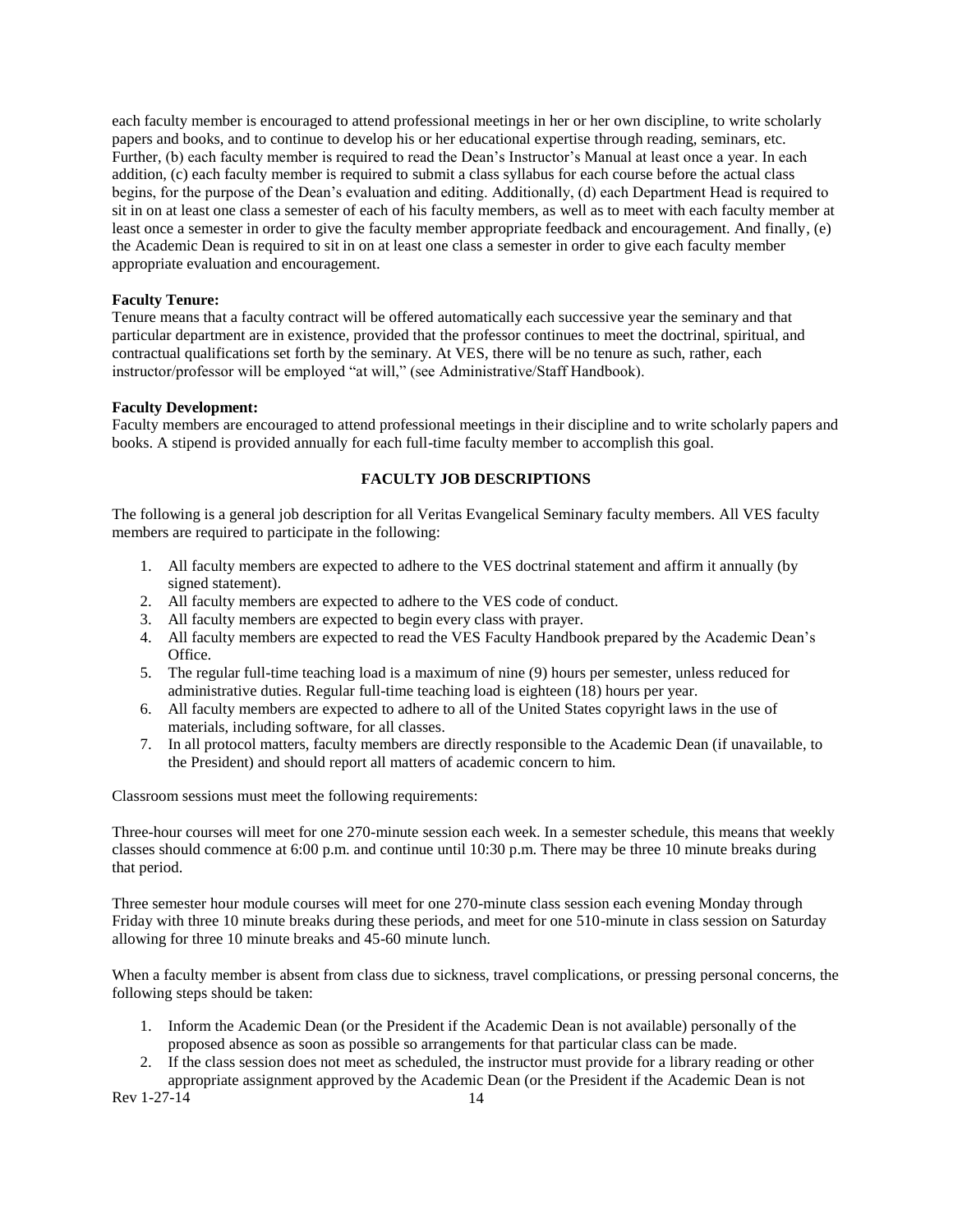available).

3. Other than special advanced approval of the Academic Dean (or the President if the Academic Dean is not available) for extenuating circumstances, no faculty member may be absent more than one class session for semester courses or one four (4) hour session per module.

#### <span id="page-14-0"></span>**Faculty Requirements**

- 1. Concerning attendance, all faculty members are expected to be on time and present for all classes.
- 2. When absent, a teacher is responsible to get his/her own substitute. All substitute instructors must be approved in advance by the Academic Dean.
- 3. All faculty members are expected to submit to the Academic Dean a rough draft class syllabus for each class before the actual class begins, for evaluation and potential revisions.
- 4. All faculty members are required to prepare four copies of the final draft of all class syllabi to be given to the following people: one to the Dean, one to the Registrar, and one to the Library Director.
- 5. All faculty members are expected to participate in any assigned committee work.

## <span id="page-14-1"></span>**Syllabus Format**

All faculty members are required to produce a syllabus for each class that contains the following information:

- 1. The course number, name and description, along with the Instructor's name and highest degree.
- 2. Instructor's contact information (phone, email, etc.) with stated hours of availability.
- 3. The time and place of the class.
- 4. The purpose and objectives of the class, including stated measurable outcomes for the student.
- 5. All measurable outcomes must be accompanied with ta description of how the outcomes will be assessed in the course (i.e. by exam, paper, project, summaries, etc)
- 6. The required textbooks and other suggested readings.
- 7. All requirements for the class including all readings, assignments, and exams, including dates.
- 8. A bibliography for further reading on the topic.
- 9. The basis for the final grade.

All faculty members must have regular office hours that are posted on their office doors. Office hours must be posted (on syllabus or office door) by the first day of class each semester and must meet the following criteria:

At least two nights per week.

At least four hours total per week.

At least from 5:30-6:00 p.m. on the nights of classes.

<span id="page-14-2"></span>All faculty members are required to set aside a minimum of four (4) hours per week for the purpose of advising students.

## **FACULTY RECRUITMENT**

## <span id="page-14-3"></span>**Faculty Recruitment Plan**

The president, in consultation with the Dean, is responsible for faculty recruitment. Contact with potential faculty is made in several ways:

- 1. The Evangelical Theological Society (ETS)
- 2. International Society of Christian Apologetics (ISCA)
- 3. The Evangelical Philosophical Society (EPS)
- 4. Other Evangelical schools and churches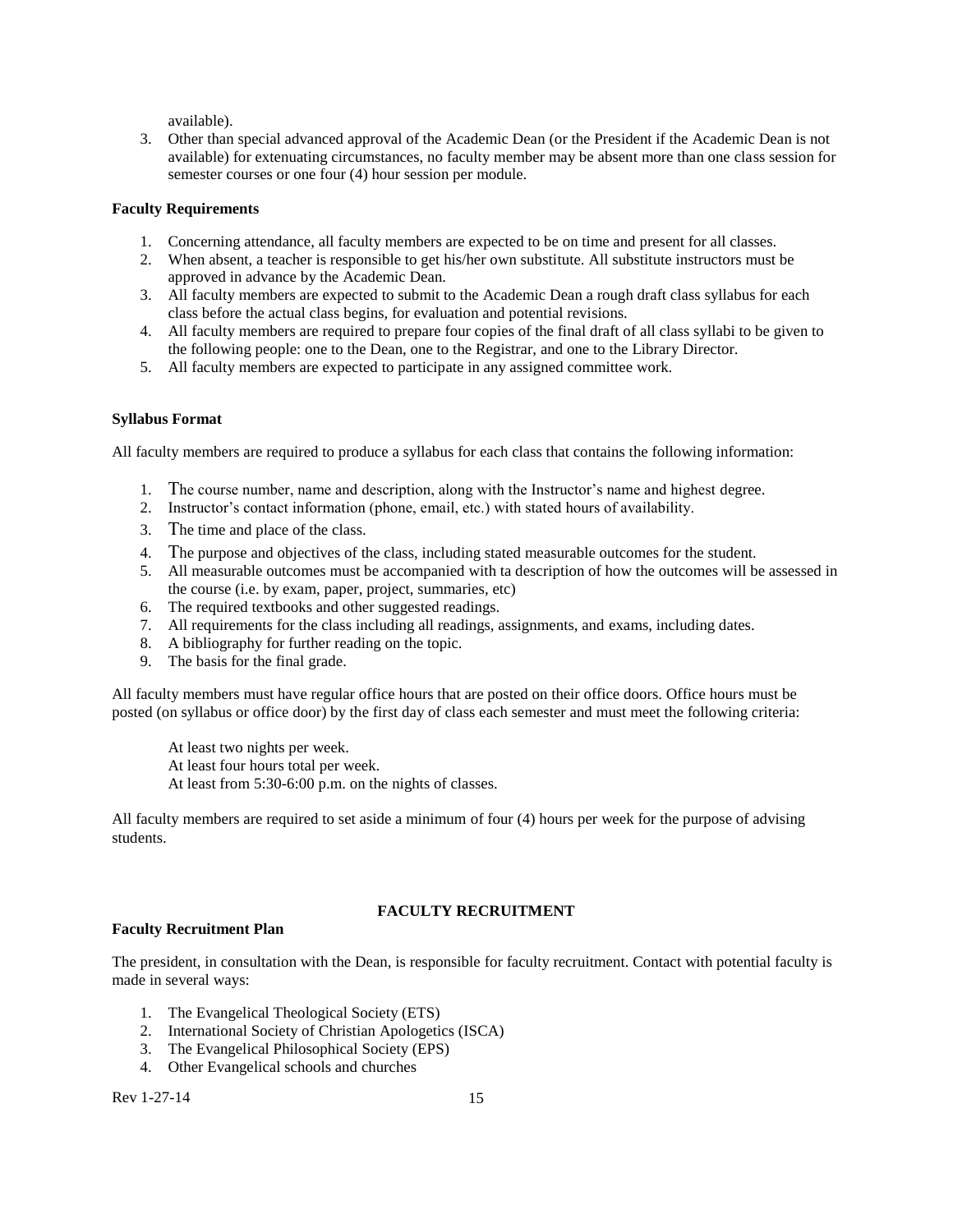- 5. With other administrators at meetings
- 6. Other sources of information

#### <span id="page-15-0"></span>**Faculty Selection Process**

The President makes the initial contact and informal interview by:

- 1. Meeting and discussing the potential position.
- 2. Collecting general information about prospective teacher from others who know him (e.g., administrators, teachers, and colleagues).
- 3. Observing the candidate making an academic presentation or, a presentation at a professional society, or as an invited lecturer to VES.
- 4. Acquiring resume and relevant background material on prospective teacher.

The President shares the relevant material with the Dean and other faculty members for input and recommendation. Relevant material about VES, including doctrinal statement, mission statement, and catalog are shared with prospective teacher. If both parties are still interested, an interview is set up with the Veritas faculty. If potential faculty member is in agreement with VES doctrinally, morally, academically, and pedagogically, a contract is offered to the prospective faculty member with the approval and budget established and approved by the Board of Directors.

## **FACULTY REMUNERATION**

#### <span id="page-15-2"></span><span id="page-15-1"></span>**Part-Time Faculty/Staff/Administration**

The remuneration for part-time and adjunct faculty is on a per-course basis and commensurate with the faculty status as "Instructor," "Associate professor," and full "professors. The maximum salary is given only when tuition for the course exceeds the teacher's remuneration. In cases where anticipated tuition revenues are lower, the professor may be given the option before the class begins to teach at a lower salary. Otherwise, the class will be canceled.

Faculty who teach module courses are paid half their salary at the conclusion of their one-week module lectures. The remaining amount will be paid at the conclusion of the course immediately after final course grades are submitted to the registrar.

Faculty who teach weekly courses are paid half their salary by the eighth  $(8<sup>th</sup>)$  class session, the remaining portion will be paid at the conclusion of the course after final grades are submitted to the Registrar.

Additional stipends up to \$500.00 per course may be given to teachers who in the opinion of the Academic Dean make a significant contribution to the school.

Faculty who have recorded courses for the VES external studies program will not have to facilitate or grade these courses. However, availability to the student who may desire to ask a question concerning course lectures is required in the form of an email address listed on the syllabus.

Faculty (including adjunct faculty) remuneration for courses taught in residence for VES includes full payment for the same course(s) to be offered by the VES External Studies Department. VES shall record and retain the video and/or audio materials of the respective course(s) and VES shall have the non-exclusive right to offer the course(s) without limit to quantity or duration to VES students by external modes such as online and/or correspondence means.

## <span id="page-15-3"></span>**Full-Time Faculty/Staff/Administration**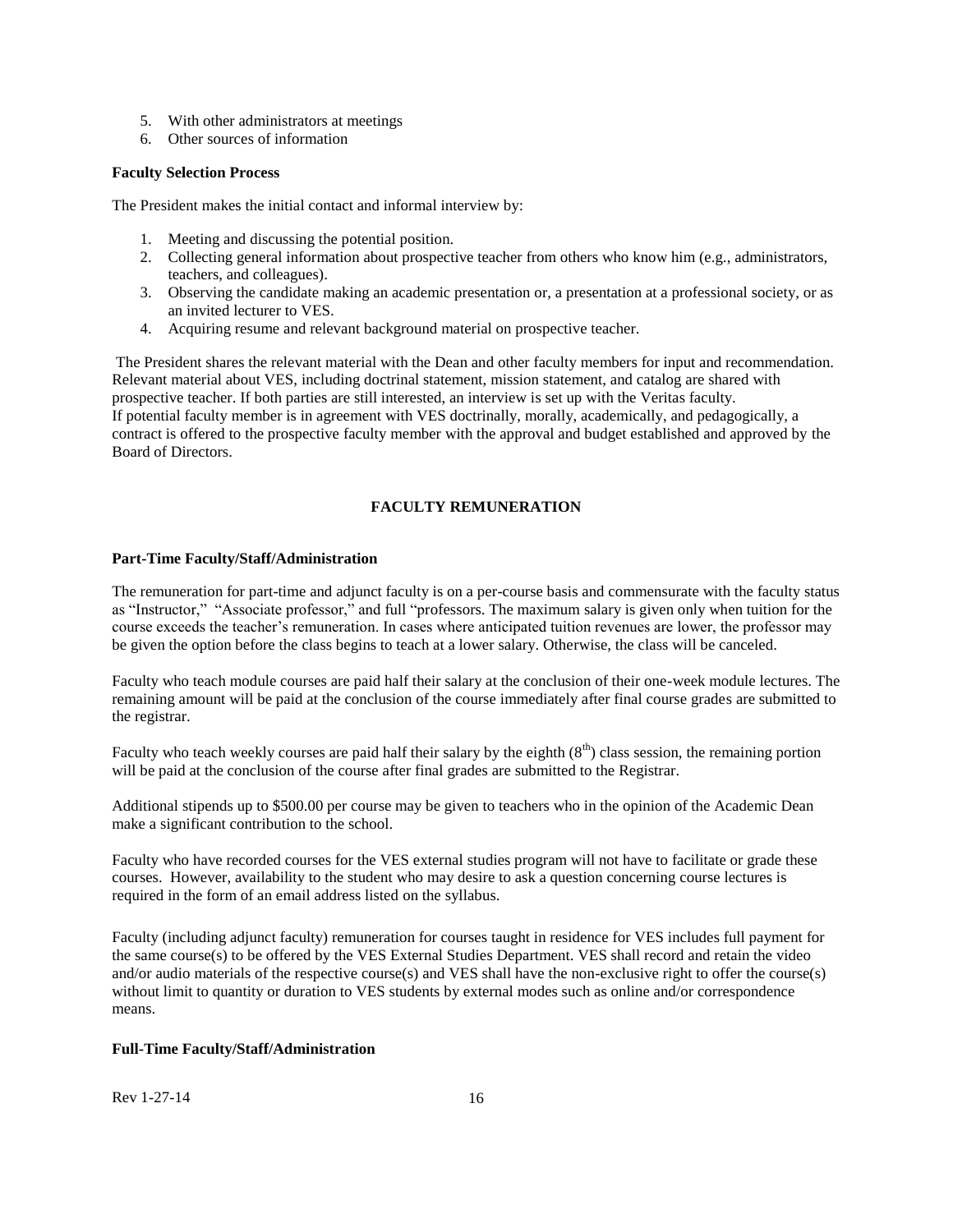The general base scale for full-time resident Seminary faculty/Staff/Administration will begin at minimum wage. For those with a doctorate, it will be increased on a meritorious basis with education, experience, and institutional value. Faculty/Staff/Administration are paid twice a month on the first and fifteenth day of the month.

Faculty (including adjunct faculty) remuneration for courses taught in residence for VES includes full payment for the same course(s) to be offered by the VES External Studies Department. VES shall record and retain the video and/or audio materials of the respective course(s) and VES shall have the non-exclusive right to offer the course(s) without limit to quantity or duration to VES students by external modes such as online and/or correspondence means.

#### <span id="page-16-0"></span>**Outside Employment**

No full-time faculty member may have outside employment by another academic institution, though approval may be given in advance by the President in view of special circumstances. This prohibition does not apply to employment positions in churches, non-academic environments, or other Christian ministries. The prohibition does not include receiving remuneration for special lectures, workshops, writings, or messages related to the ministry. This prohibition does not apply to part-time (or adjunct) faculty who may have outside (academic) employment.

#### <span id="page-16-1"></span>**Benefits**

At this time there are no health insurance policy benefits available through VES. When these benefits become available in the future each faculty member will be notified in writing. Part-time faculty (20-34 hours/week or who teach 3-8 units per year) receives a tuition waiver for VES classes for themselves and their spouses only. Full-time admin/faculty (32-40 hours/week or who teach more than 18 units per year) receives free tuition for VES classes for themselves, their spouse, and their dependents. All other fees must be paid in full.

#### <span id="page-16-2"></span>**Holidays**

Full and part-time faculty/staff have the following paid holidays:

New Year's Day Memorial Day Good Friday Independence Day (July 4) Thanksgiving and the Friday immediately after Thanksgiving Christmas Eve Christmas Day The week immediately following Christmas day (Vacation)

The offices shall be closed on the above listed holidays. When Christmas falls on a Saturday or Sunday, the days off will be the Friday before and the week afterward. When New Year's Day falls on a Saturday or Sunday, the day off will be the same day that Federal Services and banks are closed. Offices will reopen the first weekly workday after New Year's Day.

## **LEAVE FROM WORK**

#### <span id="page-16-4"></span><span id="page-16-3"></span>**Sick Days**

Veritas Evangelical Seminary will not accrue vacation, but will have 3 paid sick days per year. If an employee exceeds his/her 3 days allotted, deductions shall be made to the employees normal paycheck. Sick days do not rollover (accrue) to the next year.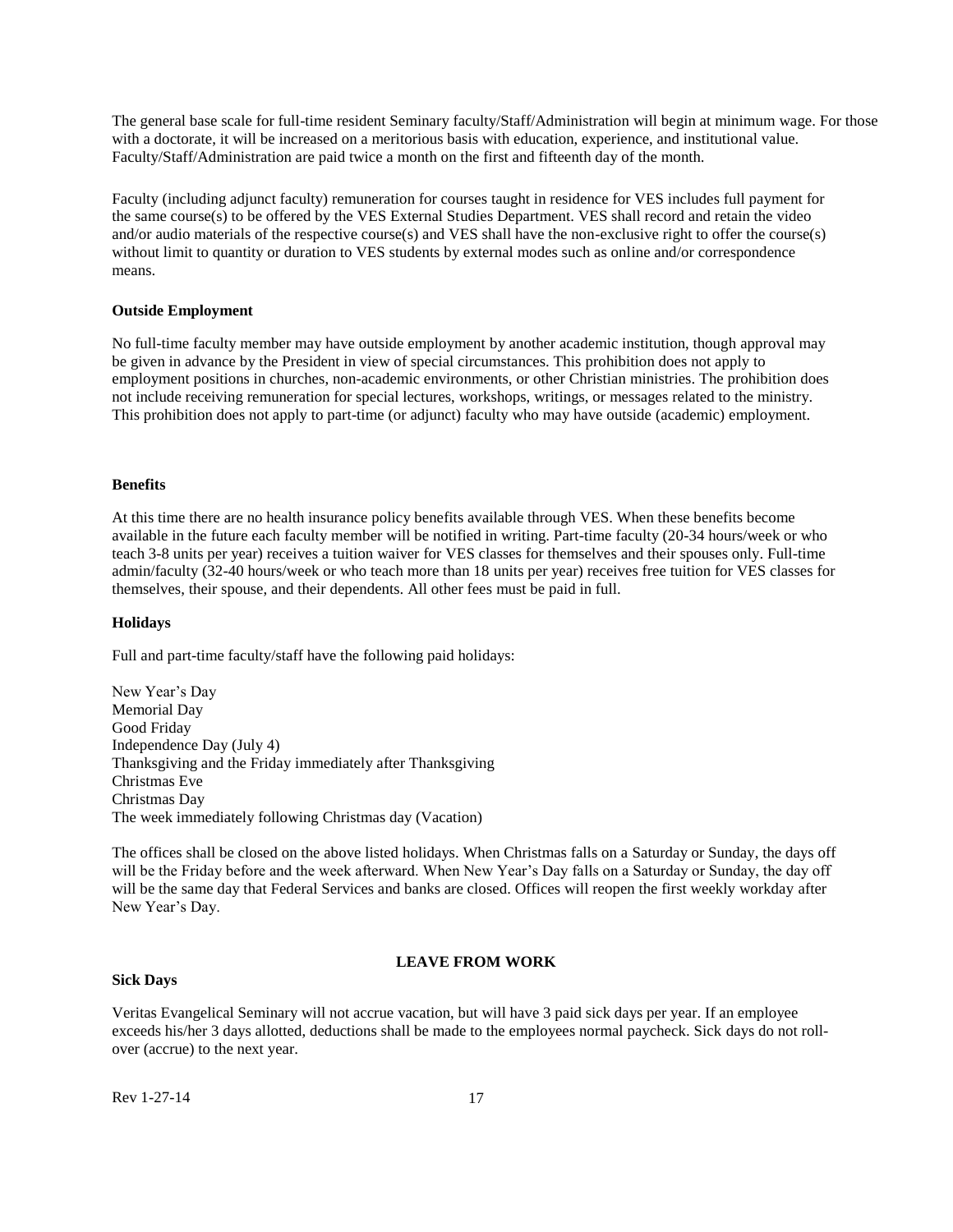The employee is expected to call the President by 8:30 AM the morning he/she will not be in due to illness. If the illness continues into the next day the employee is again expected to call by 8:30 AM. If the President is not reachable, leave a message on voicemail or contact the Business Manager.

## <span id="page-17-0"></span>**Personal Days**

Every employee/staff shall have 1 personal day off each year. Three days notice shall be given by the employee to his/her immediate supervisor. The supervisor must in turn tell the Business Manager.

## <span id="page-17-1"></span>**Civic Duties**

Employees required to serve on Jury Duty or as a witness in a court case will have time off with \$10.00 per day pay for work days they are actually required to serve but must report back to work when excused or dismissed. This benefit is not to exceed ten paid days.

## <span id="page-17-2"></span>**Family Weddings and Deaths**

Employees will be allowed three days of personal leave for the death of an immediate family member: father, mother, brother, sister, wife, husband, son, daughter, grandmother, grandfather, grandchild, brother-in-law, sister-inlaw, son-in-law, and daughter-in-law. If an employee must attend a funeral of a non-related person or a relative not of the immediate family which requires more than one half-day, it must be counted as a sick day. Employees will have 1 day paid leave for family weddings that occur on a work day. Longer periods may be granted by the President in special circumstances.

## **FACULTY PORTFOLIOS**

<span id="page-17-3"></span>The following items are recommended for inclusion in each faculty portfolio to be kept in the Dean's Office:

- 1. A Faculty Signature page indicating awareness of contents of the file.
- 2. A Curriculum Vitae (resume plus courses taught, articles published, etc.)
- 3. All Faculty original Transcripts (It is the faculty member's responsibility to see that these are sent to the Seminary.)
- 4. A Concise and Measurable Job Description.
- 5. One Sample Course Syllabi.
- 6. A Regular Evaluation of Teaching Effectiveness by a Peer.
- 7. A Regular Evaluation of Teaching Effectiveness by the Academic Dean.
- 8. A Summary of Student Faculty Evaluations.
- 9. A Faculty Self-Evaluation of Scholarly Activities, Institutional Service, and Church/Community Service.
- 10. Commendations and Recommendations.

## **OFFICE PROCEDURES**

## <span id="page-17-4"></span>**Typing, Copying, etc.**

Each faculty member is responsible for his/her own typing and photocopying of materials for classes.

## <span id="page-17-5"></span>**General Office Supplies**

These are kept in a central location and are available to all faculty. When one notices that the supply of an item is low, it is that person's responsibility to write it on the supply order sheet in the Business Office.

## <span id="page-17-6"></span>**Photocopying**

The photocopier in the office is for faculty and staff use only. Students should use the copier in the library and pay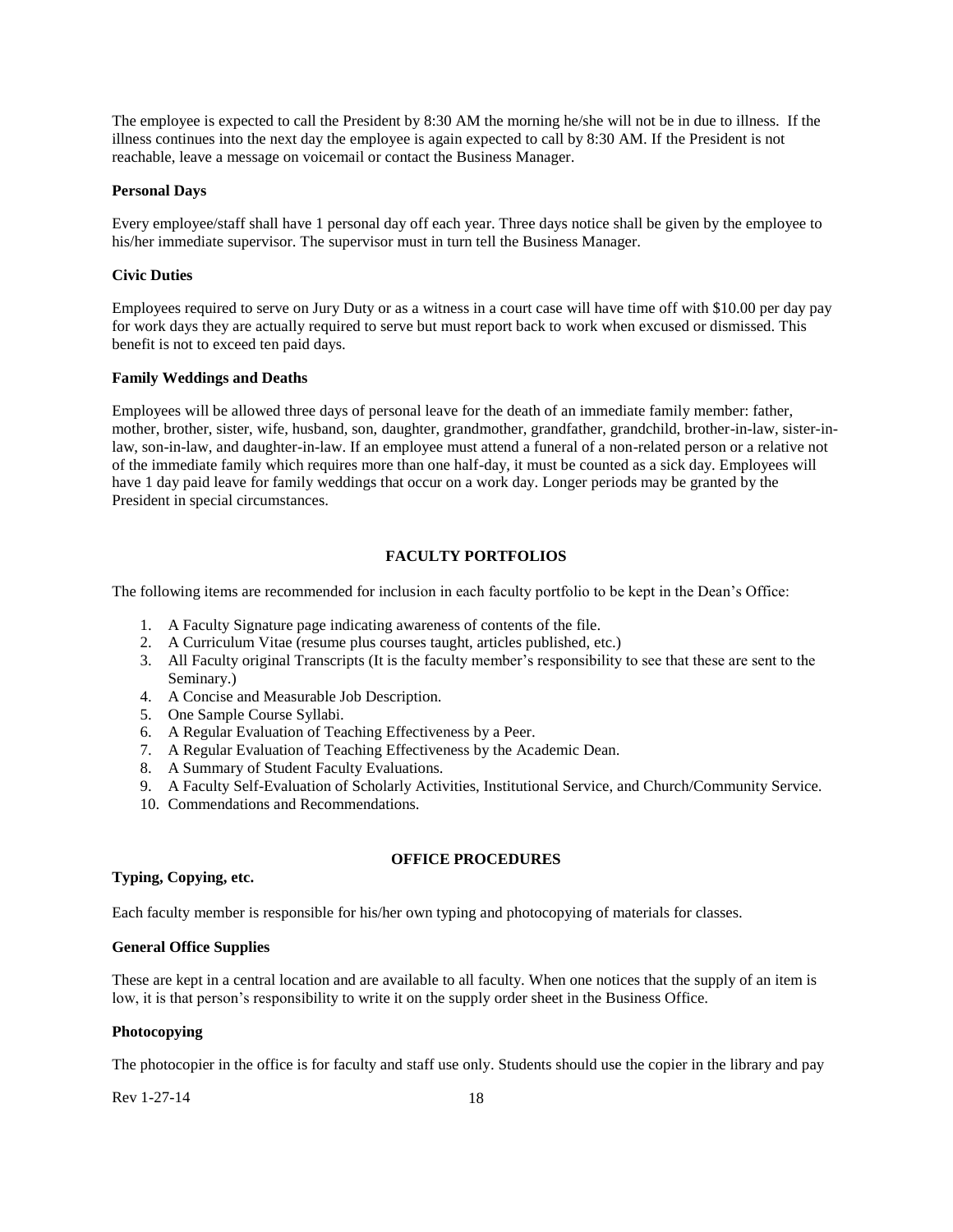for copies they make. Each faculty member will be given an access code for the copier in the workroom. Any copies made for personal use must be paid for at the time they are made. This includes copies made for speaking engagements not directly related to Seminary business. Any questions regarding this should be directed to the Business Manager.

#### <span id="page-18-0"></span>**Class Notes**

All class notes are provided to the students either through VES or the instructor of the course. VES or the instructor may have special instructions for the students regarding the cost of notes which may result in the student compensating VES or the instructor for said notes. If VES will distribute notes, faculty should provide them to the Seminary at least two weeks prior to the beginning of the semester so that they can be distributed. Students must pay for all extra notes copied for them during the semester.

## <span id="page-18-1"></span>**Purchases**

Every purchase made must have Purchase Order approved and signed. Purchase Orders are available through the Business Office and should be signed by the Business Manager or appointed individual before the order is placed. Each purchase must be within the designated budget and be approved by the Academic Dean.

#### <span id="page-18-2"></span>**Textbook Orders**

All textbooks and class notes are sold either through VES, Legacy International (www.internationallegacy.org), or your local Christian bookstore. All textbook orders must be placed with the appropriate entity. Under no circumstances should a faculty member order any item for the Seminary without a signed Purchase Order from the Business manager. All personal orders must be paid for when they arrive. Faculty members are responsible for shipping and handling charges on personal orders.

Textbooks are limited to \$75/per course (retail). Course notes may be in addition to this. Biblical Language courses may require Bible software not to exceed \$250.

## <span id="page-18-3"></span>**Phone calls**

All long distance phone calls charged to Veritas Evangelical Seminary must be for seminary business or have prior approval from the Academic Dean or Business Manager. Faculty and staff are never to accept collect calls without the prior approval of the supervisor.

Personal long-distance phone calls should not be charged to the Seminary. If an emergency should arise, use your personal phone card or cell phone for the charges. The VES 888 number is not to be used to receive personal calls.

#### <span id="page-18-4"></span>**Telephone Conduct**

Telephones should be answered in a manner that the person calling should feel that they have your full attention and that you are there to help them in whatever way possible. Remember, many times the public gets their first impression of the Seminary from how we conduct ourselves over the phone.

#### <span id="page-18-5"></span>**Fax Usage**

The employee making a personal fax must keep a record of the date, time, and phone number, give it immediately to the Business Manager, and pay the amount due when the bill comes.

#### <span id="page-18-6"></span>**Copier Usage**

Personal copying should be paid for at the time it is done at the stated rate. The money should be given to the Business Manager.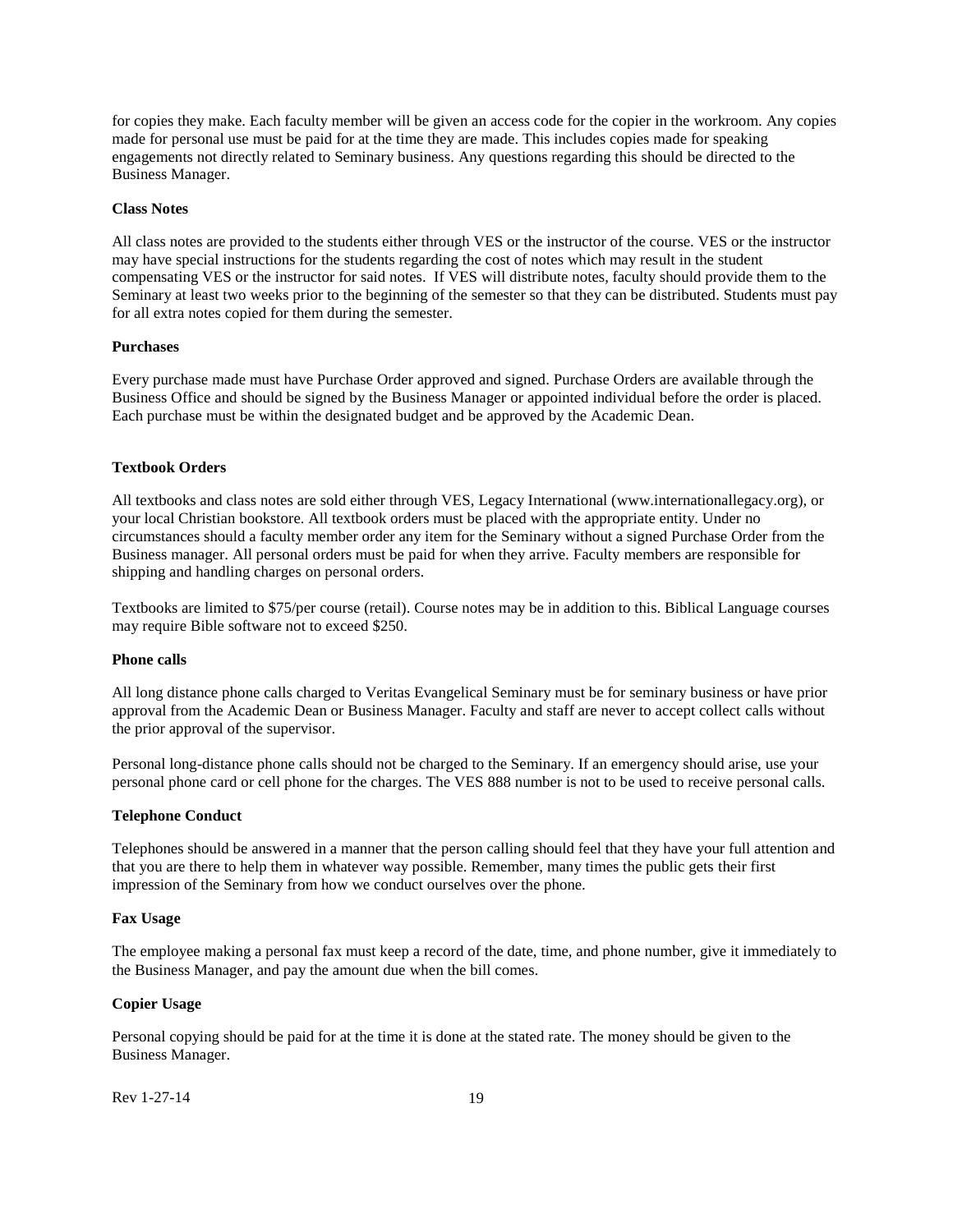#### <span id="page-19-0"></span>**Computer Use**

<span id="page-19-1"></span>No employee should use computers for personal use during work hours.

## <span id="page-19-2"></span>**POLICY AND PRACTICES RELATED TO THE HANDICAPPED**

It is the policy and practice of the Seminary to provide access to handicapped personnel by way of parking spaces, doorways, and bathroom facilities. However, some courses will be held in an upstairs environment which has limited access. If there is a question, one should call the Seminary to discover current accessibility prior to registering for classes.

## <span id="page-19-3"></span>FACULTY/EMPLOYEE EVALUATIONS

**Faculty Evaluations**: Each full-time or part-time faculty member is evaluated periodically. Two (2) evaluations are used. 1) The Academic Dean (or Associate Dean) evaluates faculty members periodically, in part by listening to a class taught by the faculty member. A standardized form is used to record comments. 2) Students: Students in each course complete a standardized form evaluating both the content and the teacher of the course.

The Academic Dean's office receives these evaluations and the results are tallied. Results are communicated to the faculty member periodically in a formal evaluation time. These evaluations may be used in determining whether or not future contracts are offered (for non-tenured faculty).

**Employee Evaluations:** Each Employee will be evaluated based on their performance and loyalty. The President and Dean will officiate all employee evaluations. The President or Dean may invite an employee's supervisor to assist with the evaluation. Each employee will receive an evaluation form with numbered ratings addressing various levels of performance and loyalty. A copy of the evaluation form will be placed in the employee's permanent file.

## **CURRICULUM DEVELOPMENT**

<span id="page-19-4"></span>Curriculum development will be established according to the following:

- 1. The Academic Committee will meet at least once a year (preferably in the spring semester) to review the current curriculum, in light of the established learning outcomes for each degree program.
- 2. The Academic Committee will also keep apprised of any seminary developing curriculums that may be adapted for Veritas' own purposes and goals.
- 3. If upon evaluation, the current curriculum is not measuring up to and accomplishing the established learning outcomes of each degree program, said curriculum will be edited and upgraded so as to meet the established learning aims of each degree program.
- 4. As the student body grows and other degree programs or areas of concentration are deemed necessary, the Academic Committee will then develop such curriculum items needed to meet the growing needs.

When all the above have been approved by the Academic Committee, the Academic Committee will then offer the curriculum matters to the Veritas faculty for review, and subsequently forward to the VES President for final approval.

## **POLICY AND PUBLICATION APPROVAL**

<span id="page-19-5"></span>The procedure for introducing new or revised policies and publications is as follows: (1) Input is received from faculty, staff, students, or concerned constituents. (2) Information is passed on to the Academic Dean. (3) The Dean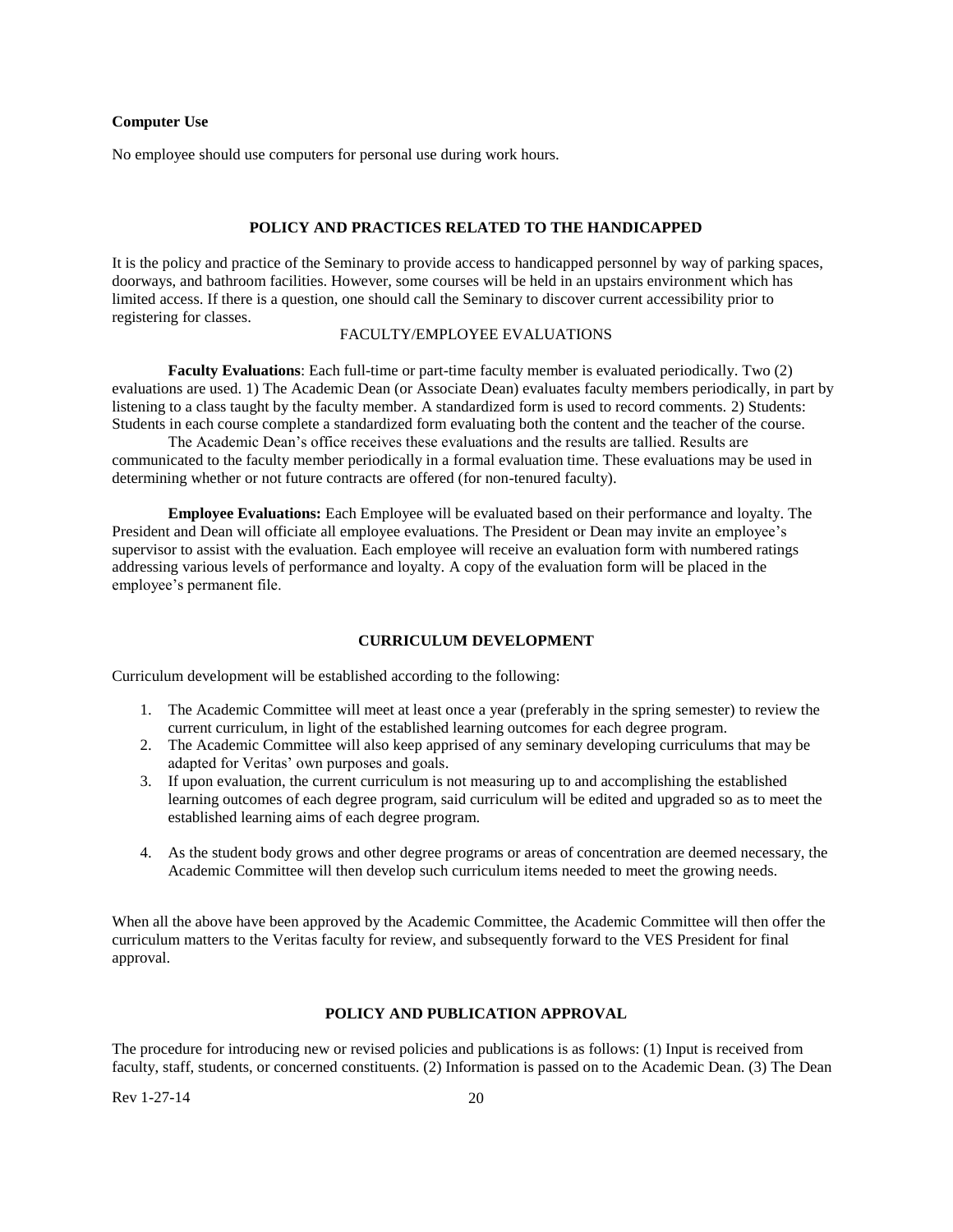meets with the Academic Committee who formulates proposed policy and forwards it to the Executive Committee for review, revision, and approval. (4) Faculty policy decisions are forwarded to the Board of Directors for final approval. (5) The policy is then added to the next revision of the appropriate handbook. The President is responsible for approving all publications and official information representing the school before it is released.

## **TIMETABLE FOR REVIEW OF VES DEGREE PROGRAMS**

<span id="page-20-0"></span>The following regular timetables will be established for review of all VES degree programs:

- 1. The Executive Committee will meet at least once a year in order to review all VES degree programs.
- 2. The Committee will delegate each of the VES degree programs to the various committee members for evaluation.
- 3. Subsequently, the Executive Committee members will meet to discuss the above evaluations.
- 4. The evaluations will be based on the established VES degree program learning outcomes, student and graduate evaluations, etc.

#### **NON-ACADEMIC STUDENT COUNSELING AND REFERRALS**

<span id="page-20-1"></span>Further, the following steps will be taken to formalize a response to the needs of students for non-academic counseling and referrals. (1) All counseling of students of the opposite sex must involve a third party for accountability. (2) Faculty counselors shall make no claim to counsel "professionally" or in the name of the Seminary. (3) Any referrals to outside counseling entities/services must not be made in the name of the Seminary.

## **DUE PROCESS FOR FACULTY GRIEVANCES**

<span id="page-20-2"></span>The following due process is being implemented for any and all faculty grievances:

*Introduction*: A faculty member has the right to make use of the following procedures in any instance in which he or she has a grievance against another faculty member or staff person. That grievance may be over an instance in which the faculty member is the object of perceived improper personal treatment or injurious action by another faculty member or staff person, or an instance in which the faculty member has a complaint against a colleague's behavioral impropriety or failure to fulfill any contractual obligations.

- 1. The aggrieved person or the person with the complaint should make every effort to resolve the problem privately with the offending or accused person.
- 2. If the problem cannot be resolved privately, then the faculty member has the right to state his or her grievance or complaint in writing to the Academic Dean, giving the precise nature of the alleged improper treatment or complaint.
- 3. The Academic Dean will investigate the grievance or complaint, interviewing the parties as necessary and gathering sufficient information. Within the following two weeks, the Academic Dean will then either deny the grievance or complaint or seek redress and will report in writing the same to the President and the aggrieved party or complainant.
- 4. If resolution is not reached through the Academic Dean, either party may request in writing a hearing before the Executive Committee within the next three weeks. The committee has the prerogative to grant or refuse a hearing notifying the appropriate parties of said decision in writing. If the committee proceeds with a hearing, it will investigate the situation and then report its findings in writing to the President within the following two weeks, including a recommendation either that no action be taken, that the accused faculty member be reprimanded verbally and/or in writing, or that the dismissal proceedings be initiated, or any other necessary or reasonable action that needs to be taken.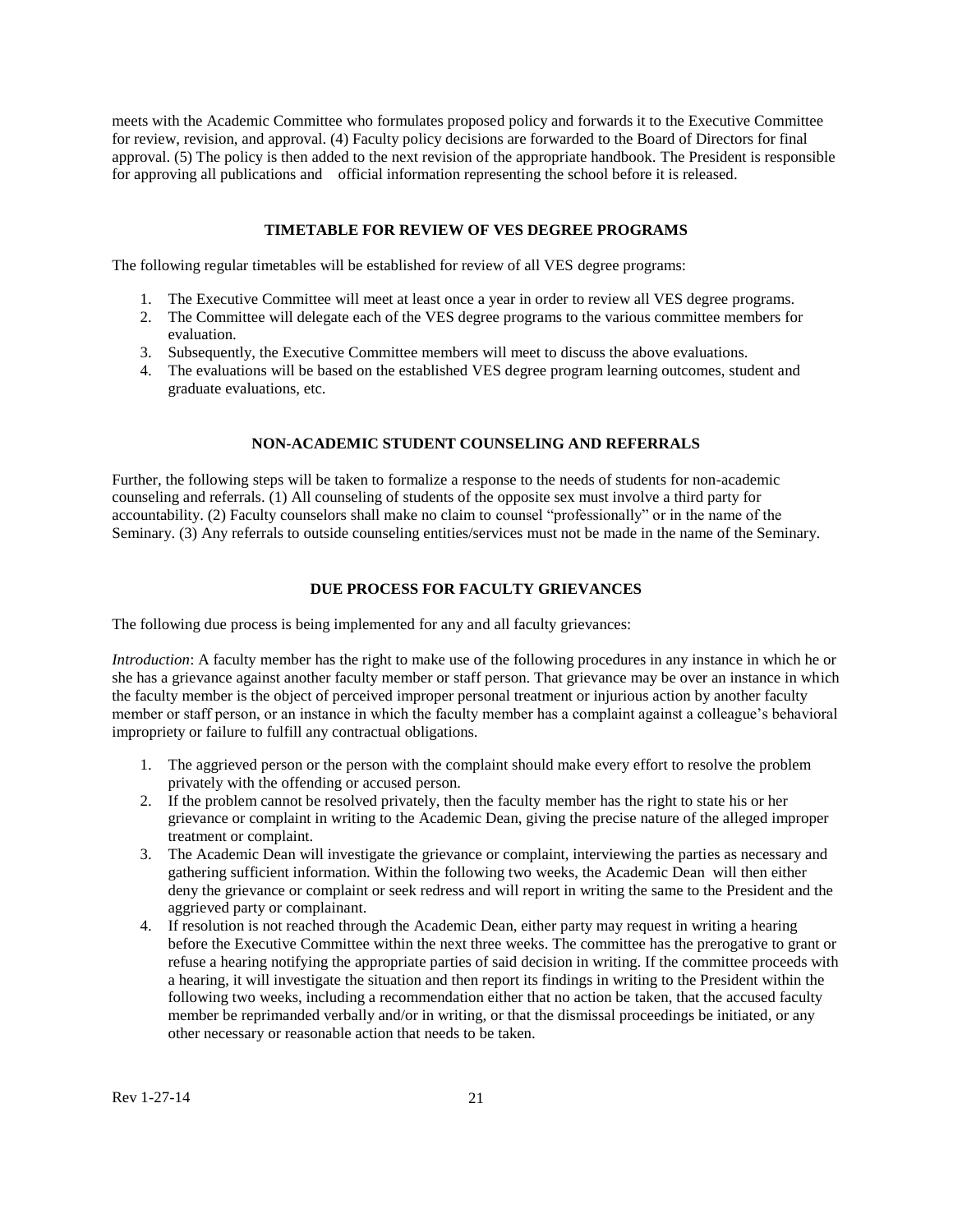## **BUSINESS OFFICE**

<span id="page-21-0"></span>The Business Office maintains files on faculty members for tax and business purposes. Any changes, including address and phone, etc., must be communicated to the Business Manager immediately. Each January, new tax withholding forms must be filed with the Business Manager.

## **ACADEMIC STRUCTURE**

#### <span id="page-21-2"></span><span id="page-21-1"></span>**Faculty Meetings**

Faculty meetings are held regularly throughout the academic year through electronic or in-person correspondence. Their time and place are set by the Chair of the Academic Committee. They are chaired by the Academic Dean, who is responsible for putting together the agenda of the meeting.

#### <span id="page-21-3"></span>**Faculty Members**

The voting faculty consists of all full-time faculty members. Part-time faculty members are invited to attend and participate in faculty meetings but do not have voting rights.

## <span id="page-21-4"></span>**Faculty Officers**

*The Academic Dean.* The Academic Dean is the head of the faculty. As such, he prepares the agenda for the faculty meetings. He is also responsible to see that the meeting operates in decent and orderly way in accordance with the *Robert's Rules of Order*. He is also the chairman of the Academic Committee. All the academic programs, personnel, and committees operate under his direction.

*Faculty Secretary.* The faculty secretary is selected by the faculty. He/she does not have to be a member of the faculty. It is his/her duty to record the minutes of the meetings and provide copies to the faculty before the next meeting for their revision and approval.

## <span id="page-21-5"></span>**Faculty Committees**

Faculty committees report directly to the Academic Dean. They may make motions for policies and procedures related to their areas. Faculty committees include, but are not limited to, the following:

- 1. The Academic Committee (Chaired by the Academic Dean)
- 2. The Library Committee (Chaired by the Librarian or Assistant Librarian)
- 3. The Admissions Committee (Chaired by the Director of Admissions)

Other committees include, but are not limited to the following:

<span id="page-21-6"></span>1. The Student Affairs Committee (Chaired by the Director of Student Affairs) and Executive Committee.

## **ORGANIZATION AND FUNDING**

Veritas Evangelical Seminary is a non-profit organization which is directed by a Board of Directors; this Board has the final responsibility for all decisions made. This Board operates similarly to a Board of Directors in a profitmaking corporation. The President is the chief executive officer of the school and is solely responsible to the Board for all decisions made.

Veritas Evangelical Seminary has two main sources of funding: tuition and gift. The school's yearly operating budget is dependent upon both of these sources of income. This means that the staff and faculty must work together to make VES an institution which has the support of the Murrieta community, alumni, and friends of the Seminary.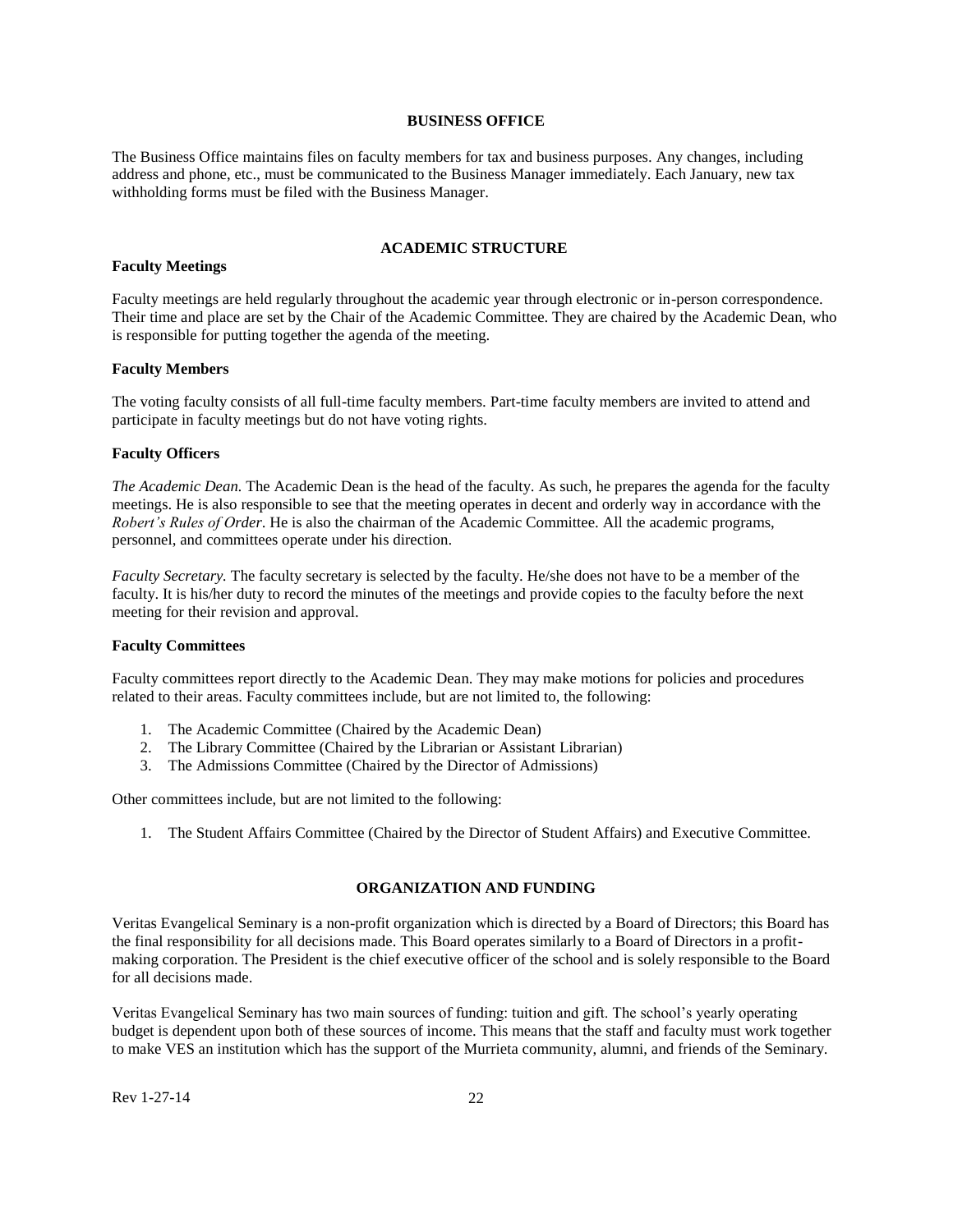## **FIRST DAY PROCEDURES**

<span id="page-22-0"></span>A new employee should complete the following forms on his/her first working day: W-4 Federal Withholding, State Withholding, Employment Eligibility. Verification Form I-9, and Employee Information Sheet. No employee can be paid without a social security number. These forms will be given to you by the Business Manager. Any time a change of address occurs, the new address should be reported to the Business Manager immediately.

## **EMPLOYMENT RELATIONSHIP POLICIES**

<span id="page-22-1"></span>As an employee of the school, you are expected to uphold and maintain all official policies and guidelines which have been designed in accordance with the Mission and Purpose Statements included in this handbook. The business department has been established to answer all inquiries concerning official school policies. It is designed to ensure that employees are made aware of official policies and all changes in policy so that they can make decisions consistent with the policies which are in force.

#### <span id="page-22-2"></span>**Nepotism**

Immediate family members of the Board, faculty, and staff, may not be in the same line of supervision.

#### <span id="page-22-3"></span>**Outside Employment**

No full time administration or staff members may engage in outside employment that conflicts with his/her duties at the Seminary without prior approval of the President.

#### <span id="page-22-4"></span>**Chain of Command**

In all administrative/staff procedures, the employee should confer with his/her immediate supervisor in accordance with the Organizational Chart included in this handbook.

#### <span id="page-22-5"></span>**Grievance Procedures**

VES believes that problems and misunderstandings which may arise concerning employment can be best solved through communication. An employee who has a problem or complaint should discuss it with the person at issue, then if needed, discuss it with your immediate supervisor. If the issue remains unresolved, the individual employee or the supervisor may refer it to the President. The decision of the President shall be final and binding upon the Seminary and the individual employee.

#### <span id="page-22-6"></span>**At-Will Employment**

Veritas Evangelical Seminary maintains an "at-will" environment. That is to say, the school, at its own discretion, reserves the right to adjust or reduce its work force in the event that there should be insufficient work or when economic, organizational, or programmatic considerations warrant that employees be transferred, laid off, or released from employment. The Seminary also reserves the right to terminate a non-contracted staff member at its own discretion, and grants employees the right to resign at their own discretion. Please note that because employment is "at-will," there is no contract between VES and its staff employees. A written or oral agreement between an individual staff employee and another representative of VES does not constitute a contract of employment. VES solely reserves the right to terminate employment of employees at its own discretion and as it sees fit.

## <span id="page-22-7"></span>**Equal Opportunity Employment & Application**

Rev 1-27-14 23 Veritas Evangelical Seminary is committed to the principle of equal opportunity employment. It is the school's policy to employ staff, administrators, and faculty on the basis of their qualifications, experience, knowledge and ability to perform essential functions of the job. Decisions regarding recruitment, selection, placement and transfers are based on job-related criteria without regard to the individual's race, color, national origin, age, sex, height,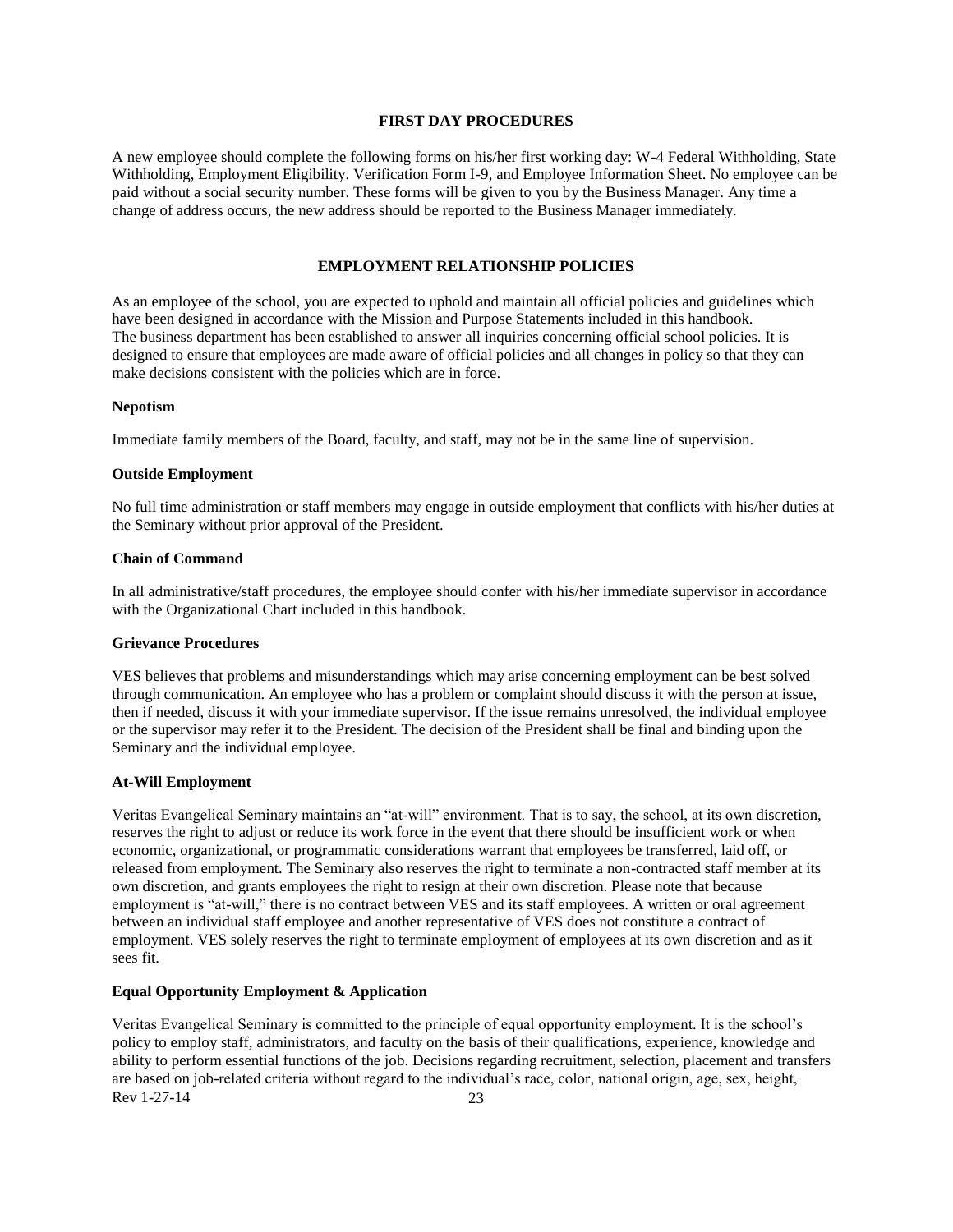weight, veteran, or marital status, or any non-disqualifying handicap which is unrelated to the individual's ability to perform the essential job functions of the job. Veritas Evangelical Seminary observes all applicable federal and state laws regarding employment. The President is ultimately responsible for the hiring and administration of all positions at VES.

#### <span id="page-23-0"></span>**Non-discrimination Policy**

Veritas Evangelical Seminary admits Christian students of any race, color, national and ethnic origin to all the rights, privileges, programs, and activities generally accorded or made available to students at the Seminary. Veritas Evangelical Seminary does not discriminate on the basis of race, age, ethnic background, color, nationality, or nondisqualifying handicap in its administration and educational policies, admissions policies, scholarships, and other school-administered programs.

#### <span id="page-23-1"></span>**Separation of Employment**

Administrative employees and staff leaving their position at Veritas Evangelical Seminary should notify their supervisor in writing at least two weeks before their resignation date, or if on contract as specified in the contract. This is considered giving adequate resignation notice to the employer. It is the policy of the Seminary not to give severance pay to any staff employees, regardless of the reason for resignation, release, or retirement. The last day worked is the effective date of termination. When an employee leaves VES, his/her final paycheck will be issued at the next regular pay period. Any employee must abide by his/her contract regarding separation of employment. An employee who has been disengaged from his/her responsibilities will be expected to vacate his/her workspace immediately.

#### **OPERATING HOURS**

<span id="page-23-2"></span>Veritas Evangelical Seminary establishes working hours based on workloads, needs, and efficient management of personnel resources. Regular office hours are established as a framework of reference during which employees can most effectively meet the needs of the school. In general, official operating hours of the office are from 9:00 AM to 5:00 PM Monday through Friday. Work hours may be flexible if the President determines that a time variation will enhance or improve the operation of the Seminary. Employees are expected to be present and punctual, unless an absence has been approved.

#### **PAY PRACTICES**

<span id="page-23-3"></span>Veritas Evangelical Seminary establishes pay policies as guidelines for its employees. Wages and salaries are considered confidential information and are not to be discussed among employees. If an individual staff employee has questions regarding compensation, that employee should meet with the President to discuss the matter.

W-2 forms for income tax filing are distributed to all employees in January. When filling out your income tax form, please use the figure which appears in Block 1, Wages, Tips, and other Compensation. When reporting your wages, do not use Social Security Wages.

#### <span id="page-23-4"></span>**Record of Time Worked**

Rev 1-27-14 24 In compliance with Federal Wage and Hour Regulations, every hourly employee keeps a record of all hours worked and any time off each day. Hourly employees keep this record on a time card in their department. At the end of the hourly pay period the time card should be assigned to a supervisor and then given to the Business Manager. All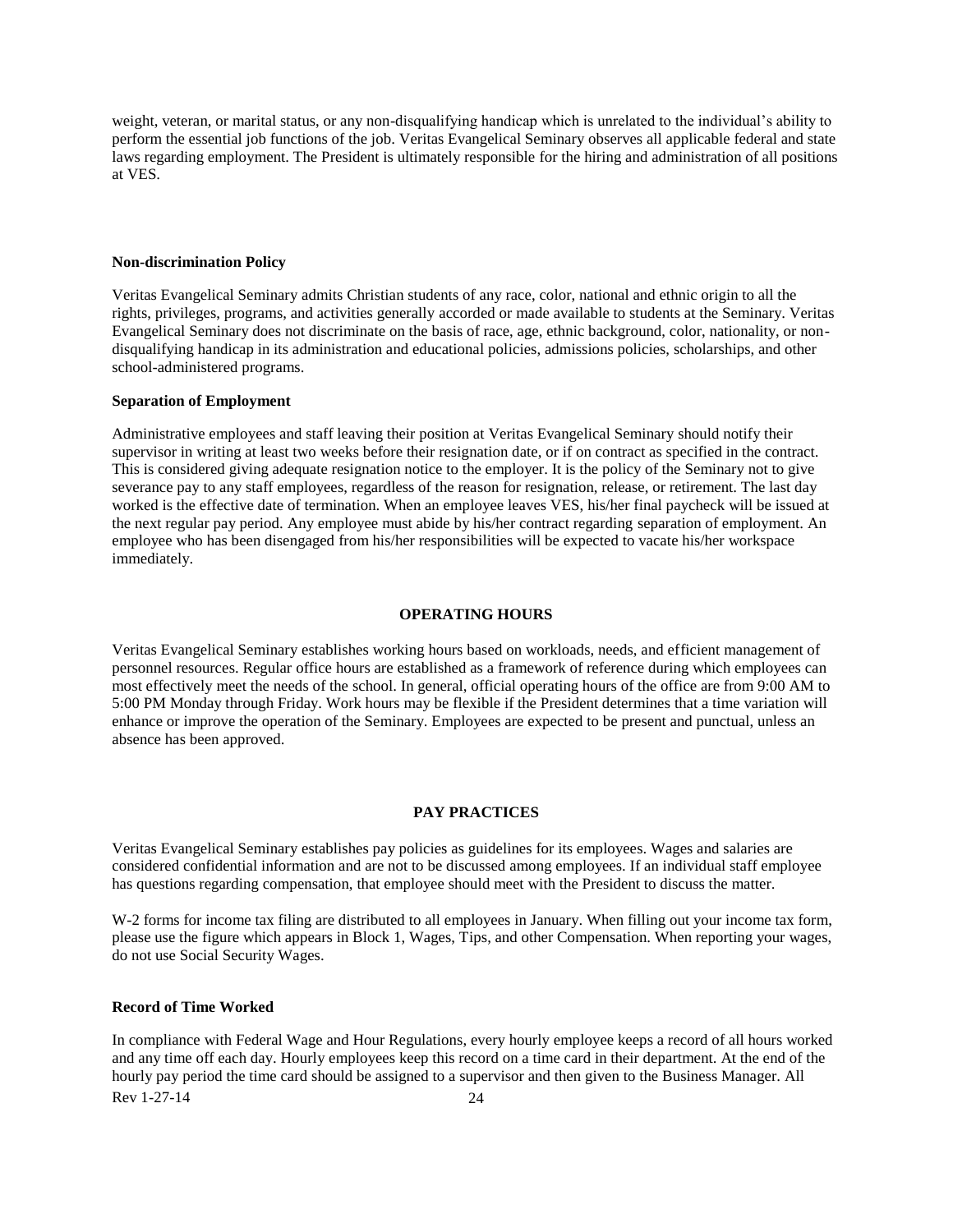overtime, sick leave, vacation, and miscellaneous leave for each employee must be authorized by the President.

## <span id="page-24-0"></span>**Payroll Information**

All employees are paid twice per month on the 1st and the 15th day of the month. Checks are distributed by the Business Manager on payday before 3:00 PM. The employee's first paycheck will be issued after the first full pay period "pay day" after their start. The Seminary is required to make several deductions from payrolls of its employees. If an employee has questions regarding deductions, he/she should contact the Business Manager.

VES is a non-profit organization and is exempt from withholding California SUI State Unemployment Insurance, SDI State Disability Insurance, and ETT Employee Training Tax. Therefore, if an employee is injured on the job, or if employment is terminated for any reason, they will not be eligible for such benefits.

## <span id="page-24-1"></span>**Lost Payroll Checks**

<span id="page-24-2"></span>It is the responsibility of the employee to notify the Business Manager in the event of a lost or stolen payroll check, in order for the check to be replaced.

## **EMPLOYEE BENEFITS**

#### **Fringe Benefits**

#### <span id="page-24-3"></span>**Automobile Parking**

All Seminary employees are provided with convenient on-campus parking, free of charge. There are no assigned parking spaces. Parking permits should be obtained at the front gate security office.

## <span id="page-24-4"></span>**Breaks**

All full-time employees are entitled to two 15 minute breaks each day, and one (1) hour for Lunch. Break times will be worked out with each supervisor. Part-time employees shall have a ten (10) minute break for every two hours of work.

## <span id="page-24-5"></span>**Tuition Benefit**

Full-time (30-40 hours per week) administrative/staff members are eligible for automatic tuition scholarships as a consequence of employment. Their spouse and children also receive free scholarships. Tuition for administrative/staff working at least 20-30 hours per week shall receive full scholarships but their spouse and children are not included. In addition all employees and their spouse and children shall receive free admittance into VES conferences.

#### <span id="page-24-6"></span>**Holidays and Vacation Time**

Full and part-time administrative/staff employees have the following paid holidays:

New Year's Day Memorial Day Good Friday Independence Day (July 4) Thanksgiving and the Friday immediately after Thanksgiving Christmas Eve Christmas Day The week immediately following Christmas day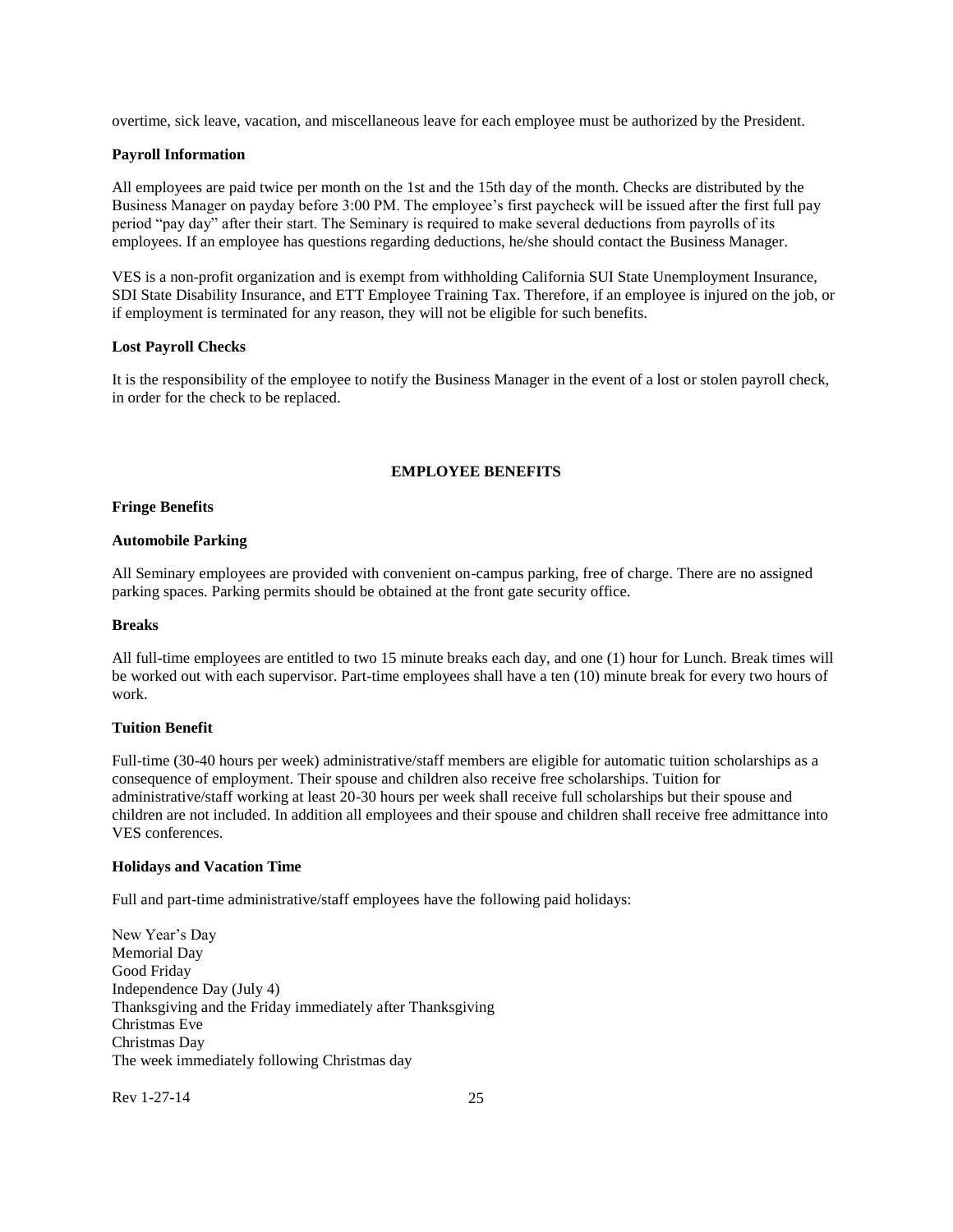The offices shall be closed on the above listed holidays. When Christmas falls on a Saturday or Sunday, the days off will be the Friday before and the week afterward. When New Year's Day falls on a Saturday or Sunday, the day off will be the same day that Federal Services and banks are closed. VES will not accrue any vacation pay, this policy may be adopted in the future.

## **LEAVE FROM WORK**

#### <span id="page-25-1"></span><span id="page-25-0"></span>**Sick Days**

VES will accrue 3 sick days per year. If an employee exceeds his/her 3 days allotted, deductions shall be made to the employees normal paycheck. Sick days do not roll-over (accrue) to the next year. Employees are responsible to inform their immediate supervisor when they have taken approved sick days.

The employee is expected to call the President by 8:30 AM the morning he/she will not be in due to illness. If the illness continues into the next day the employee is again expected to call by 8:30 AM. If the President is not reachable, leave a message on voicemail or contact the Business Manager. The supervisor must in turn tell the Business Manager.

#### <span id="page-25-2"></span>**After Hours and Make-up Work days**

All VES employees are expected to work between normal (posted) business hours as part of the standard work week with the exception of the President. Make-up days for prior time off shall be completed within normal business hours, except in rare and special cases approved by the President. In cases where employees work after/extra hours, these hours will be constituted as "volunteer service" (without pay) which must be recorded appropriately on the "Volunteer Sign-in Log." Regular VES sponsored events (e.g. graduation, conferences, etc.) shall not be constituted as "volunteer service" for VES employees but as part of the normal salaried labor.

#### <span id="page-25-3"></span>**Personal Days**

Every employee/staff shall have 1 personal day off each year. Three days notice shall be given by the employee to his/her immediate supervisor. The supervisor must in turn tell the Business Manager.

#### <span id="page-25-4"></span>**Civic Duties**

Employees required to serve on Jury Duty or as a witness in a court case will have time off with \$10.00 per day pay for work days they are actually required to serve but must report back to work when excused or dismissed. This benefit is not to exceed ten paid days.

## <span id="page-25-5"></span>**Family Weddings and Deaths**

Employees will be allowed 3 days of paid personal leave for the death of an immediate family member: father, mother, brother, sister, wife, husband, son, daughter, grandmother, grandfather, grandchild, brother-in-law, sister-inlaw, son-in-law, and daughter-in-law. If an employee must attend a funeral of a non-related person or a relative not of the immediate family which requires more than one half-day, it must be counted as a sick day. Employees will have 1 day paid leave for family weddings that occur on a work day. Longer periods may be granted by the President in special circumstances.

#### **OFFICE CONDUCT**

## <span id="page-25-7"></span><span id="page-25-6"></span>**Phone calls**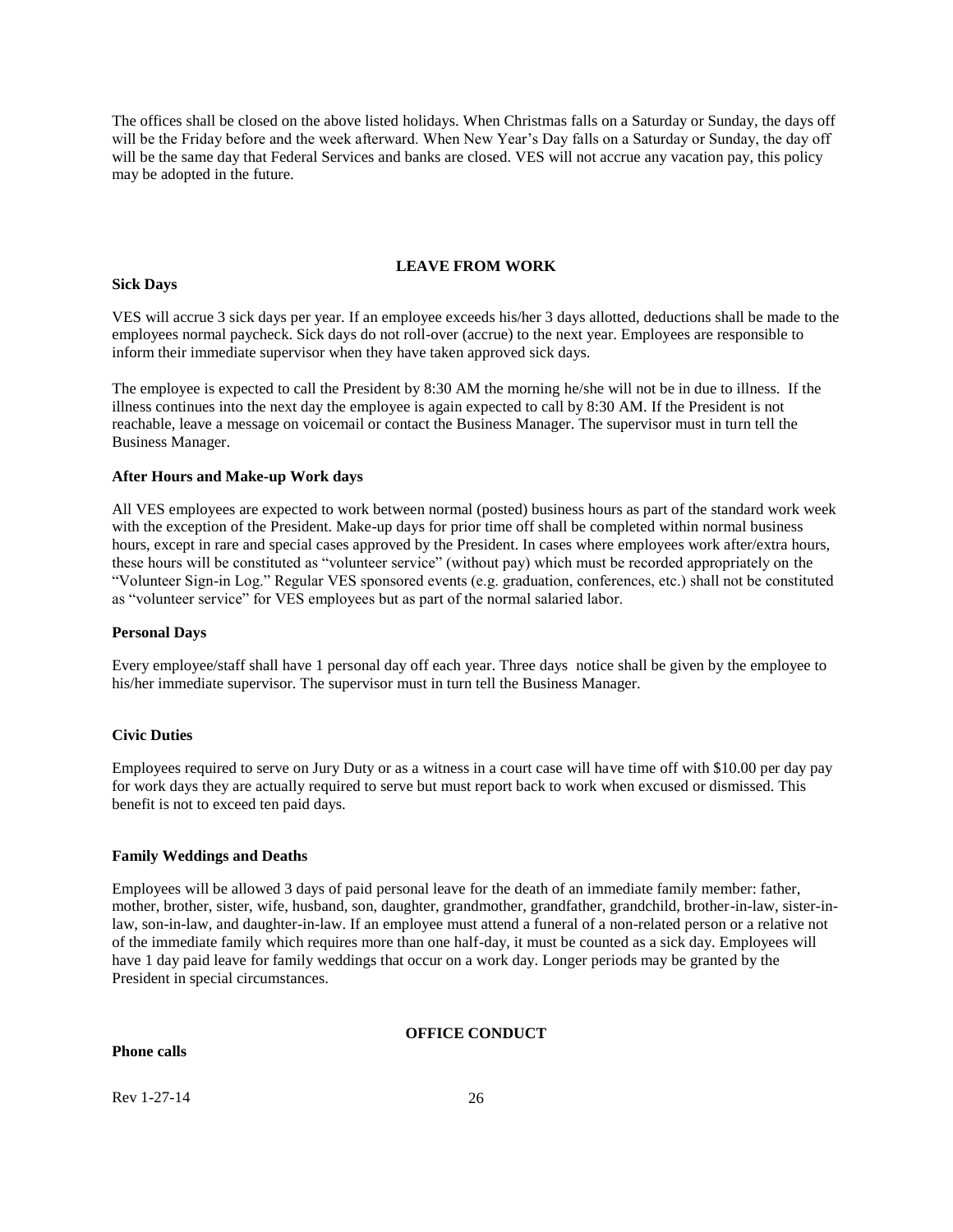All long distance phone calls charged to Veritas Evangelical Seminary must be for seminary business or have prior approval from the Academic Dean or Business Manager. Faculty and staff never accept collect calls without the prior approval of the supervisor.

Personal long-distance phone calls should not be charged to the Seminary. If an emergency should arise, use your personal phone card or cell phone for the charges. The VES 888 number is not to be used to receive personal calls.

## <span id="page-26-0"></span>**Telephone Conduct**

Telephones should be answered in a manner that the person calling should feel that they have your full attention and that you are there to help them in whatever way possible. Remember, many times the public gets their first impression of the Seminary from how we conduct ourselves over the phone.

#### <span id="page-26-1"></span>**Fax Usage**

The employee making a personal fax must keep a record of the date, time, and phone number, give it immediately to the Business Manager, and pay the amount due when the bill comes.

#### <span id="page-26-2"></span>**Copier Usage**

Personal copying should be paid for at the time it is done at the stated rate. The money should be given to the Business Manager.

#### <span id="page-26-3"></span>**Computer Use**

No employee should use computers for personal use during work hours.

#### <span id="page-26-4"></span>**Personal Workspace/Desk**

All employees are to keep their own personal workspace/desk in a clean and orderly appearance. At the end of each work-day the desk top should be free of the day's work and unnecessary personal items. Each employee shall be responsible for vacuuming his own area. Employees may display personal effects (e.g. pictures) on their desk-top, however, permission is needed to display effects on office walls. Kleenex boxes, personal hygiene materials are to be kept out of sight.

#### <span id="page-26-5"></span>**Purchase Procedures**

The purchaser of merchandise or service must prepare a purchase order and have it approved by the President or the Business Manager before actually making the purchase. Once it has been authorized with a signature it may be phoned in or purchased. The purchase order then is given to the Business Manager to await a packing slip for proof of receiving and finally the invoice for payment.

Purchase Orders, with signed authorization, must be used for every purchase. Purchase orders may be obtained in the Business Manager's office.

#### <span id="page-26-6"></span>**Policy and Publication Approvals**

The procedure for introducing new or revised policies and publications is as follows: 1) Input is received from faculty, staff, students, or concerned constituents. 2) Information is passed on to the President. 3) The President gives the proposed policy/revisions to the Academic Committee or Executive Committee for review, revision, and approval.

4) Academic policy decisions are forwarded to the Board of Directors for review and final approval. Administrative policy decisions are reviewed and finally approved by the Executive Committee. 5) The policy is then added to the next revision of the appropriate handbook along with the date (month and year) of revision.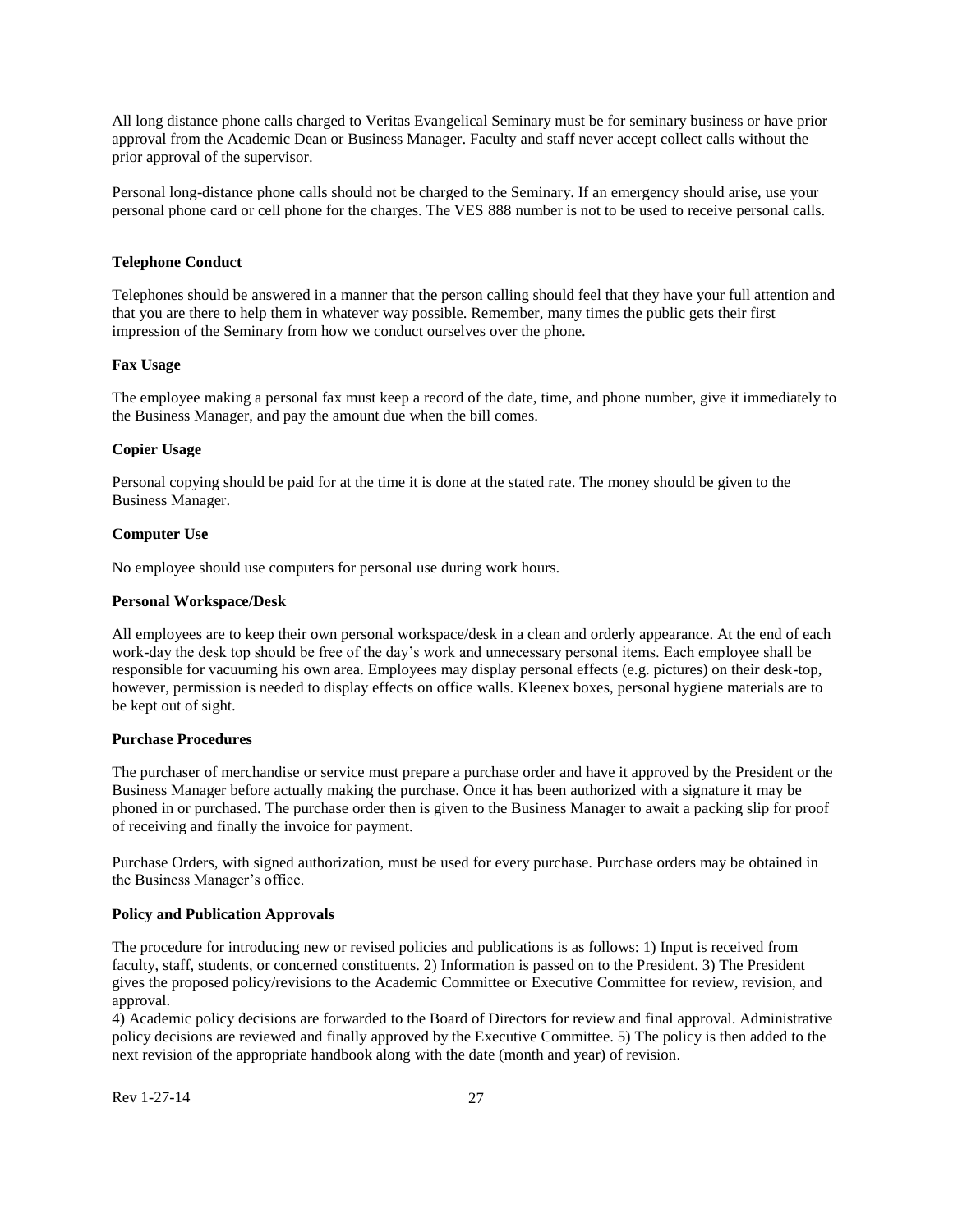#### <span id="page-27-0"></span>**Emergency Situations/Crisis Management**

<span id="page-27-1"></span>Call 911 for emergency situations.

#### **Earthquake**

Red Cross Instructions: *Know What to Do When the Shaking Begins*

- 1. Drop, Cover, and Hold On! Move only a few steps to a nearby safe place. Stay indoors until the shaking stops and you're sure it's safe to exit. Stay away from windows.
- 2. If you are outdoors, find a clear spot away from buildings, trees, and power lines. Drop to the ground.
- 3. If you are in a car, slow down and drive to a clear place (as described above). Stay in the car until the shaking stops.

#### <span id="page-27-2"></span>**Identify What to Do After the Shaking Stops**

- 1. Check yourself for injuries. Protect yourself from further danger by putting on long pants, a long-sleeved shirt, sturdy shoes, and work gloves.
- 2. Check others for injuries. Give first aid for serious injuries.
- 3. Look for and extinguish small fires. Eliminate fire hazards. Turn off the gas if you smell gas or think it's leaking. Listen to the radio for instructions.
- 4. Expect aftershocks, inspect for damage. Get everyone out if your location is unsafe.
- 5. Use the telephone only to report life-threatening emergencies.

#### <span id="page-27-3"></span>**Fire**

In case of fire, contact the fire department (call 911) and locate nearest fire extinguisher and follow directions on the extinguisher. The three basic ways to put out a fire are (1) take away its fuel, (2) take away its air (smother it), and (3) cool it with water or fire extinguishing chemicals. Never use water on an electrical fire; rather use only fire extinguishing chemicals.

#### <span id="page-27-4"></span>**Police**

Call 911 for police emergencies. If a serious emergency occurs warn others in adjacent buildings and classrooms.

## <span id="page-27-5"></span>**Health**

If a situation is obviously life-threatening, such as heart attack, choking, or severe injury, at any seminary phone dial 911. Give specific information as to the nature of the problem and the specific location of the injured person. The seminary address is: Orange County Campus, 3000 W. MacArthur Blvd, Suite 220, Santa Ana, CA 92704. The Murrieta site address is: 39407 Murrieta Hot Springs Road, Murrieta, California 92563.

## <span id="page-27-6"></span>**Person Exhibiting Threatening Behavior**

If a stranger is menacing, threatening, out of control, displaying a weapon, etc., do the following:

- 1. From any seminary phone dial 911.
- 2. Give specific information to the police as to the nature of situation and its specific location. The seminary address is 39407 Murrieta Hot Springs Road, Murrieta, California 92563 and the phone number is 951.698.6389.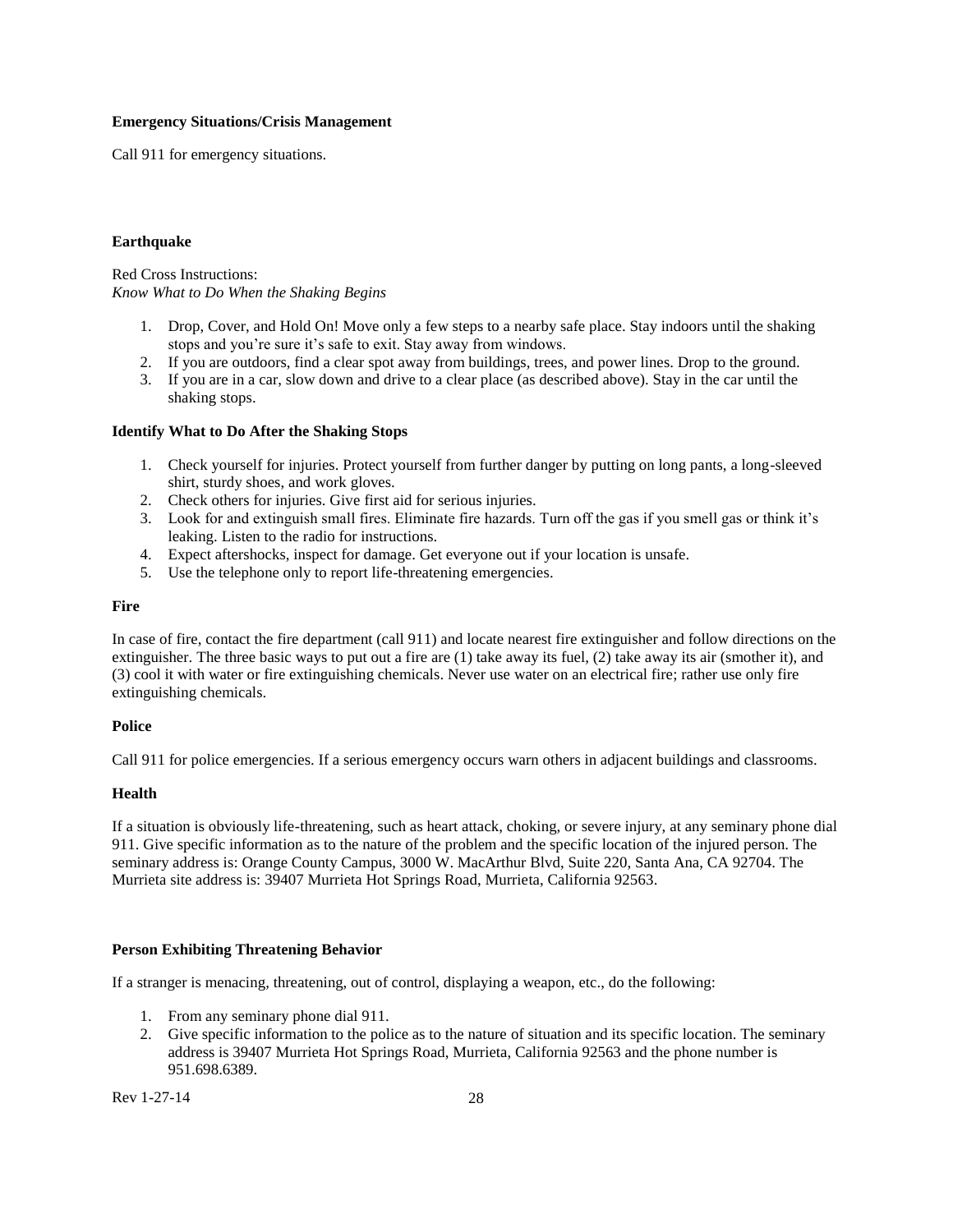- 3. Contact administrative staff immediately.
- <span id="page-28-0"></span>4. Do not attempt to resolve the situation alone.

## **Administration/Faculty/Staff Responsibilities in Emergency**

- 1. Notify the President immediately in all situations. If the President is not available, notify the Academic Dean or Business Manager.
- 2. In the event of bodily injury does not require 911 assistance, take appropriate action. This may mean transporting the person home, contacting his/her physician, contacting a physician VES has a working relationship with, etc. If the injured employee/student is of the opposite sex, contact a faculty/staff member of that sex to be with you until the event is over.

## <span id="page-28-1"></span>**Emergency Administration Numbers (Confidential)**

President: Joseph M. Holden 951.757.2452 cell / 951.325.5111 home Business Manager: Leilani Mesek 951.313.3442

## <span id="page-28-2"></span>**Student Government Association (SGA)**

The Student Government Association (SGA) elects officers who work closely with the Seminary Administration in matters of interest to students. The purpose of the Student Government Association is to provide opportunities for student self-governing. The S.G.A. is a voice for the student body in matters of concern to the seminary, and it provides opportunities to aid the administration wherever possible. The Cabinet of the SGA shall consist of: 1) President, 2) Vice President, and 3) The Secretary/Treasurer. These officials area elected each January. See the Student Handbook for the SGA Bylaws and Constitution.

## **Veritas Evangelical Seminary – Student Government**

## CONSTITUTION OF THE STUDENT GOVERNMENT ASSOCIATION

## **Article I. Name**

The name of the association shall be the Student Government Association (SGA) of Veritas Evangelical Seminary. **Article II. Purpose**

The purpose of this association shall be to encourage active cooperation in the work of self-governance and to ensure the representation of the views and perspectives of the student body in the governance of the seminary.

## **Article III. Membership**

All undergraduate and graduate students of Veritas Evangelical Seminary are members of the SGA.

## **Article IV. Cabinet**

SECTION 1. PURPOSE

- 1. To act as a direct link between students and the administration.
- a. To keep students informed as to seminary initiatives and administrative changes.
- b. To ensure that the administration and faculty are aware of student opinions, concerns, and suggestions.
	- 2. To support events, groups, and individuals who are benefiting the Veritas Evangelical Seminary community.

## SECTION 2. MEMBERS

The cabinet of the SGA shall consist of three members.

- 1. The president of the SGA, who shall serve as chair;
- 2. The vice-president of the SGA, who shall serve as vice-chair;
- 3. The secretary / treasurer of the SGA.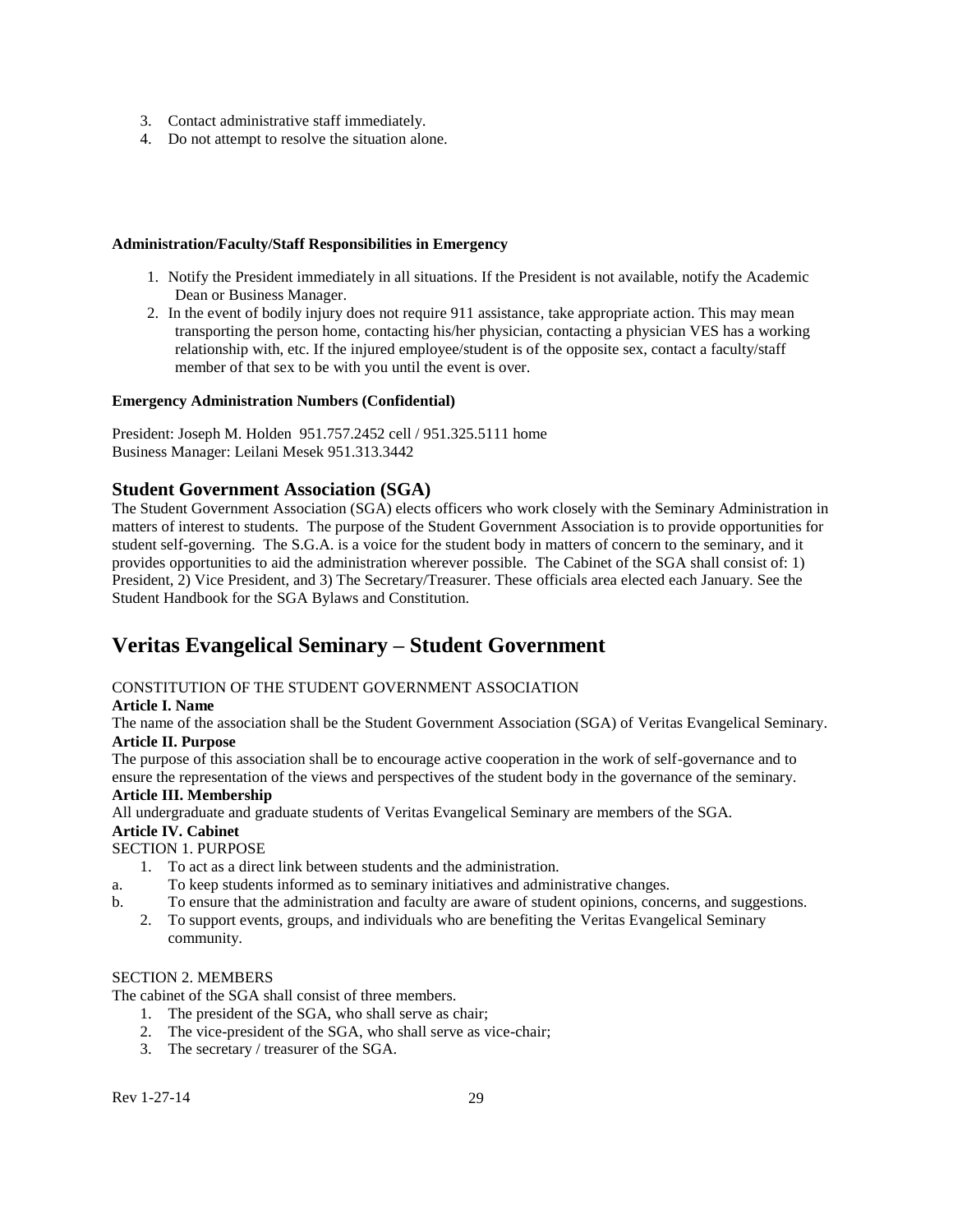## **Article V. Committee on Elections and Appointments**

SECTION 1. PURPOSE

- 1. To supervise student body elections.
- 2. Nominations and elections for all positions are held in January.

## SECTION 2. MEMBERS

The Committee on Elections shall consist of:

- 1. President of the SGA (the chair);
- 2. Vice-President of the SGA (the vice-chair);
- 3. The Secretary / Treasurer of the SGA.

## **Article VI. Ratification**

The ratification of the SGA constitution shall be by an affirmative vote of two-thirds of the seminary leadership comprised of the President, Dean, and the Director of Student Services. Approved on December 20, 2012

## **BYLAWS TO THE VES**

## **STUDENT GOVERNMENT ASSOCIATION CONSTITUTION**

## **Article I. Cabinet**

SECTION 1. MEMBERS

A. The president of the SGA;

- 1. The student shall be the president-elect and elected in the annual January election for a term of one year.
- 2. The term shall begin at the SGA meeting following the January election. It shall end at the SGA meeting following the regular January election the following academic year. The student shall be available for counsel to the successor for the remainder of the academic year.
- 3. The student shall sit on seminary committees at the discretion of the president of the seminary.
- 4. The student shall call, create an agenda for, and preside over all meetings of the cabinet. The agenda shall be distributed to all members of cabinet before the meeting.
- 5. The student shall be responsible for receiving petitions and requests from the student body and directing questions to the appropriate administrative body for action.
- 6. The student shall be responsible for maintaining regular communications between the administration and the student body.
- 7. At least once a semester, the student shall call for surveys from the student body.
- 8. The student shall meet with the president of the seminary, the dean of the seminary, and others as necessary.
- 9. In the event that the office of president is vacated, it shall be filled, for the remainder of the term, by the vice-president of the SGA.
- B. The vice-president of the SGA;
	- 1. The student shall be the vice-president-elect and elected in the annual January election for a term of one year.
	- 2. The term shall begin at the SGA meeting following the regular January election. It shall end at the SGA meeting following the annual January election the following academic year. The student shall be available for counsel to the successor for the remainder of the academic year.
	- 3. The student shall sit on seminary committees at the discretion of the president of the seminary.
	- 4. The student shall be available to meet with the dean of student affairs or an alternate member of the administration designated by the dean of the seminary.
	- 5. The student shall fill the office of president of the SGA if it is vacated.
- C. The secretary / treasurer of the SGA;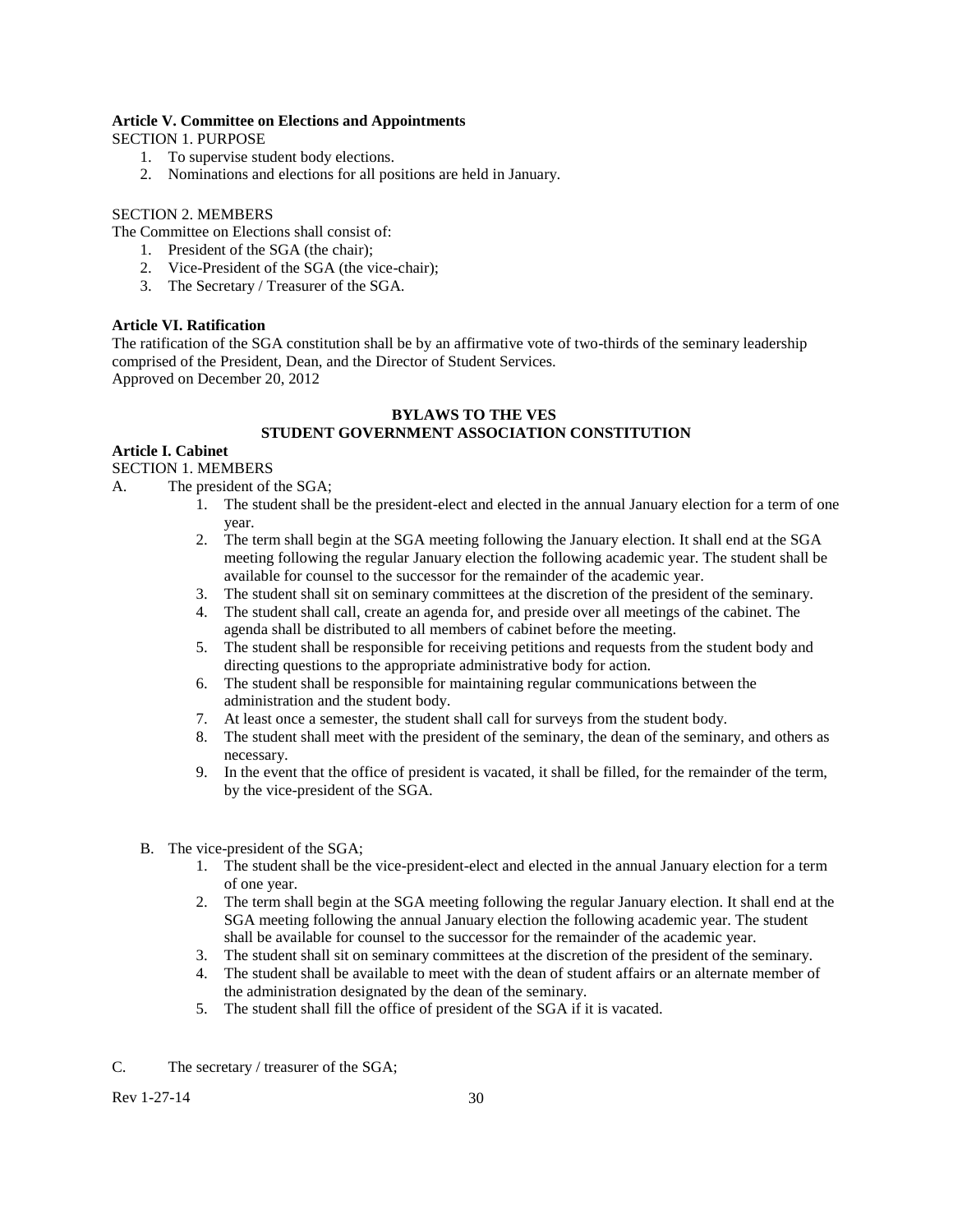- 1. The student shall be elected in the annual January election for a term of one year.
- 2. The term shall begin at the SGA meeting following the election. It shall end at the SGA meeting following the successor's election. The student shall be available for counsel to the successor for the remainder of the academic year.
- 3. The student shall record minutes of cabinet meetings and shall publish reports based upon the minutes. These reports shall be distributed to the SGA and shall be available from the SGA.
- 4. The student shall handle the correspondence of the cabinet.
- 5. The student shall supervise operational finances of the SGA and prepare the budget for the following year.
- 6. In the event that the office of secretary / treasurer of the cabinet is vacated, it shall be filled, for the remainder of the term, by a student, elected by a simple majority of the SGA.

## SECTION 2. DUTIES AND POWERS

A. The cabinet shall meet regularly (minimally once per semester).

B. At cabinet meetings, all members shall have a vote.

C. A quorum shall consist of two-thirds of the voting members of the cabinet. A quorum must be present to conduct any vote.

D. All proceedings of the cabinet shall be confidential as deemed necessary.

E. All cabinet agendas must be presented to all members of the cabinet prior to all cabinet meetings. This will ensure that all members of the cabinet are aware of any proceedings so that they may request to be added to the agenda if necessary.

F. All cabinet minutes shall be distributed to all members of the cabinet.

G. A written report based upon the minutes must be produced and distributed to the SGA, and shall be available from the SGA.

H. The cabinet shall consider any question referred to it by the administration or members of the student body, and shall refer pertinent issues to the administration for policy resolution.

I. All people or groups requesting to be placed on the agenda must contact the chair at least forty-eight hours in advance.

J. The student shall serve for one year unless they are removed from office by the administration for moral failure or doctrinal issues as determined by the administration.

K. If necessary, the meetings will be conducted using Roberts Rules of Order. The public domain version of 1915 will be the standard.

L. The committee shall hold and supervise class elections.

## **CONDUCT**

## <span id="page-30-0"></span>**Spiritual and Moral Standards**

All faculty conduct is to be measured by the standard laid down in the New Testament. Under the direction of the Board of Directors, the Academic Dean is responsible for enforcing this standard.

All faculty members are required to be active members of an evangelical local church.

Any questions as to faculty misconduct will be handled by the Academic Dean's office in the spirit of Matthew 18.

No faculty member is permitted to belong to secret fraternal organizations, engage in smoking, the drinking of alcoholic beverages, or the use of any other drugs, except for medicinal purposes.

## <span id="page-30-1"></span>**Report of Abuse**

All VES Employees are required to report to police first, then to your immediate supervisor if you observe or receive a credible report of abuse (e.g.) child abuse, molestation, assault, battery, etc…). This means that if you observe or receive any credible report of such abuse, your first and immediate action must be to contact law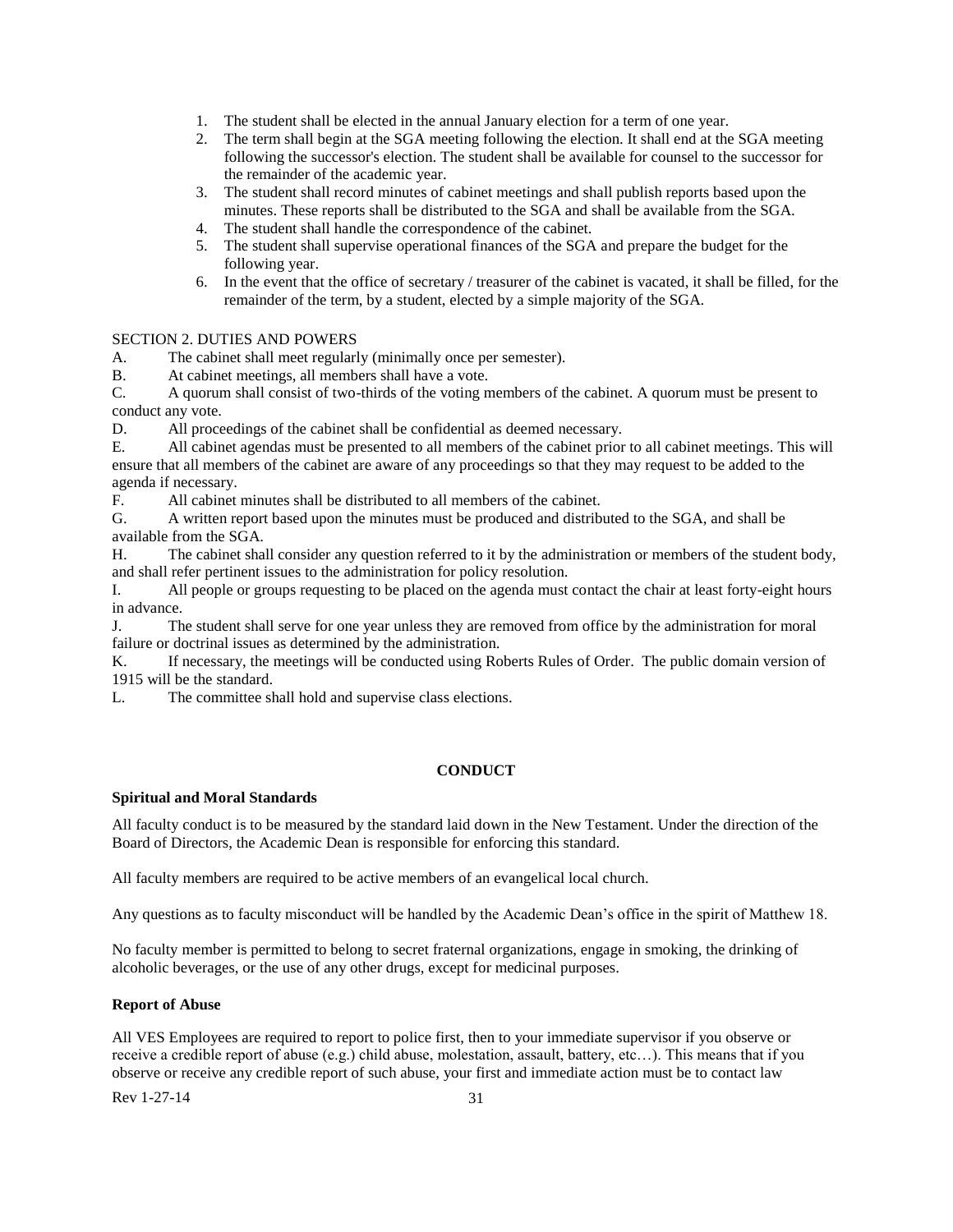enforcement officials without delay. If you are ever in doubt of the proper authorities to call, just dial 911 and make your report as quickly and clearly as possible.

#### **Sexual Harassment**

Veritas Evangelical Seminary strives to maintain an environment where students and employees can study, work, and live free of harassment. All complaints of harassment should be reported promptly to the President. A full investigation will be conducted immediately and confidentially, and a determination of appropriate action will be made.

Veritas Evangelical Seminary, Inc. (interchangeably referred to herein as "VES" or "the seminary") is committed to providing a work environment free of "unlawful harassment." VES policy prohibits "unlawful harassment" as specifically defined and limited to sexual harassment or harassment based on pregnancy, childbirth or related medical conditions, race, color, national origin or ancestry, physical or mental disability, medical condition, marital status, age, or any other basis protected by federal, state, or local law or ordinance or regulation, except as permissible and exempt under such laws, ordinances or regulations for religious organizations or seminaries such as VES.

VES's anti-harassment policy applies to all persons involved in the operation of the seminary and its ministries and prohibits unlawful harassment by any employee of VES, including supervisors and coworkers. It also prohibits unlawful harassment based on the perception that anyone has any of those defined characteristics, or is associated with a person who has or is perceived as having any of those defined characteristics.

Prohibited unlawful harassment includes, but is not limited to, the following behavior:

Verbal conduct such as epithets, derogatory jokes or comments, slurs or unwanted sexual advances, invitations, or comments; Visual displays such as derogatory and/or sexually-oriented posters, photography, cartoons, drawings, or gestures; Physical conduct including assault, unwanted touching, intentionally blocking normal movement or interfering with work because of sex, race, or any other protected and non-exempt basis; Threats and demands to submit to sexual requests as a condition of continued employment, or to avoid some other loss, and offers of employment benefits in return for sexual favors; and Retaliation for reporting or threatening to report harassment.

If you believe that you have been unlawfully harassed, submit a written complaint to your own or any other seminary supervisor, the president, or the administration department of VES as soon as possible after the incident. Your complaint should include details of the incident or incidents, names of the individuals involved, and names of any witnesses. Supervisors will refer all harassment complaints to the administration department, or the president of the seminary. The seminary will immediately undertake an effective, thorough, and objective investigation of the harassment allegations.

If VES determines that unlawful harassment has occurred, effective remedial action will be taken in accordance with the circumstances involved. Any employee determined by VES to be responsible for unlawful harassment will be subject to appropriate disciplinary action, up to, and including termination. A seminary representative will advise all parties concerned of the results of the investigation. VES will not retaliate against you for filing a complaint and will not tolerate or permit retaliation by leadership, employees or co-workers.

VES encourages all employees to report any incidents of harassment forbidden by this policy *immediately* so that complaints can be quickly and fairly resolved. You should be aware that the Federal Equal Employment Opportunity Commission and the California Department of Fair Employment and Housing investigate and prosecute complaints of prohibited harassment in employment. If you think you have been harassed or that you have been retaliated against for resisting or complaining, you may file a complaint with the appropriate agency. The nearest office is listed in the telephone book.

## <span id="page-31-0"></span>**Code of Conduct**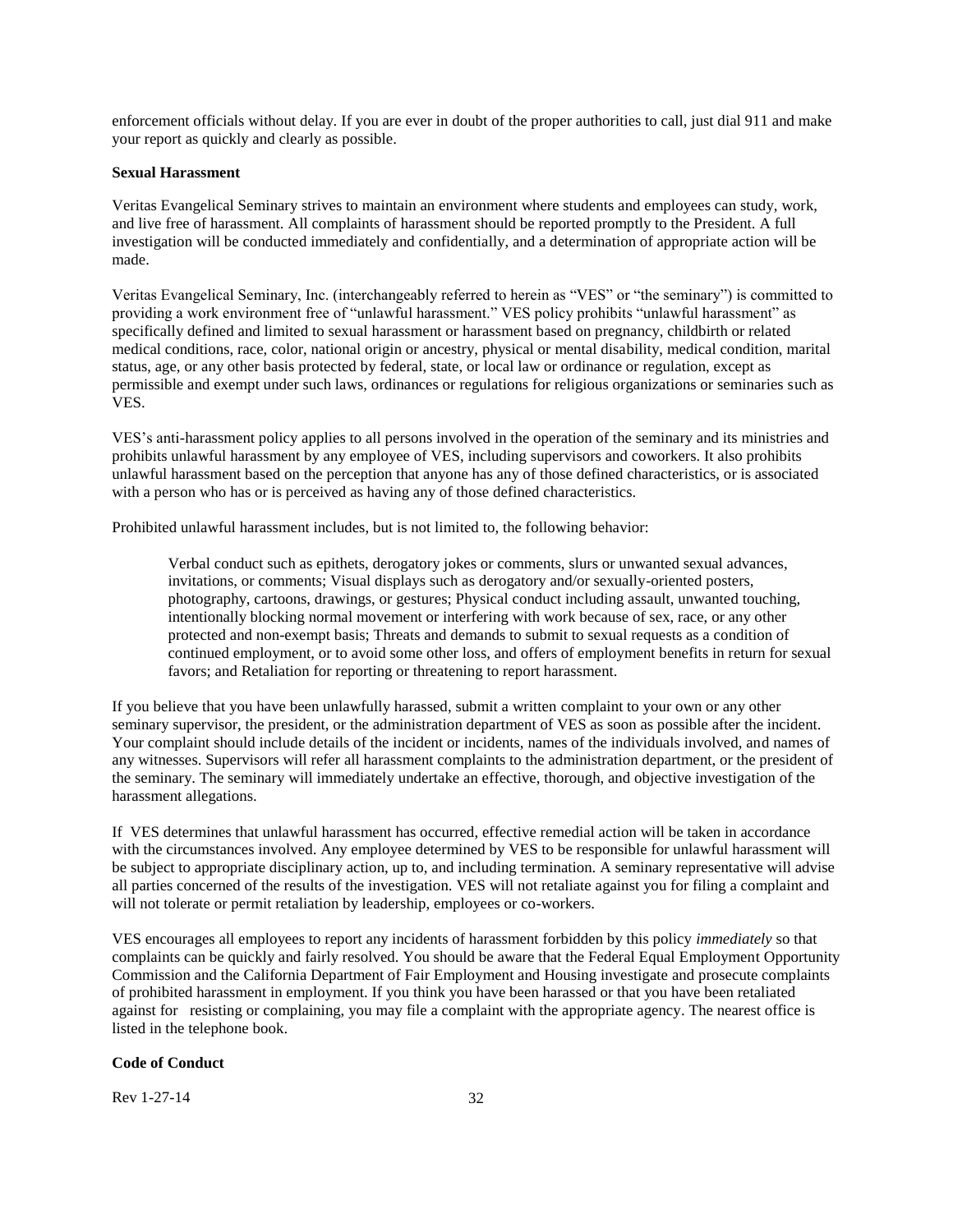Employee conduct must conform to Seminary rules and regulations. If an employee Code of Conduct violation occurs, he or she may be disciplined for one or more of the following causes that are Seminary related. These categories of behavior are not exhaustive, but are examples of sufficient grounds for discipline, including but not limited to termination of employment. Other misconduct not listed may also result in discipline if reasonable cause exists. Immoral activity that is not Seminary related may also be cause for discipline where reasonable cause exists.

- 1. Academic dishonesty, such as cheating, plagiarism, or knowingly furnishing false information to the Seminary.
- 2. Forgery, alteration or misuse of Seminary documents, records, or identification.
- 3. Obstruction or disruption of instructional, counseling, administrative, or other authorized Seminary activities.
- 4. Assault or battery, abuse or any threat of force or violence or hazing directed toward any person on Seminary owned property, or Seminary sponsored or supervised functions, or conduct which threatens or endangers the health or safety of any person anywhere..
- 5. Theft of or willful damage to Seminary property or theft of or willful damage to property of a member of the Seminary community, such as visitors, students, or employees of the Seminary on Seminary property or at an authorized Seminary activity.
- 6. Unauthorized entry onto or use of Seminary facilities.
- 7. Violation of Seminary rules or regulations.
- 8. Use, possession, or distribution of alcoholic beverages, illicit narcotics, or controlled substances on campus or presence on Seminary property or at a Seminary authorized event while under the influence thereof.
- 9. Willful failure to comply with directions of Seminary officials, including faculty and staff action in the performance of their duties.
- 10. Disorderly, lewd, indecent, or obscene conduct, expression, or language on Seminary owned or controlled property or at Seminary sponsored or supervised functions.
- 11. Verbal abuse in any way that causes defamation or character assassination.
- 12. Possession or use of any item used to threaten bodily harm to any person on Seminary property or at a Seminary function.
- 13. Misrepresentation of oneself or an organization to be an agent of the Seminary.
- 14. Conduct that is in violation of federal, state, or local laws or ordinances while on Seminary premises or at Seminary sponsored activities.
- 15. Abuse of computer facilities or use of computers for anything other than authorized course related work.
- 16. Failure to return school properties such as projectors, screens, books, teaching materials and any such things that had been loaned for the purpose of teaching or other use after receiving three notices of such failure to return such items.
- 17. Employees are required to adhere to VES "zero-tolerance" sexual harassment policy.
- 18. Debating and proselytizing non-seminary personnel while on campus for the purpose of changing another Christian's theological beliefs is prohibited.

## <span id="page-32-0"></span>**Campus Security**

Campus security is not employed by the Seminary. Security is everyone's responsibility. Faculty and staff are requested to report violations promptly to the President's office. All resident students/staff will be issued a VES campus parking permit by campus security.

Please observe these basic safety measures while on the VES campus:

- 1. Park your car near the buildings.
- 2. Do not leave your keys in the car.
- 3. Always lock your car.
- 4. Do not leave valuables in the car.
- 5. Make sure no one is left alone in the parking lot.
- 6. Report any suspicious activity to the police. (Get model and license number of car.)
- 7. In Case of emergency, call 911.
- 8. Always close the blinds of the offices at night.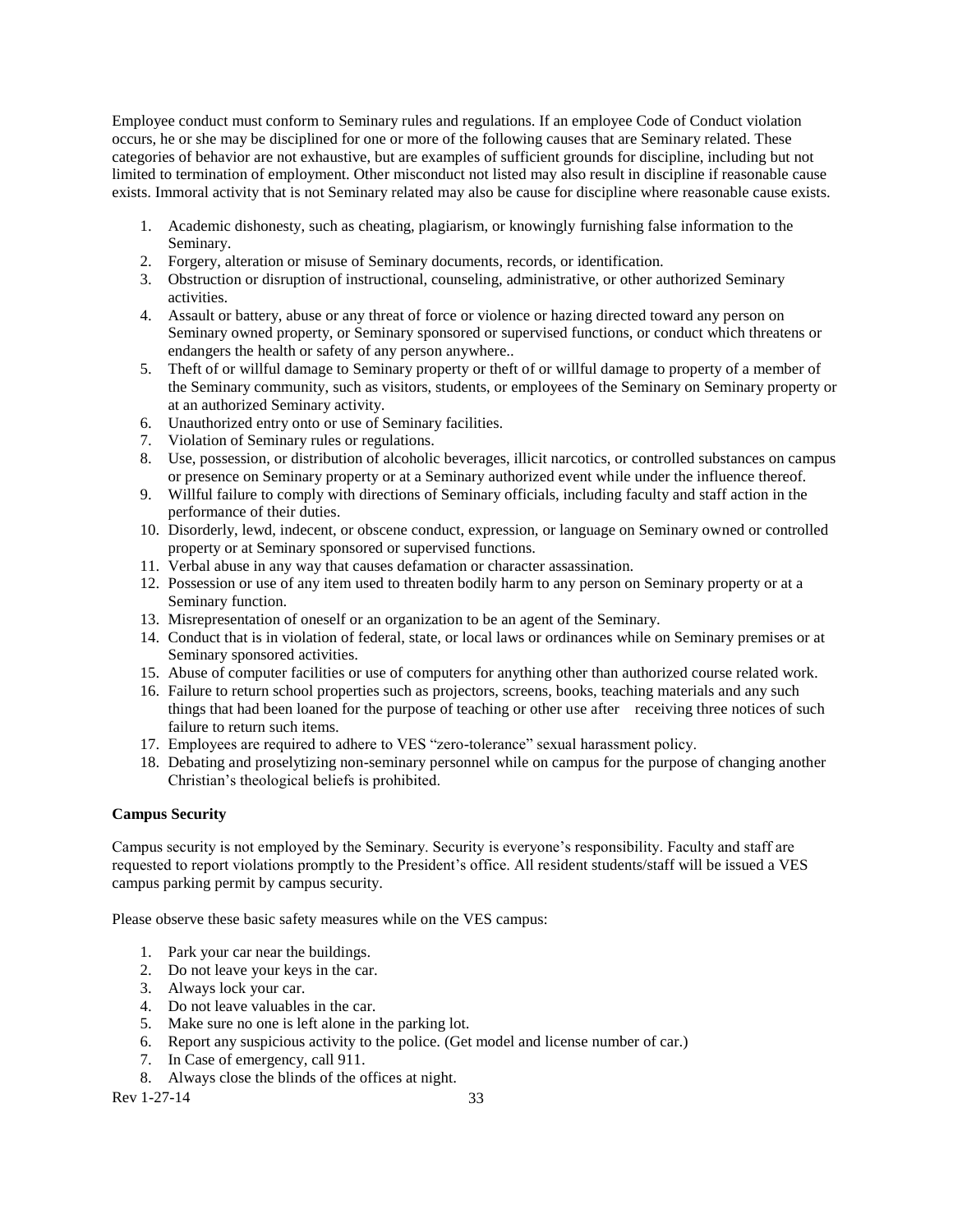- 9. Keep offices locked during class time.
- 10. Open the blinds in the classrooms so that any unusual activity in the parking lot may be observed.
- <span id="page-33-0"></span>11. If you are the last to leave the building (at any time), make sure all windows and doors are closed and locked and that the security system has been activated.

## **ACADEMICS STANDARDS AND POLICIES**

#### <span id="page-33-1"></span>**Refund Policy**

The following refund policy is for those who *officially* drop courses (or withdraw from enrollment). Failure to attend class does not constitute a withdraw from a course. Courses are officially dropped when the student completes an Add/Drop form (obtainable from the Registrar) and is signed by the instructor and submitted to the Registrar's office. Please allow up to two weeks for the refund to be processed. There are no refunds of course, graduation, administration, or technology *fees*. VES does not charge a fee to process a refund.

#### *Module Tuition Refund Schedule*

Courses dropped by the end of the first class session—100% refund Courses dropped by the end of the second class session—50% refund Courses dropped after the second class session—no refund

*Semester Tuition Refund Schedule*

Courses dropped by the end of the second week—100% refund Courses dropped before the end of the fourth week—50% refund Courses dropped after the end of the fourth week—no refund

#### *External Studies Refund Schedule*

There are no tuition, fees, or textbook refunds for courses taken through external studies

## **Grading**

All faculty members must use the grading standards listed in the current VES catalog. Since the standards for institutional academic excellence require that course work be completed in a timely manner, faculty members should advise students about provisions for granting an "Incomplete" grade based on some unusual circumstance, and not as automatic procedure. Formal permission for requesting an "Incomplete" grade may be obtained from the Registrar. "Incomplete Request Form" must be completed and turned in to the Registrar's office before the end of the course. If the student fails to complete the work before the "Incomplete" expires, and there is no extension requested and granted, the "I" becomes an "F" administratively. The Registrar's office will attempt to confirm with the instructors that the work has not been completed before assigning an "F." If the student is granted an "Incomplete" and finds that still more time is needed, he/she must write a letter to the Academic Dean before the "Incomplete" expires. The Academic Dean may grant an additional extension in extenuating circumstances. Such an extension is for thirty (30) days. The Seminary will use the following grading calculations for all letter grades:

| A         | $= 4.0$ points | $= 97 - 100\%$ |
|-----------|----------------|----------------|
| $A-$      | $=$ 3.7 points | $= 94-96$      |
| $B+$      | $=$ 3.3 points | $= 91 - 93$    |
| B         | $=$ 3.0 points | $= 88-90$      |
| <b>B-</b> | $= 2.7$ points | $= 86 - 87$    |
| $C+$      | $= 2.3$ points | $= 83 - 85$    |
| C         | $= 2.0$ points | $= 80 - 82$    |
| C-        | $= 1.7$ points | $= 78-79$      |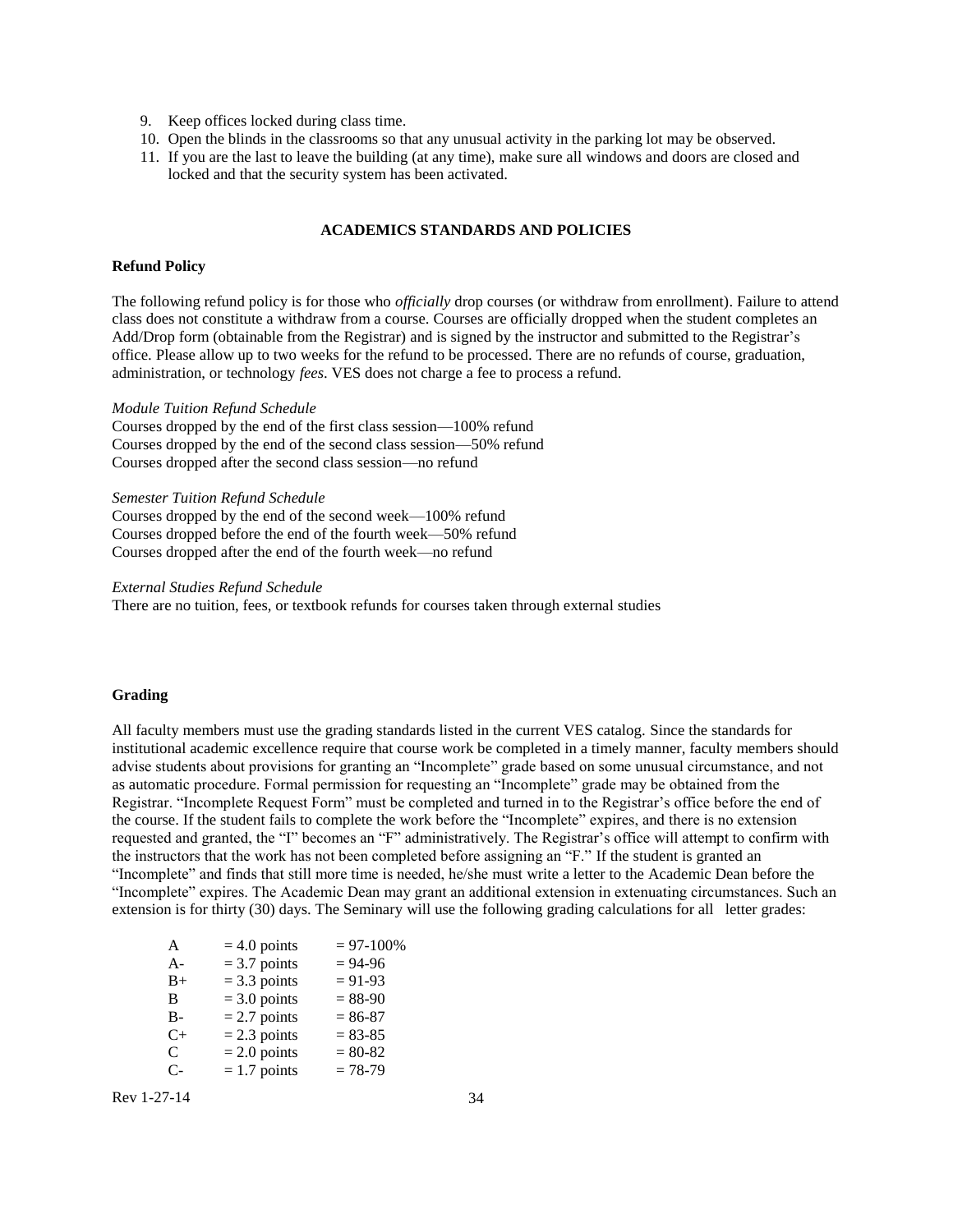| $D+$ | $= 1.3$ points                   | $= 75 - 77$                                                                    |
|------|----------------------------------|--------------------------------------------------------------------------------|
| D    | $= 1.0$ points                   | $= 72 - 74$                                                                    |
| D-   | $= 0.7$ points                   | $= 70 - 71$                                                                    |
| F    | $= 0.0$ points                   | $=$ Below 70%                                                                  |
| AU   | $=$ Audit                        |                                                                                |
| WP   | $=$ Does Not affect G.P.A.       |                                                                                |
|      |                                  | $=$ Incomplete (student must submit the request form prior to course end date) |
| WF   | $= 0.0$ points Counted in G.P.A. |                                                                                |
| P/F  |                                  | $=$ Pass/Fail Course (not recorded in G.P.A.)                                  |
|      |                                  |                                                                                |

## <span id="page-34-0"></span>**Final Grades**

No grade reports, transcripts, or official documents will be issued from the Registrar to any student who has not met all financial obligations to the Seminary.

#### <span id="page-34-1"></span>**Research Papers**

Each research paper, including the student's thesis, is to be submitted in a format consistent with the latest edition of Kate L. Turabian, *A Manual for Writers of Research Papers.* You can refer students to the Turabian Helper which can be referenced on the seminary website.

#### <span id="page-34-2"></span>**Class Attendance**

Each student is responsible for attending classes regularly. Those who miss classes are required to make up the work at the professor's instructions. Class instructors may factor in class absenteeism into consideration in their final grade for the course. See "Faculty Attendance/Absence Policy" section of this Faculty Handbook for information on procedures related to issues of class sessions, attendance, and absence. The Academic Dean's office must be informed as far in advance as possible whenever a faculty member will be absent.

## <span id="page-34-3"></span>**Substitute Teachers**

When absent, a teacher is responsible to get his/her own substitute. All substitute instructors must be approved in advance by the Academic Dean. If Academic Dean is unavailable, appeal should be made to the President.

#### <span id="page-34-4"></span>**Module Courses**

Classroom sessions for Modules must meet the same requirements as indicated under the heading of the "Faculty Attendance/Absence Policy." The compacted nature of module courses makes it imperative that all assignments (reading, papers, projects, etc.) be completed in order for a student to receive full credit for a three-hour course.

#### <span id="page-34-5"></span>**Module & Semester Course Format**

All modules will meet for one-week in the evening Monday through Friday, and all day Saturday. After the completion of the in class module portion of the course, the students will have an additional fourteen (14) weeks to complete readings, writing, research, exam(s), and any other required assignments. Each module course will be video and audio recorded for use in VES external studies program. Though faculty are not required to facilitate external courses with the student, VES will place the faculty email address on the course syllabus in case students have questions regarding the lecture portion of the course. VES will retain non-exclusive rights of the course to offer it without restriction to quantity or duration. If a faculty member does not wish to have their course used for the external program, they must submit their request in writing to the Seminary office.

Rev 1-27-14 35 Semester courses will be offered in traditional 15-week fall and spring semester formats at the Orange County campus. Classes meet in the evening from 6:30pm to 9:30pm, with intervening breaks. On occasion, OC resident courses will be live-streamed to the Murrieta site.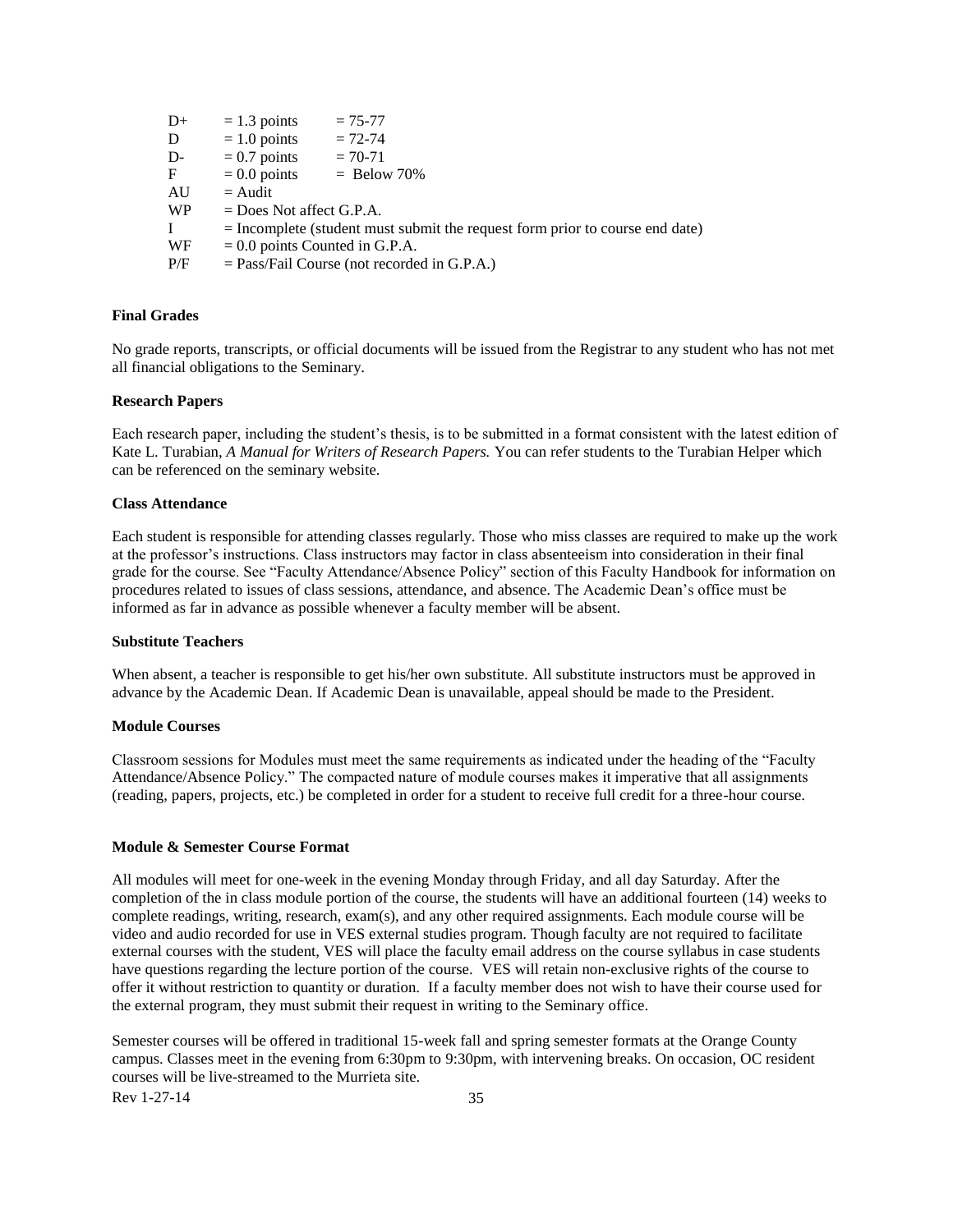#### <span id="page-35-0"></span>**Office Hours**

All faculty must have regular office hours (or available designated times to communicate with students) that are posted on their office doors or on their course syllabus. Office hours must be posted by the first day of class each semester and must meet the following criteria:

> At least two nights/week; At least four hours total/week; and At least from 5:30-6:00 p.m. on the nights you have classes.

#### <span id="page-35-1"></span>**Registration and Admission to Classes**

A list of students registered for that class will be given to the professor on the first day/night of class. This signifies that these students are properly registered and have their accounts in order with the Business Manager. After taking roll, any student not on the list must immediately be sent to the Registrar and the Business Manager. If any new students register within the first two weeks of the semester, a new class list will be issued by the Registrar.

#### <span id="page-35-2"></span>**Visitors**

A person may visit one class one time with the prior permission of the professor. No visitors are permitted during the first class of each module/semester. No one may be a visitor more than once.

For modules, a person may visit for one (1) four hour session. No visitors are permitted during the first hour (4) hour session. The visitor may not split the four hours between two or more sessions.

## <span id="page-35-3"></span>**Academic Freedom**

The Seminary encourages academic freedom within the context of its basic commitments, purpose, mission, vision, Scripture, and doctrinal statement. This includes freedom of thought, research, and expression in both oral and written forms. We believe that true academic freedom provides an environment for discovering and communicating truth. Thus, both faculty members and students are encouraged to engage in a sincere exploration and expression of every idea that is helpful to that end. Any disputes resulting from the nature of this freedom shall be resolved by appealing to the Scriptures as the final authority. When the Scripture is silent or unclear, traditional orthodoxy and common sense as it is consistent with Scripture will be employed as a determining factor.

We also believe that there is no such thing as absolute freedom. For example, one is not free not to be free. Nor is one free to think that he is not thinking. Further, there are boundaries to legitimate thought that must be respected. Hence, true academic freedom does not include the freedom to discard the basic laws of thought, such as the law of non-contradiction. Indeed, we are admonished by Scripture about "avoiding…contradictions" (1 Tim. 6:20 NKJV).

Whereas all faculty members are encouraged to explore the whole range of ideas, it is also our duty to sort out the true from the false (1 Jn. 4:1, 6; Ti.1:9) and the good from the bad (Phil. 4:8) as measured by the absolute standard of God's revelation, both in nature (Ps. 19; Rom. 1, 2) and in the infallible Scripture (Mt. 5:17-18; Jn. 10:35; 2 Tim. 3:16-17).

Consequently, neither does true academic freedom involve the freedom to teach that error is true. True freedom is the freedom to know and express truth, not the freedom to reject truth. When education is nurtured in a truly open exchange of ideas, it brings liberation. As our Lord said, "You will know the truth, and the truth will set you free" (Jn. 8:32). We believe that error holds people in bondage, whereas truth liberates them. Hence, true academic freedom provides an environment in which we have nothing to fear from the truth or from any sincere effort to know the truth.

Recognizing that we do not think in a vacuum, the context of our academic freedom at Veritas Evangelical Seminary is doctrinal, ethical, and philosophical. Our doctrinal commitments are spelled out in the **Veritas Doctrinal**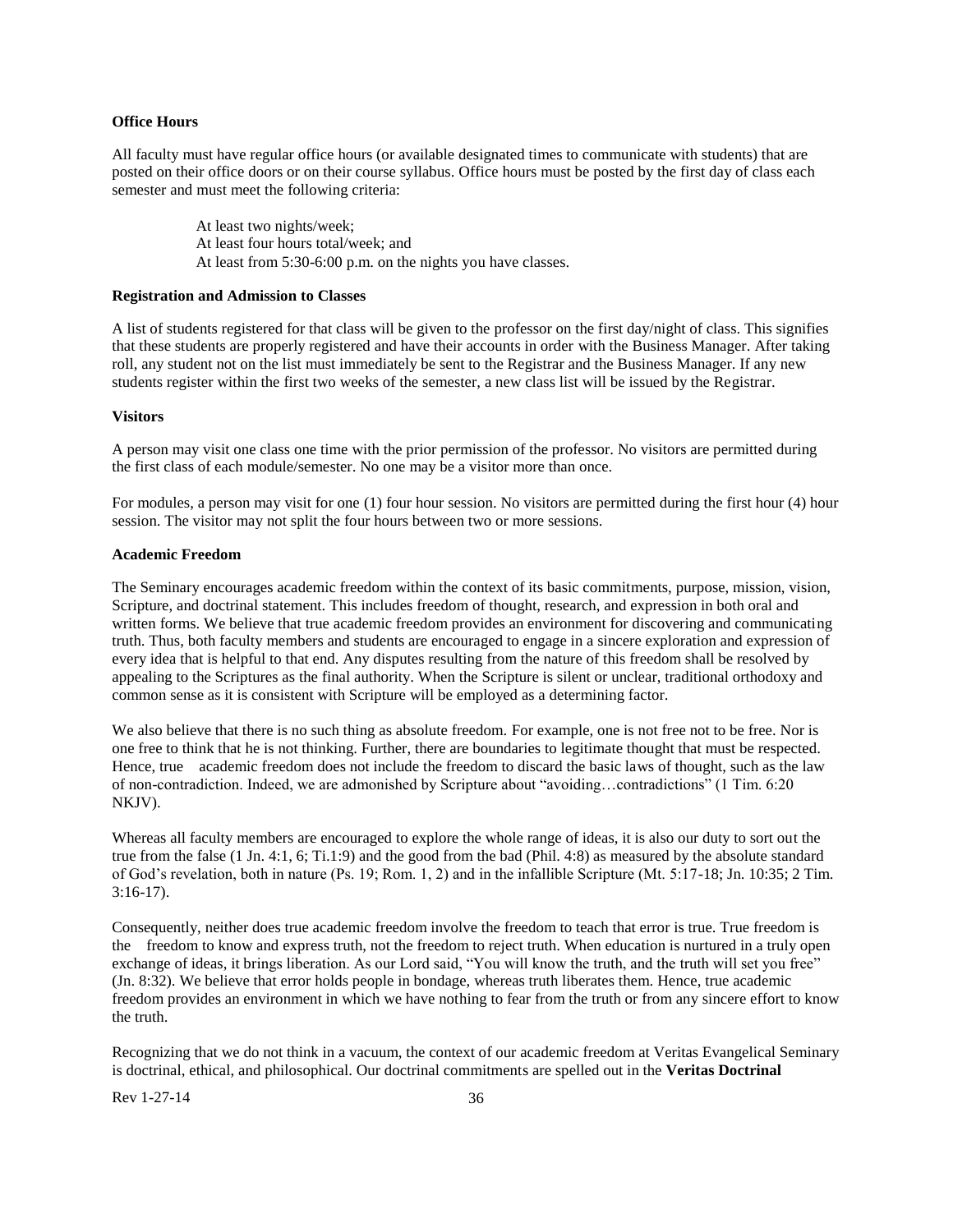**Statement**. Our basic ethical beliefs are elaborated in our **Code of Conduct**. And some of our basic philosophical tenets are embodied in our **Philosophy of Education**. Within these contexts, our faculty is free to research, write, and teach.

VES recognizes that the borders for academic freedom set by this institution, as firmly convinced that VES is of their truth, are subject to human disagreement. However, such disagreements should be carried on with respect for those outside the VES community. Likewise, the Seminary recognizes the freedom of an individual to change the community in which he/she thinks and speaks by moving to a new community. Nonetheless, respect to the contexts set by the given community demand that one operate within it with integrity and honesty as long as he/she wishes to be a part of it.

## <span id="page-36-0"></span>**Spiritual Growth**

Faculty members have the opportunity to speak in scheduled chapels. They also are expected to attend chapel when they are on campus.

## <span id="page-36-1"></span>**Professional Growth**

<span id="page-36-2"></span>Faculty are encouraged to belong to professional organizations and to be active in such. Presentation of papers at professional meetings and publishing works consistent with the Veritas doctrinal commitments is highly encouraged.

#### **FINANCIAL AID POLICY**

#### <span id="page-36-3"></span>**Institutional Financial Aid**

Veritas Evangelical Seminary offers institutional need-based tuition waivers to qualified stu-dents. Awards for books, fees, room and board are not currently available as part of award dis-tributions. All awards are applied to tuition only. If for some reason the student does not enroll in at least 6 courses per calendar year January— December) he/she will forfeit tuition waivers for the following year. In addition, Satisfactory Academic Progress (SAP) must be maintained in order to retain benefits. If the student's GPA falls below 3.0 during a calendar year, all waiv-er/scholarship benefits will be forfeited at the beginning of the following year. The following policies and procedures are in place to ensure fair, accurate and timely distribution of funds and waivers:

*Checks and Balances:* The Financial Aid Committee will be established to authoriza-tion the distribution of waivers/funds to qualified students. The authorizer (Financial Aid Com-mittee) shall not be of the same office as the disburser of funds. This authorizing Financial Aid Committee shall be comprised of the President and the Academic Dean, and the Disburser shall be a designated member of the Business/Accounting Office.

*Office Procedure:* The student shall complete and submit a Scholarship Application Form to the Business Office for consideration. The Business Office will forward the application to the Financial Aid Committee for evaluation and authorization. The Committee's decision shall not be longer than three (3) weeks from the time of submittal. The Financial Aid Commit-tee will vote to approve or deny the application. This decision will be forwarded to the Registrar and a copy of award will be placed in the students file.

The Registrar will then notify the student of the Committee's decision and amount of award (usually listed as a percent of tuition waived, e.g 50%, or in the case of funds being au-thorized it will be listed as a dollar figure, e.g. \$2000) in writing, this letter will also be placed in the student's file. The student may receive the award when he/she enrolls in a respective course(s).

The Registrar will note the amount of award applied to the tuition on the enrollment form which is then forwarded to the Business Office for processing. The Financial Aid Com-mittee will forward a second copy of the award to the Business Office to be recorded for budget tracking purposes and confirmation of the Registrar's data recorded on the student's enrollment form.

*Priority of Disbursement:* All awarded waivers shall be credited to student tuition at the time of enrollment in a timely manner to ensure that the student will have immediate access to credit awarded for immediate use. Waivers do not need to be repaid by the student.

Rev 1-27-14 37 *Student Application Process:* Veritas Evangelical Seminary does not accept federal student loans or other federal aid programs. VES operates on a no-debt policy and encourages students to approach their tuition in like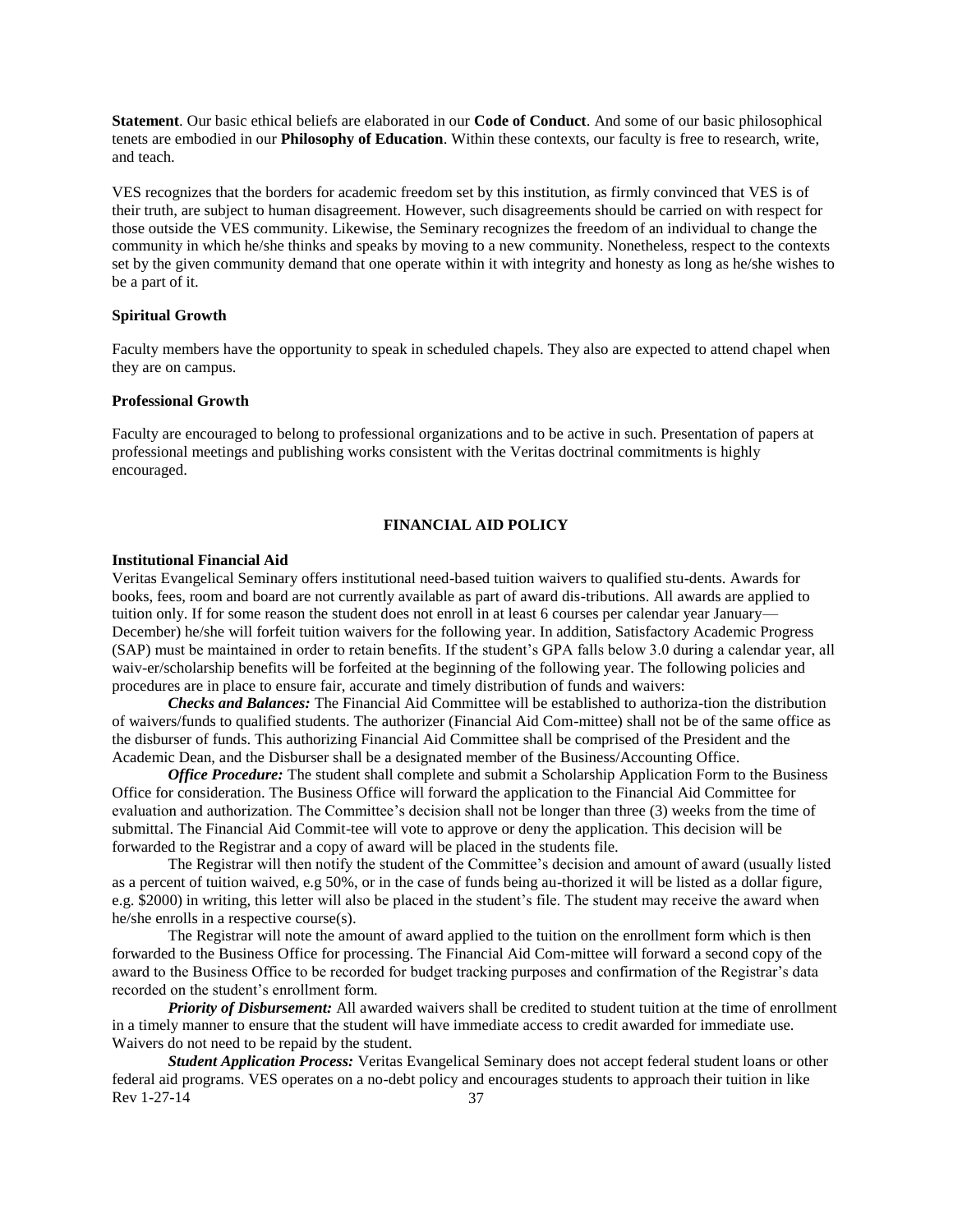manner. Inquire at the Business Office for availability of VES institutional scholarships/waivers. They are available to degree/certificate students who have usually completed a minimum of nine (9) graduate units of coursework with a G.P.A. of 3.0 or better or who have current financial hardship. Scholarship/waiver applications may be requested from the Business Office and returned to the Financial Aid Committee (at the Business Office) for evaluation. Each scholarship award is based on financial need, Christian character, G.P.A., ministry involvement, and academic status. Awards are distributed prior to the registration period. Students who receive tuition waivers and scholarships shall not be required to repay the funds or its value to the institution. The following criteria (and instruments) shall be used by the Financial Aid Committee to determine the allocation of institutional financial aid (tuition scholarship/waivers) to VES students: 1) VES financial aid is limited to the availability of funds and will be awarded to any student based on moral/spiritual character, financial need, ministry involvement, and G.P.A.; 2) financial aid is available only for students who have been admitted to a graduate/certificate program, have usually completed at least nine (9) units of graduate-level course instruction, a Veteran, or one entitled to the G.I. Bill, or a student under special circumstances; 3) send two most recent paystubs for review; 4) complete and submit the VES Financial Aid Form to the Business Office; 5) allow up to three weeks for processing this application. All Financial Aid Committee decisions are final. VES scholarships and waivers do not have to be repaid by the student. Award recipients whose semester GPA falls below 3.0 in a calendar year (January—December) or do not complete at least 6 courses per year are considered lacking Satisfactory Academic Progress, meaning the award may be revoked.

#### **Title IV Federal Financial Aid**

VES is currently making application to participate in Title IV federal financial aid. Once approval is granted, students may inquire into aid and appropriate forms through the designated VES Financial Aid Director. VES Students who are already receiving VES tuition assistance may apply for federal financial aid, however, once federal aid is received by the student all former VES tuition waivers assistance will be terminated. Students may not receive VES tuition assistance and Title IV federal aid simultaneously.

#### **NON-DISCRIMINATION POLICY**

Veritas Evangelical Seminary admits Christian students of any race, color, national, and ethnic origin to all the rights, privileges, programs, and activities generally accorded or made available to students at the Seminary. Veritas Evangelical Seminary does not discriminate on the basis of race, age, ethnic background, color, nationality, or nondisqualifying handicap in its administration and educational policies, admissions policies, scholarships, and other school-administered programs.

#### **SEXUAL HARASSMENT POLICY**

<span id="page-37-0"></span>Veritas Evangelical Seminary, Inc. (interchangeably referred to herein as "VES" or "the seminary") is committed to providing a work environment free of "unlawful harassment." VES policy prohibits "unlawful harassment" as specifically defined and limited to sexual harassment or harassment based on pregnancy, childbirth or related medical conditions, race, color, national origin or ancestry, physical or mental disability, medical condition, marital status, age, or any other basis protected by federal, state, or local law or ordinance or regulation, except as permissible and exempt under such laws, ordinances or regulations for religious organizations or seminaries such as VES.

VES's anti-harassment policy applies to all persons involved in the operation of the seminary and its ministries and prohibits unlawful harassment by any employee of VES, including supervisors and coworkers. It also prohibits unlawful harassment based on the perception that anyone has any of those defined characteristics, or is associated with a person who has or is perceived as having any of those defined characteristics.

Prohibited unlawful harassment includes, but is not limited to, the following behavior:

Verbal conduct such as epithets, derogatory jokes or comments, slurs or unwanted sexual advances, invitations, or comments; Visual displays such as derogatory and/or sexually-oriented posters,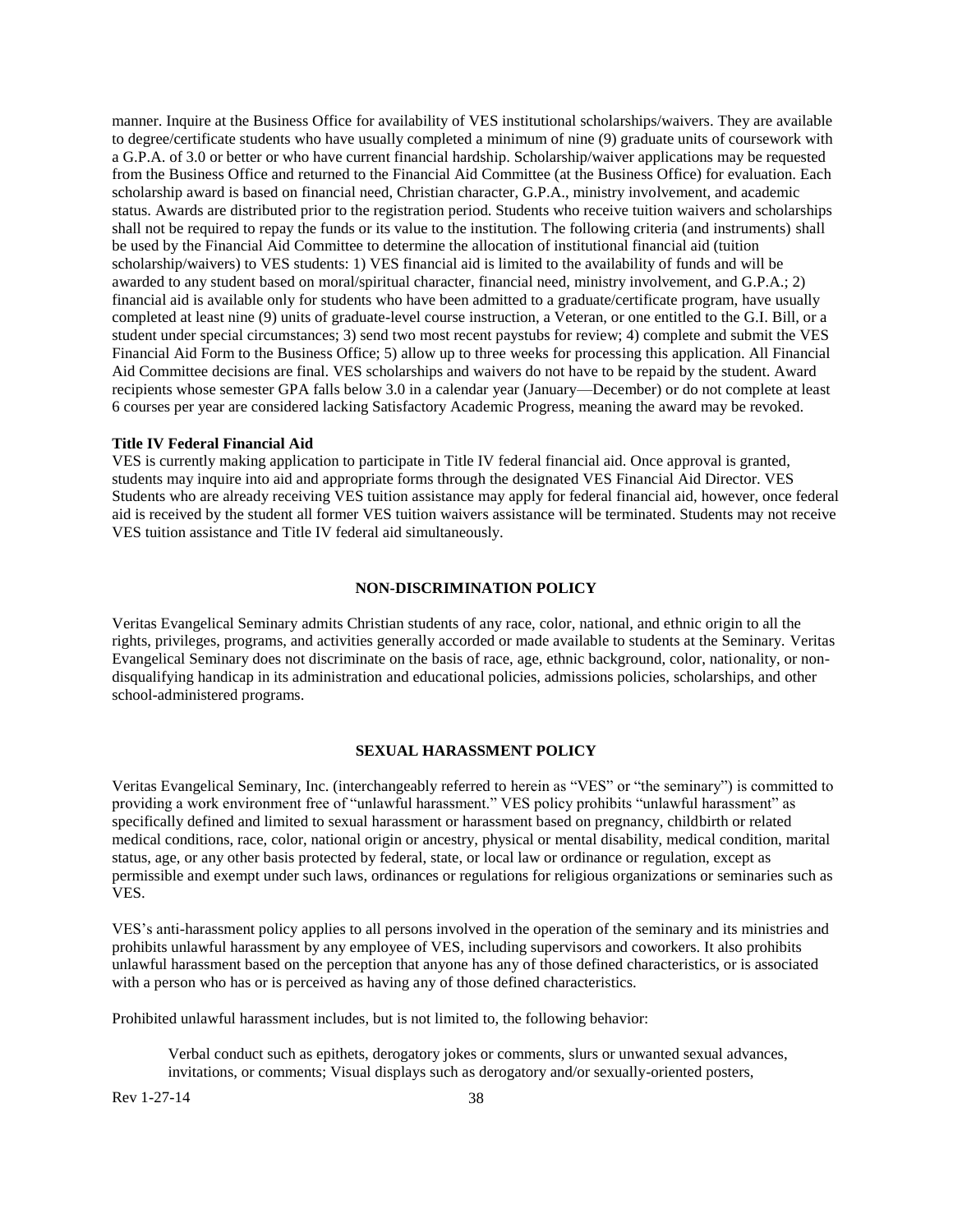photography, cartoons, drawings, or gestures; Physical conduct including assault, unwanted touching, intentionally blocking normal movement or interfering with work because of sex, race, or any other protected and non-exempt basis; Threats and demands to submit to sexual requests as a condition of continued employment, or to avoid some other loss, and offers of employment benefits in return for sexual favors; and Retaliation for reporting or threatening to report harassment.

If you believe that you have been unlawfully harassed, submit a written complaint to your own or any other seminary supervisor, the president, or the administration department of VES as soon as possible after the incident. Your complaint should include details of the incident or incidents, names of the individuals involved, and names of any witnesses. Supervisors will refer all harassment complaints to the administration department, or the president of the seminary. The seminary will immediately undertake an effective, thorough, and objective investigation of the harassment allegations.

If VES determines that unlawful harassment has occurred, effective remedial action will be taken in accordance with the circumstances involved. Any employee determined by VES to be responsible for unlawful harassment will be subject to appropriate disciplinary action, up to, and including termination. A seminary representative will advise all parties concerned of the results of the investigation. VES will not retaliate against you for filing a complaint and will not tolerate or permit retaliation by leadership, employees or co-workers.

VES encourages all employees to report any incidents of harassment forbidden by this policy *immediately* so that complaints can be quickly and fairly resolved. You should be aware that the Federal Equal Employment Opportunity Commission and the California Department of Fair Employment and Housing investigate and prosecute complaints of prohibited harassment in employment. If you think you have been harassed or that you have been retaliated against for resisting or complaining, you may file a complaint with the appropriate agency. The nearest office is listed in the telephone book.

#### <span id="page-38-0"></span>**SPIRITUAL AND MORAL STANDARDS**

All faculty conduct is to be measured by the standard laid down in the New Testament. Under the direction of the Board of Directors, the Academic Dean is responsible for enforcing this standard.

All faculty members are required to be active members of an evangelical local church.

Any questions as to faculty misconduct will be handled by the Academic Dean's office in the spirit of Matthew 18.

No faculty member is permitted to belong to secret fraternal organizations, engage in smoking, the drinking of alcoholic beverages, or the use of any other drugs, except for medicinal purposes.

#### <span id="page-38-1"></span>**Code of Conduct**

Faculty conduct must conform to Seminary rules and regulations. If a Code of Conduct violation occurs, he or she may be disciplined for one or more of the following causes that are Seminary related. These categories of behavior are not exhaustive, but are examples of sufficient grounds for discipline, including but not limited to termination of employment. Other misconduct not listed may also result in discipline if reasonable cause exists. Immoral activity that is not Seminary related may also be cause for discipline where reasonable cause exists.

- 1. Academic dishonesty, such as cheating, plagiarism, or knowingly furnishing false information to the Seminary.
- 2. Forgery, alteration or misuse of Seminary documents, records, or identification.
- 3. Obstruction or disruption of instructional, counseling, administrative, or other authorized Seminary activities.
- 4. Assault or battery, abuse or any threat of force or violence or hazing directed toward any person on Seminary owned property, or Seminary sponsored or supervised functions, or conduct which threatens or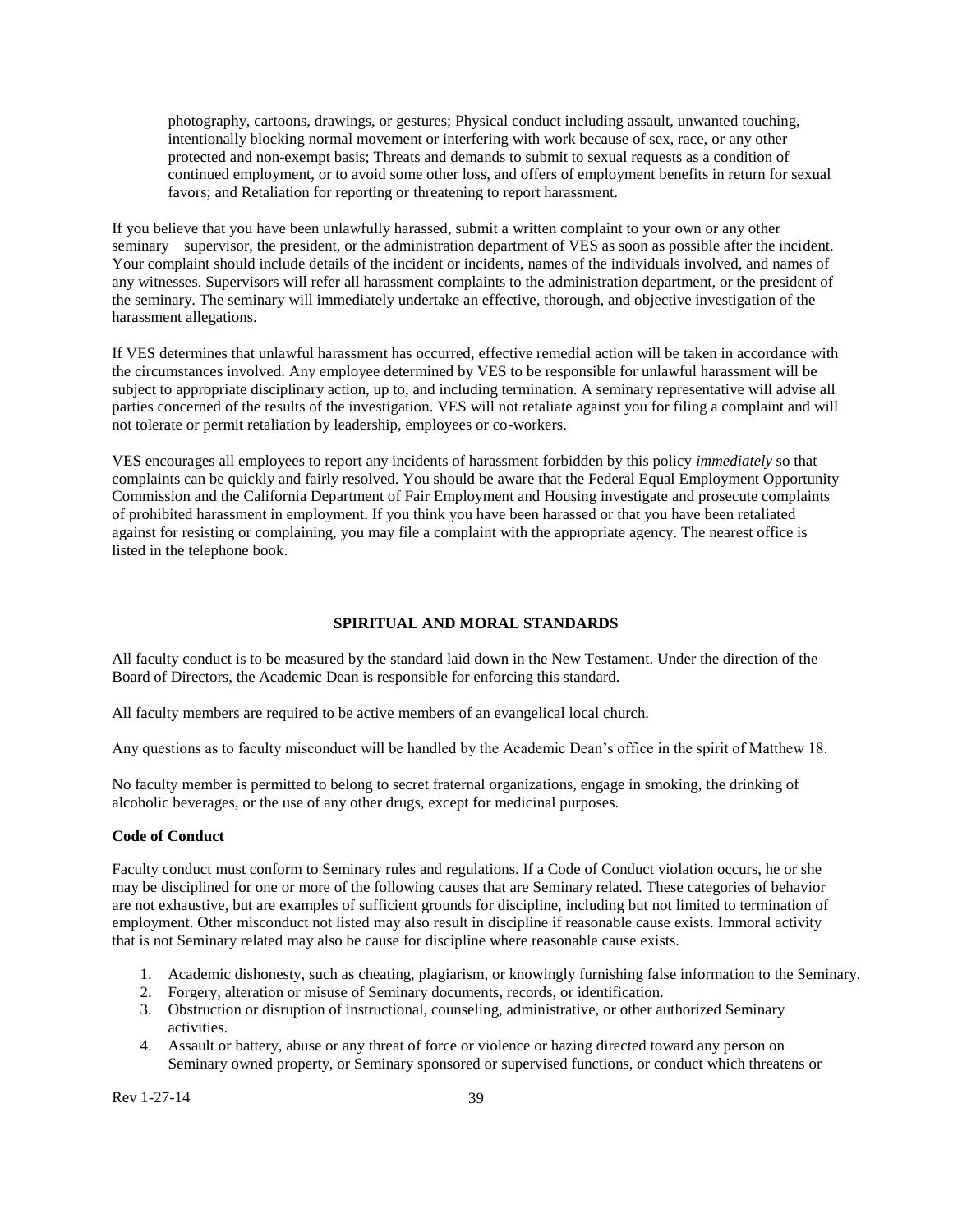endangers the health or safety of any person anywhere..

- 5. Theft of or willful damage to Seminary property or theft of or willful damage to property of a member of the Seminary community, such as visitors, students, or employees of the Seminary on Seminary property or at an authorized Seminary activity.
- 6. Unauthorized entry onto or use of Seminary facilities.
- 7. Violation of Seminary rules or regulations.
- 8. Use, possession, or distribution of alcoholic beverages, illicit narcotics, or controlled substances on campus or presence on Seminary property or at a Seminary authorized event while under the influence thereof.
- 9. Willful failure to comply with directions of Seminary officials, including faculty and staff action in the performance of their duties.
- 10. Disorderly, lewd, indecent, or obscene conduct, expression, or language on Seminary owned or controlled property or at Seminary sponsored or supervised functions.
- 11. Verbal abuse in any way that causes defamation or character assassination.
- 12. Possession or use of any item used to threaten bodily harm to any person on Seminary property or at a Seminary function.
- 13. Misrepresentation of oneself or an organization to be an agent of the Seminary.
- 14. Conduct that is in violation of federal, state, or local laws or ordinances while on Seminary premises or at Seminary sponsored activities.
- 15. Abuse of computer facilities or use of computers for anything other than authorized course related work.
- 16. Failure to return school properties such as projectors, screens, books, teaching materials and any such things that had been loaned for the purpose of teaching or other use after receiving three notices of such failure to return such items.
- 17. Faculty are required to adhere to VES "zero-tolerance" sexual harassment policy.
- 18. Debating and proselytizing non-seminary personnel while on campus for the purpose of changing another Christian's theological beliefs is prohibited.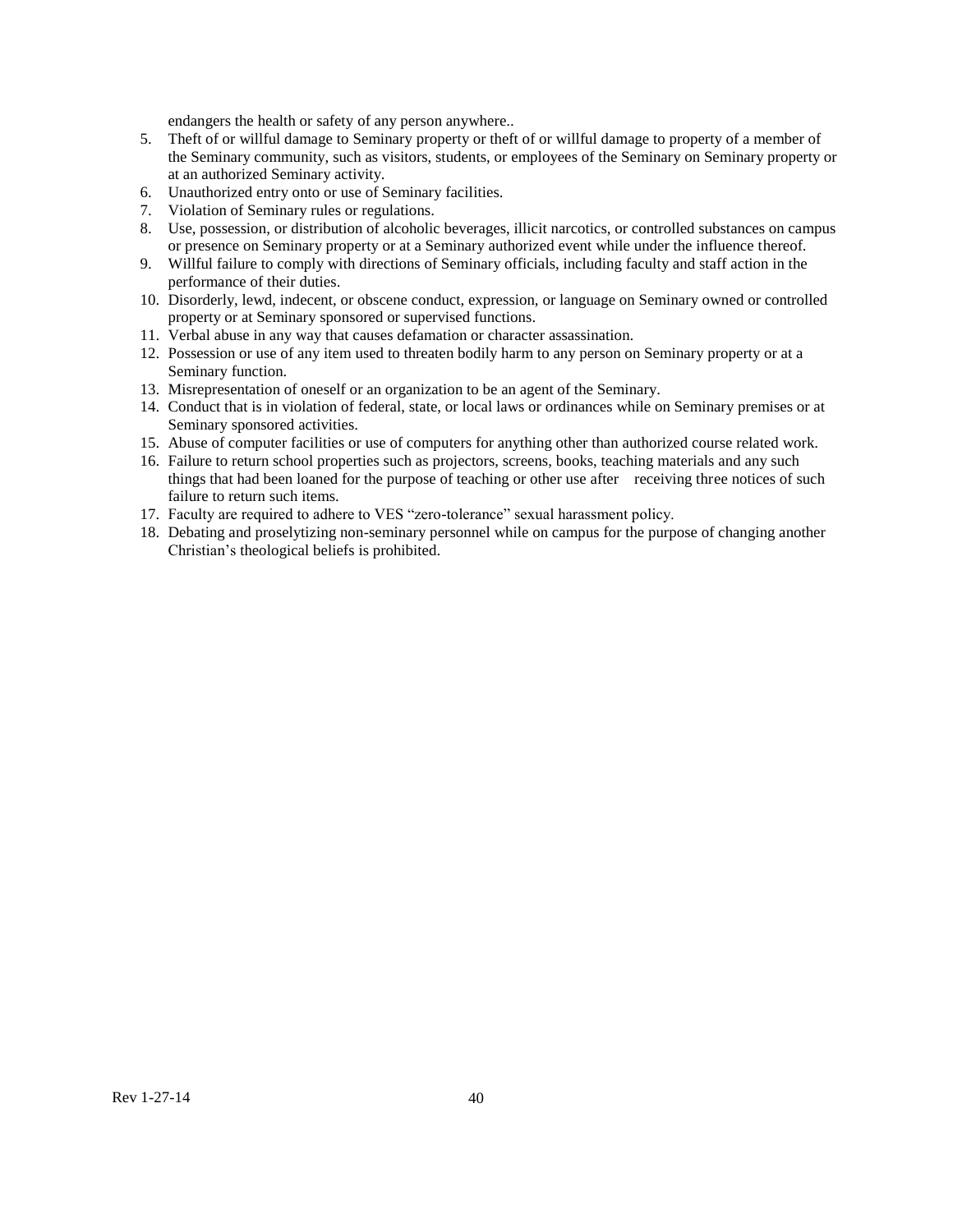## **Veritas Evangelical Seminary Organization Flowchart**

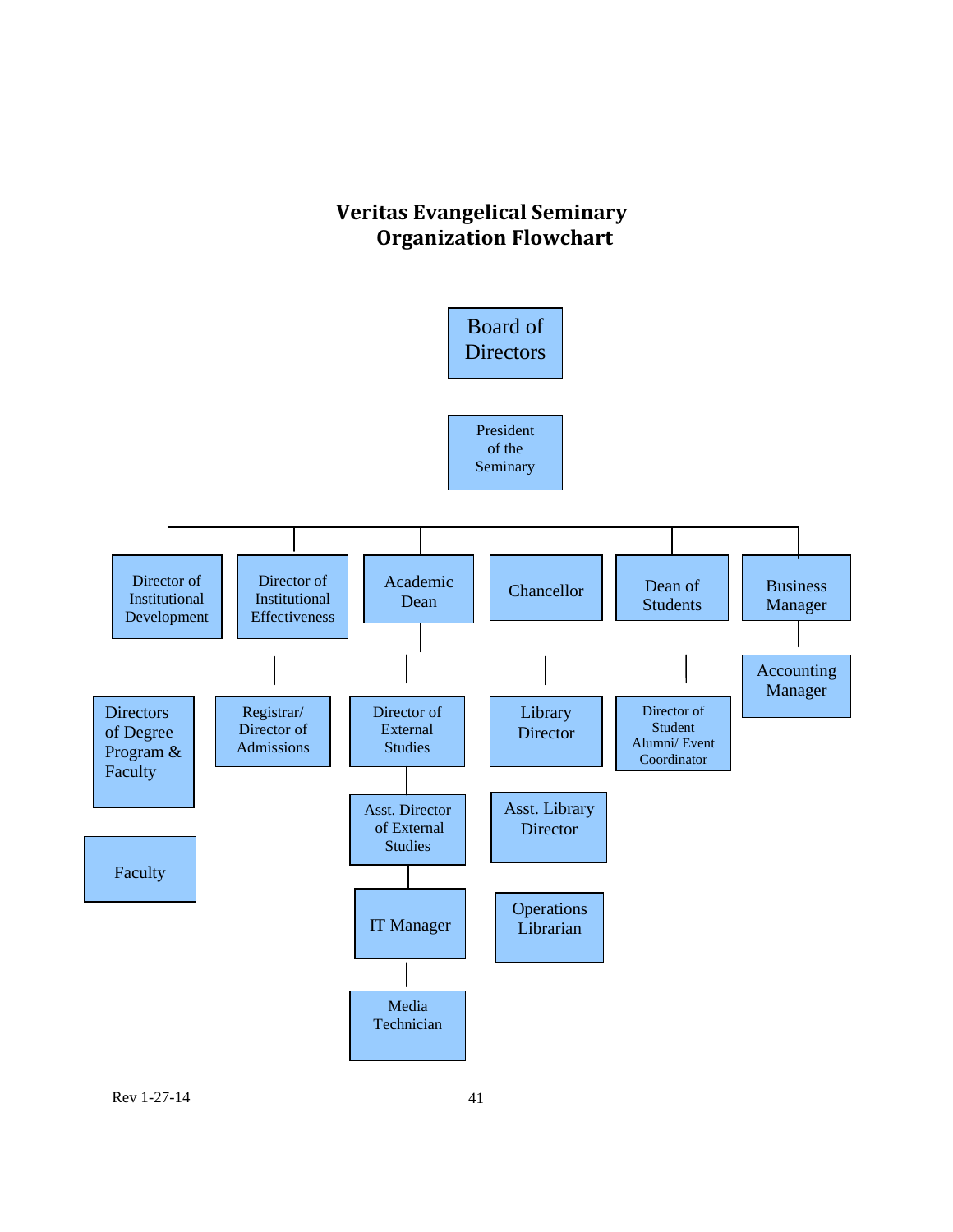## **DOCUMENT RETENTION POLICY**

<span id="page-41-0"></span>Student transcripts shall be held (either by paper, electronically, or microfilm) for fifty (50) years and students files will be held for a period of five (5) years after the student is deemed "inactive." The following will be the policy for the retention and destruction of documents:

| Accounts payable ledgers and schedules            | 7 years     |
|---------------------------------------------------|-------------|
| Audit reports                                     | Permanently |
| <b>Bank Reconciliations</b>                       | 2 years     |
| <b>Bank statements</b>                            | 3 years     |
| Checks (for important payments and purchases)     | Permanently |
| Contracts, mortgages, notes, and leases (expired) | 7 years     |
| Contracts (still in effect)                       | Permanently |
| Correspondence (general)                          | 2 years     |
|                                                   |             |
| Correspondence (legal and important matters)      | Permanently |
| Correspondence (with customers and vendors)       | 2 years     |
| Deeds, mortgages, and bills of sale               | Permanently |
| Depreciation Schedules                            | Permanently |
| Duplicate deposit slips                           | 2 years     |